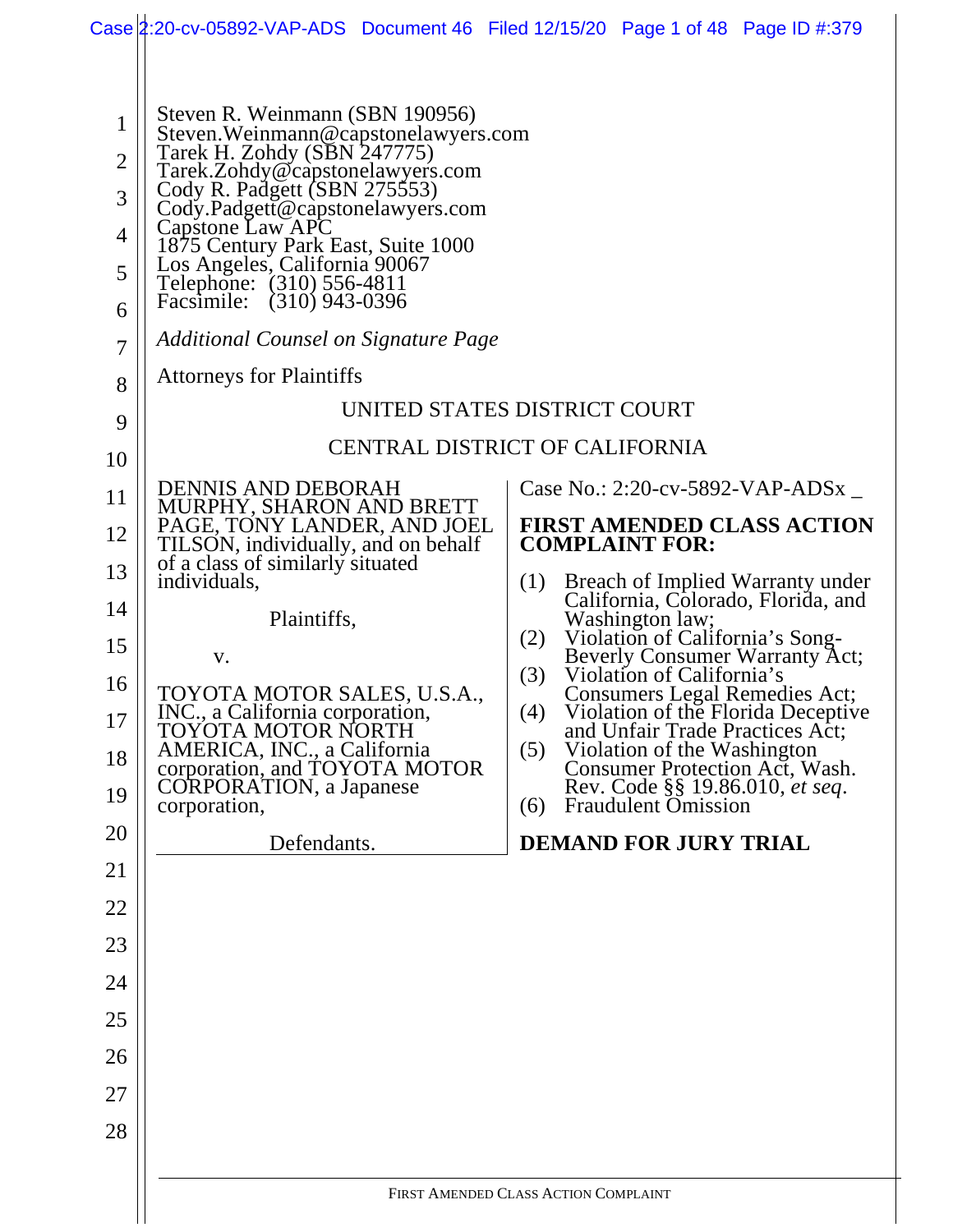1 2 3 4 5 1. Plaintiffs Dennis and Deborah Murphy, Sharon and Brett Page, Tony Lander, and Joel Tilson ("Plaintiffs") bring this action for themselves and on behalf of all persons in the United States ("Class Members") who purchased or leased any 2017 to present Toyota Highlander or 2017 to present Toyota Sienna vehicles equipped with an 8-speed transmission ("Class Vehicles").

6 7 8 9 10 2. Defendants Toyota Motor Sales, U.S.A., Inc., ("TMS,") Toyota Motor North America, Inc. ("TMNA,") and Toyota Motor Corporation ("TMC") (collectively, "Toyota" or "Defendants") designed, manufactured, marketed, distributed, sold, warranted, and/or serviced the Class Vehicles. Plaintiffs allege as follows:

### **INTRODUCTION**

12 13 3. This is a consumer class action concerning a failure to disclose material facts and a safety concern to consumers.

14 15 16 4. Defendants manufactured, marketed, distributed, and sold the Class Vehicles without disclosing that the Class Vehicles' transmissions were defective.

17 18 19 5. In around 2016, Toyota introduced a transverse, eight-speed transmission marketed and hereinafter referred to as the "Direct Shift-8AT" and designated by Toyota generally as the UA80 / UB80.<sup>1</sup>

20 21 22 23 6. Since their release in the 2017 model year, the Toyota Sienna and certain Toyota Highlanders have been equipped with Toyota's UA80 transmission, which, on information and belief, is designated by the specific model numbers UA80E and UA80F. <sup>2</sup> This transmission was developed by

24 25

11

26 <sup>1</sup> UA80 is the designation used for six-cylinder vehicles, UB80 is the designation used for four-cylinder vehicles. On information and belief, the two variants are the same or substantially similar.

27 28  $2 \text{UA80E}$  is the model number for transmissions in forward-wheel drive Class Vehicles, and UA80F is the model number for transmissions in all-wheel drive Class Vehicles.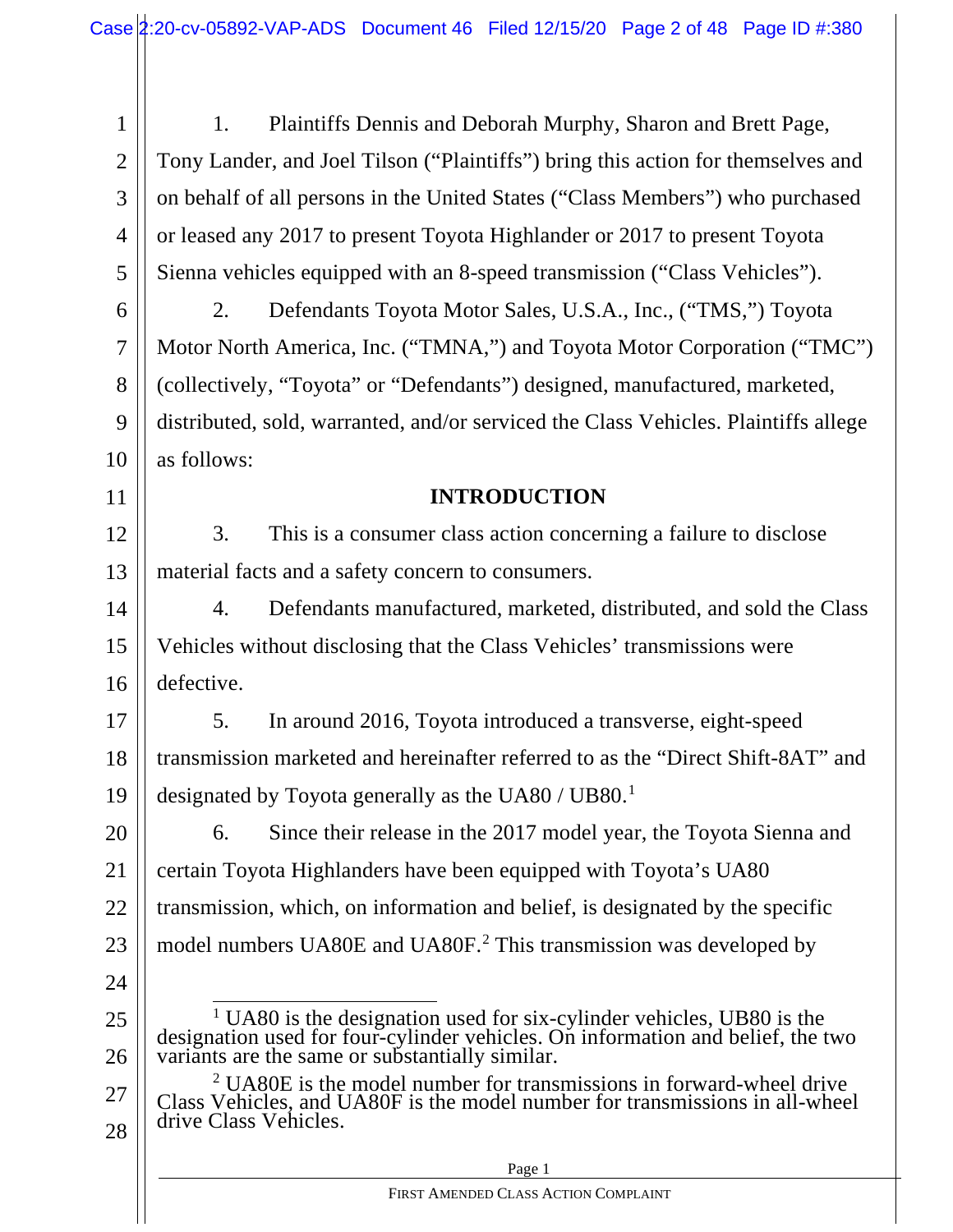Toyota in a joint venture with Aisin AW, a third-party transmission

2 3 4 manufacturer. As noted in Aisin's June 2019 summary of its major powertrain products, this high torque capacity transmission is for use in Toyota Highlander and Sienna vehicles.3

5 6 7 8 9 10 11 7. Plaintiffs are informed and believe, and based thereon allege, that the Class Vehicles' Direct Shift-8AT Transmission is defective in its design and/or manufacture in that, among other problems, it causes harsh or delayed shifting and engagement, delayed acceleration, hesitation, jerking, unintended acceleration, lurching, excessive revving before upshifting (also known as excessively high RPM shift points), and lack of power when needed (such as from a stop) (the "8AT Transmission Defect").

12 13 8. The 8AT Transmission Defect is inherent in each Class Vehicle and was present at the time of sale.

14 15 16 17 18 19 20 21 22 23 24 25 9. Toyota developed the Direct Shift 8AT in a joint venture with Aisin AW, a third-party transmission manufacturer. On information and belief, in response to heightened consumer demand and governmental pressure to reach unprecedented miles-per-gallon ratings, Toyota attempted to create an 8-speed transmission for a compact, transverse application by using a single axis and only two planetary gears, rather than the typical four. Unfortunately, while Toyota touted the resulting Direct Shift 8AT transmission as "achieving one of the world's best transmission efficiencies" that "lower[] a vehicle's fuel requirements" and even improving "straight driving" and "cornering stability,"4 in practice, the new transmission design causes harsh and delayed shifting, delayed and unpredictable acceleration, jerking forward, lack of power, and other symptoms listed *supra*.

26

1

<sup>3</sup> *Available at* https://www.aisin-aw.co.jp/en/corporate/module/pdf/ corporate/summary/index/data.pdf

28

27

<sup>4</sup> *Available at* https://global.toyota/en/powertrain/transmission/

Page 2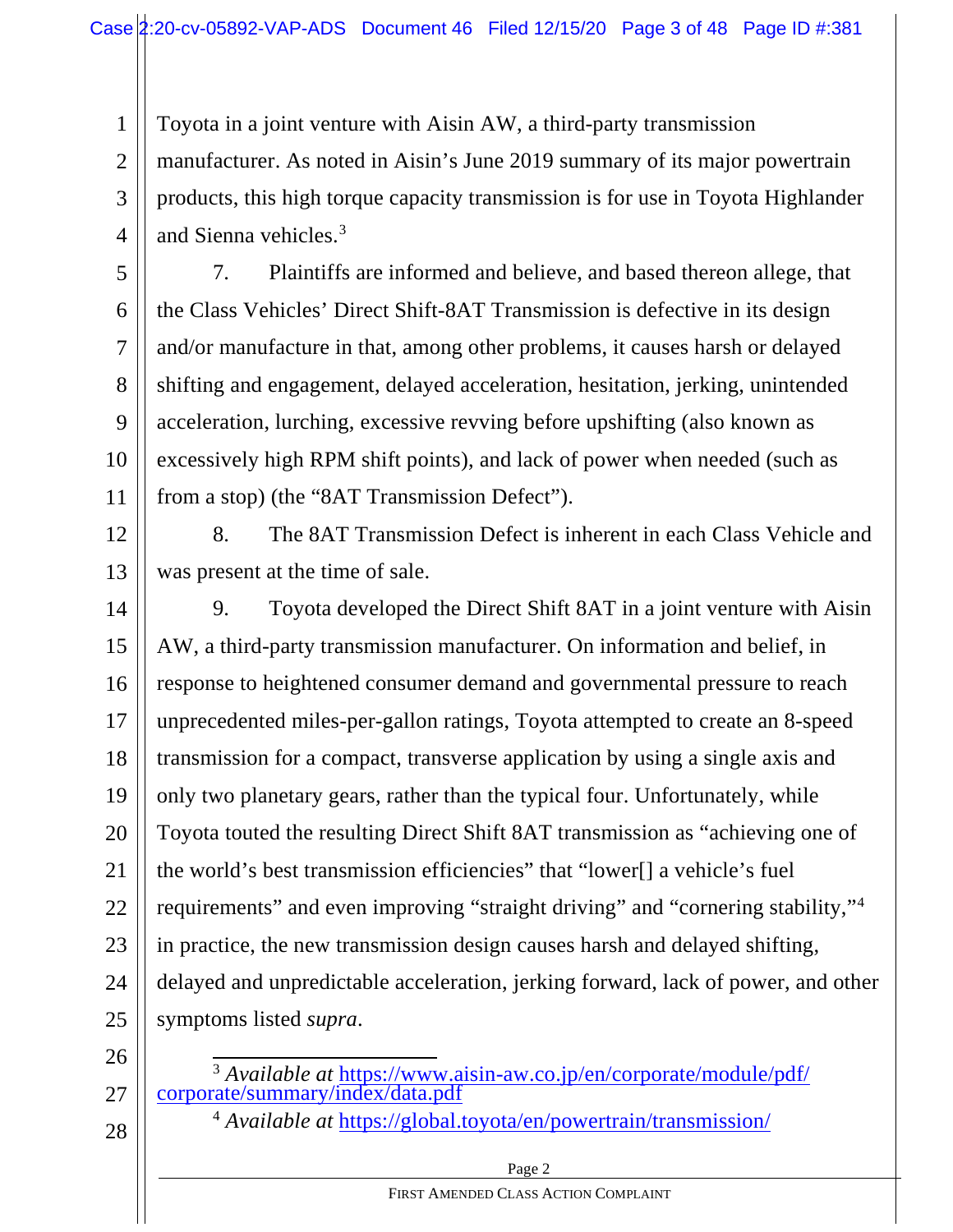1 2 3 4 5 10. Despite these widespread and well-known problems, Toyota continued to market the Direct Shift 8AT Transmission not only as a fuelefficient model, but one that would achieve "quick and smooth response to accelerator pedal operation" which would "create[] an 'as desired' direct driving feel..."<sup>5</sup>

6 7 8 9 10 11. Although Defendants were sufficiently aware of the 8AT Transmission Defect from pre-production testing, design failure mode analysis, calls to the customer service hotline, and customer complaints made to dealers, this knowledge and information was exclusively in the possession of Defendants and their network of dealers and, therefore, unavailable to consumers.

11 12 12. Despite access to aggregate internal data, Defendants have actively concealed the existence of the defect.

13 14 15 16 17 18 19 13. The 8AT Transmission Defect is material because it poses a serious safety concern. For example, delayed acceleration, unpredictable engagement and shifting, jerking, lurching, unintended acceleration, excessive revving, and lack of power severely affect the driver's ability to control the car's speed, acceleration, and deceleration, and can make it difficult to safely operate the vehicle, including safely drive on a highway, merge into traffic or to turn left across incoming traffic.

28

<sup>5</sup> *Id.*

20

21

22

23

24

25

26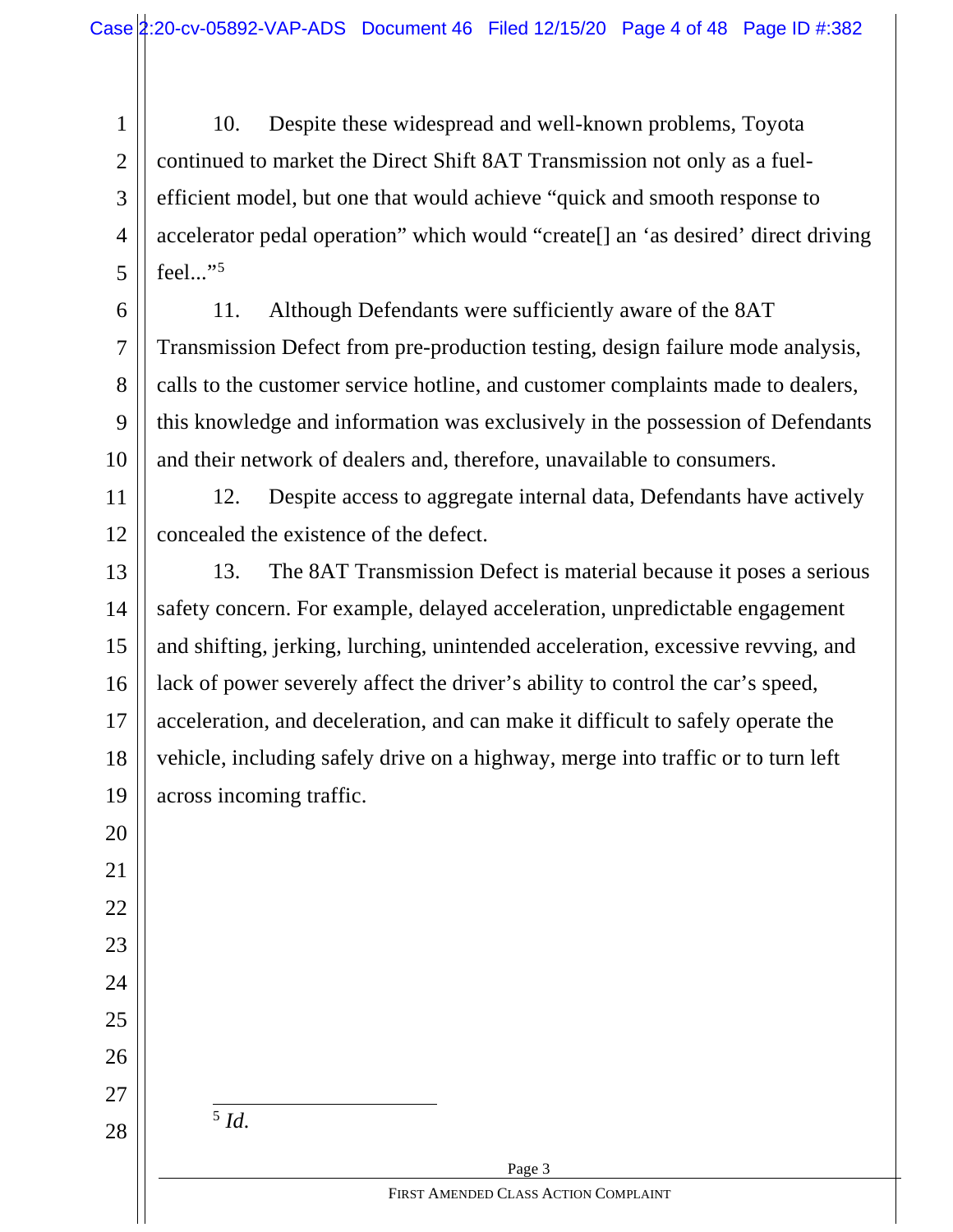|                | Case 2:20-cv-05892-VAP-ADS Document 46 Filed 12/15/20 Page 5 of 48 Page ID #:383                                                                                                                                              |  |  |  |  |  |  |
|----------------|-------------------------------------------------------------------------------------------------------------------------------------------------------------------------------------------------------------------------------|--|--|--|--|--|--|
|                |                                                                                                                                                                                                                               |  |  |  |  |  |  |
| 1              | For example, one owner of a 2019 Toyota Highlander complained to<br>14.                                                                                                                                                       |  |  |  |  |  |  |
| $\overline{2}$ | the National Highway Traffic Safety Administration ("NHTSA") as follows                                                                                                                                                       |  |  |  |  |  |  |
| 3              | (NHTSA ID No. 11242822) <sup>6</sup> :                                                                                                                                                                                        |  |  |  |  |  |  |
| 4              | 2019 Highlander XLE loses power, unable to accelerate,                                                                                                                                                                        |  |  |  |  |  |  |
| 5              | & jerks and stalls in traffic. Bought at 200 miles,<br>certified preowned. it is a nightmare vehicle.                                                                                                                         |  |  |  |  |  |  |
| 6              | Accelerator has been touchy and jumpy at times, intermittently at slow speeds. First time it stalled it                                                                                                                       |  |  |  |  |  |  |
| 7              | started to lose power put-put and chug like jerking and<br>all dash and electrical on dash went out, unable to                                                                                                                |  |  |  |  |  |  |
| 8              | accelerate, then stalled out in road, unable to steer or<br>control vehicle. This occurrence was after a longer                                                                                                               |  |  |  |  |  |  |
| 9              | period of driving. Second time it stalled out began to lose<br>power, putter and chug, unable to accelerate applying gas                                                                                                      |  |  |  |  |  |  |
| 10             | pedal, getting no gas, vehicle dies out, unable to steer or<br>control vehicle. This occurrence was after a longer                                                                                                            |  |  |  |  |  |  |
| 11             | period of driving. Third time was yesterday 8-8-19. Left<br>work and about 5-7 minutes into my drive, started                                                                                                                 |  |  |  |  |  |  |
| 12             | hesitating, losing all dash and electrical power and will<br>not accelerate when gas pedal applied, then stalls out,                                                                                                          |  |  |  |  |  |  |
| 13             | unable to control the steering wheel again! Almost got                                                                                                                                                                        |  |  |  |  |  |  |
| 14             | hit this time, man behind me coming fast and had to<br>swerve into lane over to miss me. This car is going to                                                                                                                 |  |  |  |  |  |  |
| 15             | kill me or someone by causing an accident if they do<br>not get it fixed right. After the second stall it was towed<br>into dealership and they were not sure but said fuel                                                   |  |  |  |  |  |  |
| 16             | pressure was reading 22 and was supposed to be in the<br>mid to high 50's. They replaced the fuel pump and it                                                                                                                 |  |  |  |  |  |  |
| 17             | drove ok for a little while but I noticed the average fuel                                                                                                                                                                    |  |  |  |  |  |  |
| 18             | mileage going down from an approx in city 19.1--20 to<br>17.1-17.3. has never been so low so obviously the<br>stalling and the replacing or the fuel pump are not the                                                         |  |  |  |  |  |  |
| 19             | real issue. Fuel economy going down since replacement<br>of the fuel pump and now another dangerous stalling                                                                                                                  |  |  |  |  |  |  |
| 20             |                                                                                                                                                                                                                               |  |  |  |  |  |  |
| 21             | issue. Car is at toyota dealer now. They need to dive<br>much deeper & resolve this very dangerous safety<br>issue! i bought this car to feel safe and have reliable<br>transportation and have neither. it really scares me. |  |  |  |  |  |  |
| 22             | $*dt*$ jb.                                                                                                                                                                                                                    |  |  |  |  |  |  |
| 23             | (emphasis added).                                                                                                                                                                                                             |  |  |  |  |  |  |
| 24             |                                                                                                                                                                                                                               |  |  |  |  |  |  |
| 25             |                                                                                                                                                                                                                               |  |  |  |  |  |  |
| 26             |                                                                                                                                                                                                                               |  |  |  |  |  |  |
| 27             | <sup>6</sup> Spelling and grammatical errors in consumer complaints reproduced<br>herein remain as found in the original.                                                                                                     |  |  |  |  |  |  |
| 28             |                                                                                                                                                                                                                               |  |  |  |  |  |  |
|                | Page 4<br>FIRST AMENDED CLASS ACTION COMPLAINT                                                                                                                                                                                |  |  |  |  |  |  |
|                |                                                                                                                                                                                                                               |  |  |  |  |  |  |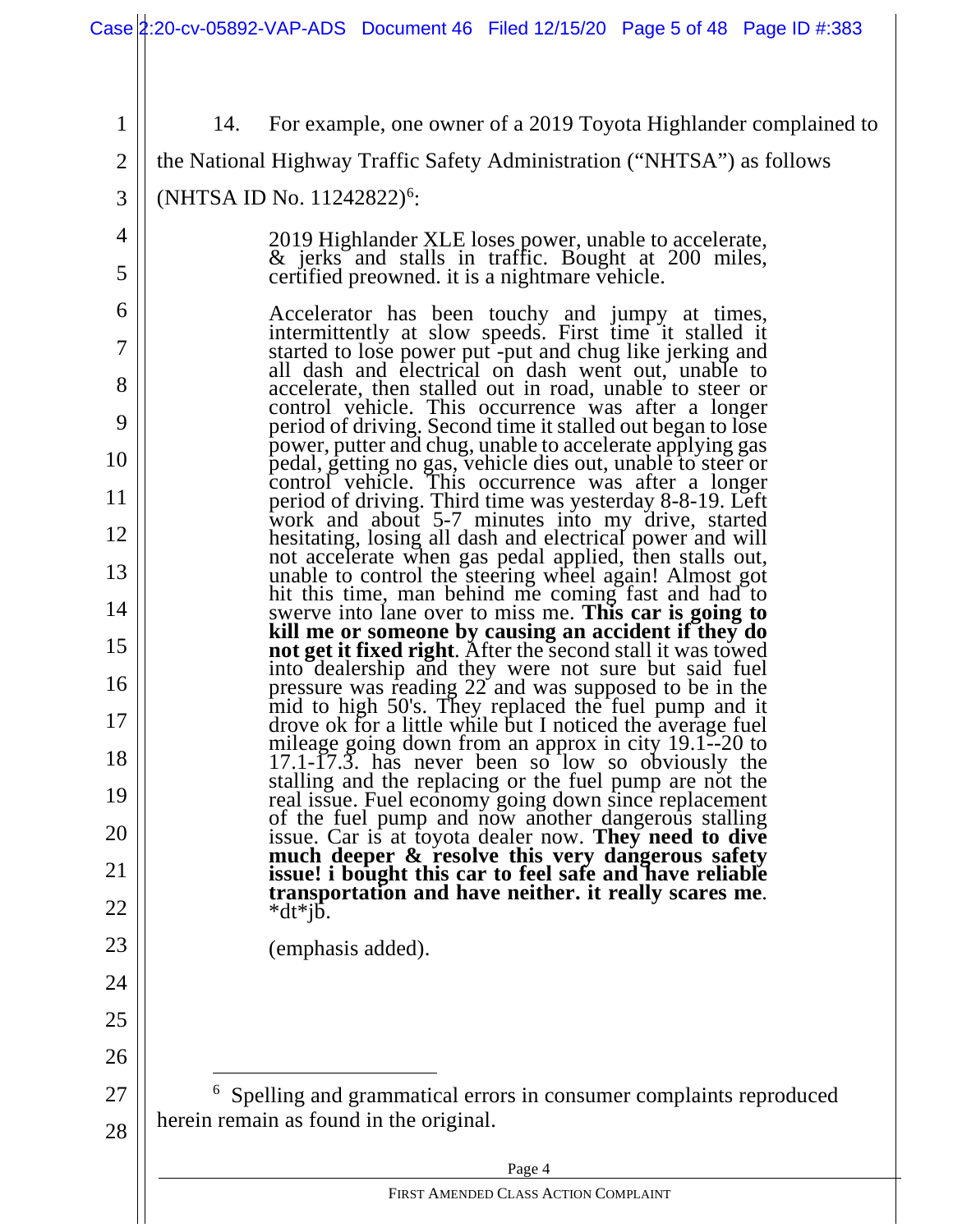Page 5 1 2 3 4 5 6 7 8 9 10 11 12 13 14 15 16 17 18 19 20 21 22 23 24 25 26 27 28 15. Had Defendants disclosed the 8AT Transmission Defect, Plaintiffs and Class Members would not have purchased or leased the Class Vehicles or would have paid less for them. **THE PARTIES Plaintiffs Dennis and Deborah Murphy** 16. Plaintiffs Dennis and Deborah Murphy are Florida citizens who reside in Sarasota, Florida. 17. On or around August 30, 2018, Plaintiffs purchased a new 2018 Highlander XL from Groove Toyota, an authorized Toyota dealer in Englewood, Colorado. 18. Plaintiffs purchased their vehicle for personal, family, or household use. 19. Before purchase, Mr. Murphy test drove a 2018 Highlander and reviewed the vehicle's Monroney sticker (a.k.a. window sticker). He researched the vehicle online, including the Motor Trend website, and also reviewed brochures authored by Defendants regarding their vehicle. Plaintiffs believed that the Highlander would be a safe and reliable vehicle. 20. Toyota's omissions were material to Plaintiffs. Had Toyota disclosed its knowledge of the 8AT Transmission Defect before Mr. and Mrs. Murphy purchased their Highlander, Mr. and Mrs. Murphy would have seen and been aware of the disclosures. Furthermore, had they known of the 8AT Transmission Defect, Mr. and Mrs. Murphy would not have purchased their vehicle or would have paid less for it. 21. Within a week after purchase, Plaintiffs' vehicle exhibited hesitation and surging when driving at low speeds, in stop-and-go traffic and when accelerating to join a traffic flow.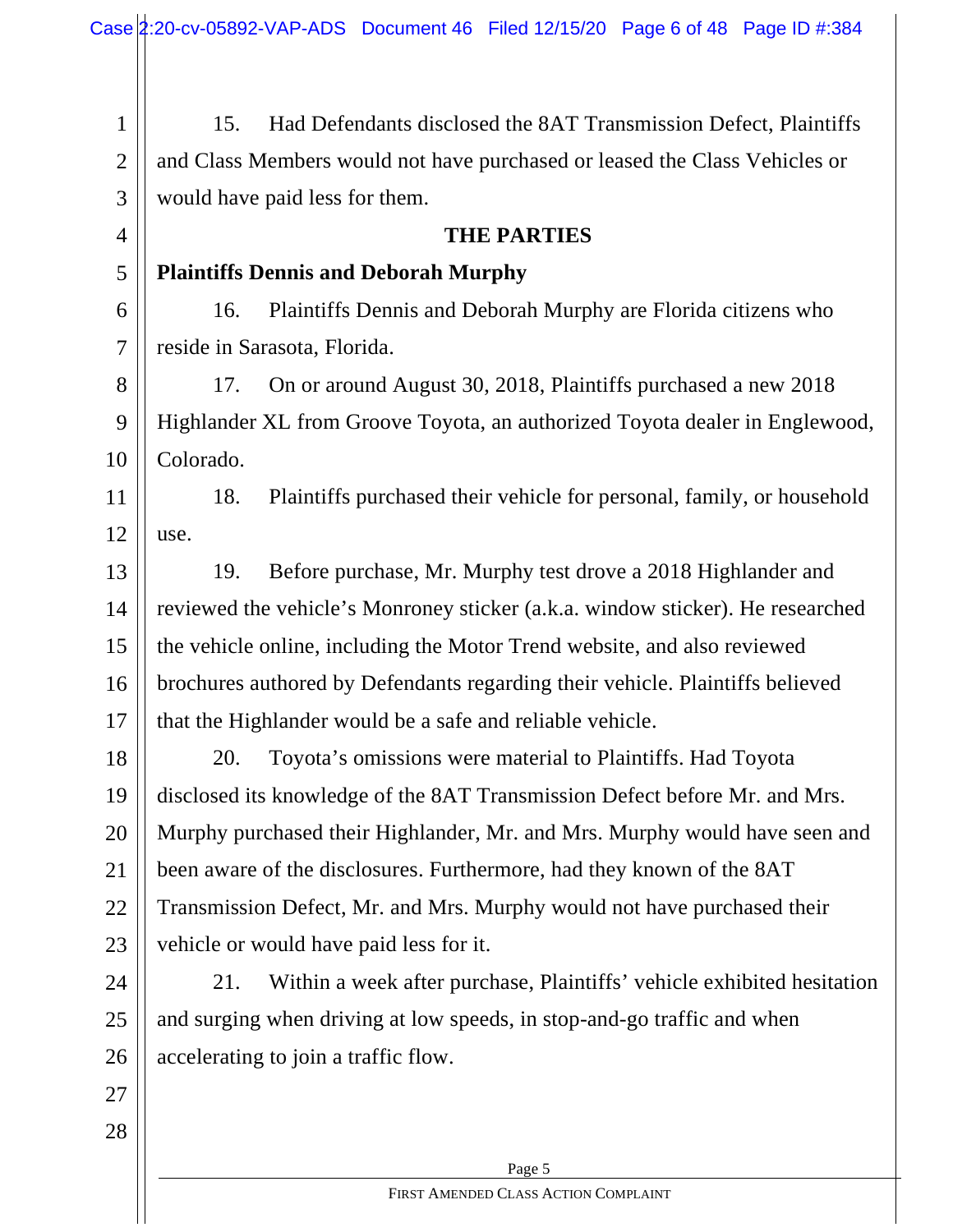1 2 3 4 5 6 22. On or around September 27, 2018, with approximately 2,000 miles on the odometer, Mr. Murphy took their vehicle to Peterson Toyota of Sarasota (formerly Germain Toyota of Sarasota), reporting that the vehicle was exhibiting severe hesitation and surging while driving at residential speeds. The dealership ran diagnostic tests and produced a diagnostic report, advising that the vehicle was operating normally and no anomalies could be found.

7 8 9 10 11 12 13 14 15 16 17 18 23. Thereafter, on or around January 21, 2019 with approximately 8,730 miles on the odometer, Mr. Murphy took their vehicle to Toyota of Sarasota, complaining that the vehicle demonstrated erratic throttle responses at low speeds, stumbling (*i.e.*, hesitating) and exhibiting surges when lightly applying the throttle at parking lot speeds. The dealership again did not make any repairs, determining that "no problem [was] found at this time. Normal operation." On or around April 3, 2019, Mr. Murphy returned the vehicle to Toyota of Sarasota, reiterating that the vehicle was demonstrating erratic throttle responses, stumbling and surging at low speeds. Although the dealership reported no problems with the vehicle, a senior technical service adviser informed Mr. Murphy that the problems complained of were common to Highlanders and other Toyota models and were well-known to Toyota and its dealers.

19 20 21 22 23 24 25 26 27 24. On or around May 29, 2019, Mr. Murphy returned to Toyota of Sarasota, complaining of the continuing problems with his vehicle and requested that the vehicle be repaired or that Toyota buy back the vehicle. The dealership did not perform any diagnostics or repair services, but instead scheduled an inspection by a Toyota representative. On or around May 31, 2019, with approximately 11,930 miles on the odometer, Mr. Murphy took the vehicle to Toyota of Sarasota to have it inspected by a Toyota District 2 Fixed Operations Manager. The Operations Manager test drove the vehicle but made no repairs, reporting that he "found it to perform like a known good vehicle" and did "not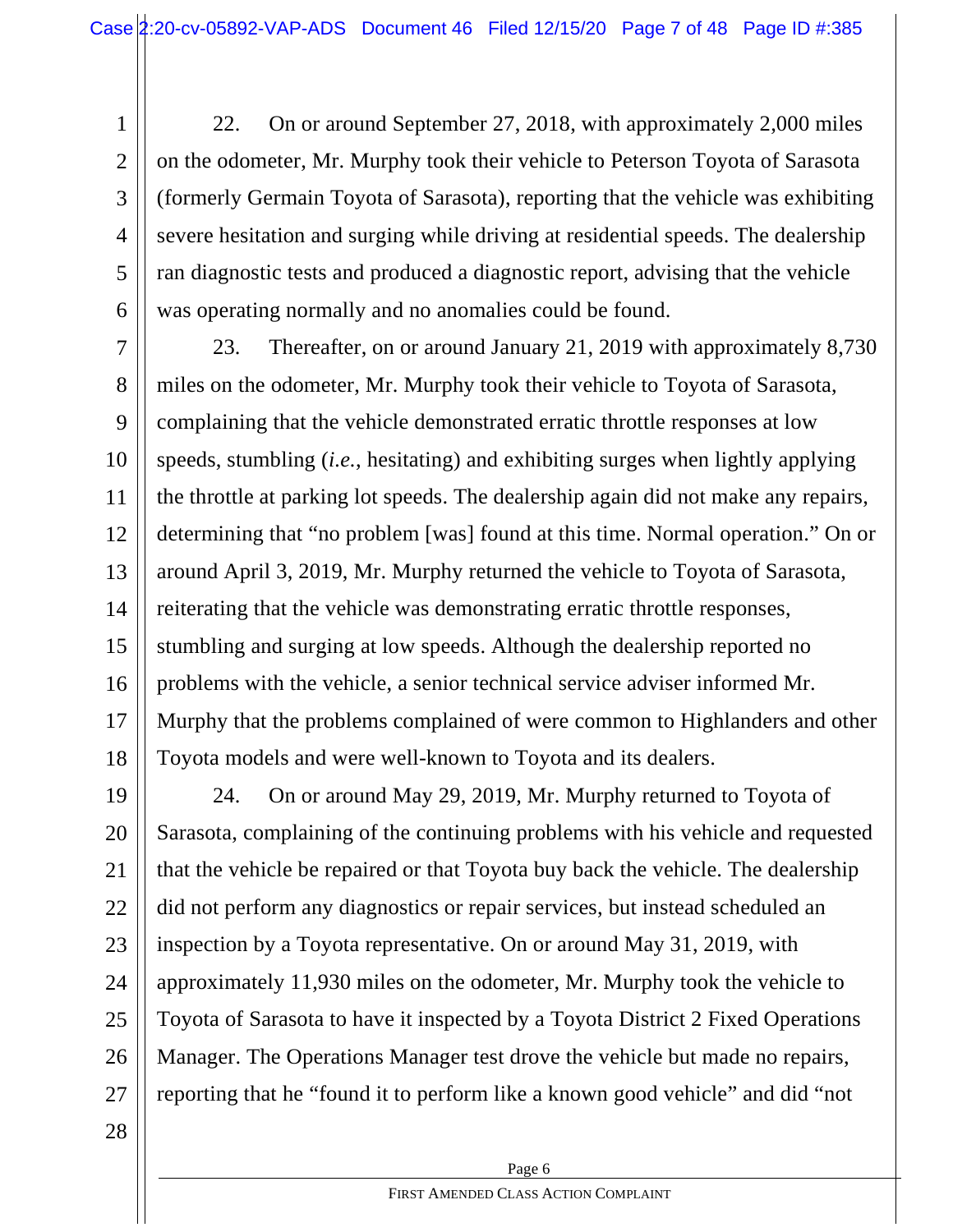1 2 3 4 5 6 7 exhibit any warrantable concern." The Operations Manager went on to explain that "today's vehicles . . . are driven by wire which means they do not have a throttle cable so they may exhibit very slight lag due to the ECM processing. The current eight speeds transmissions are gear to keep the engine in an optimum operating condition which may not meet the customers desired performance but in every case, a little extra pressure on the gas pedal improves responsiveness and customer satisfaction can usually be obtained."

8 9 10 11 12 13 14 15 25. On or around October 11, 2019, with approximately 22,005 miles on the odometer, Mr. Murphy took their vehicle to Pinehurst Toyota in Southern Pines, North Carolina, again complaining that the vehicle continued to exhibit erratic throttle responses at low speeds, stumbling, and exhibiting surges when lightly applying the throttle at low speeds. The dealership service technician noted that the transmission problems were "caused by: internal failure on transaxle assembly" and consequently "replaced [the] transaxle assembly and associated parts per bulletin T-SB-0160-18."

16 17 18 19 20 21 26. Following the dealership visits, Plaintiffs' vehicle has continued to exhibit the 8AT Transmission Defect including hesitation and surging when driving at low speeds, in stop-and-go traffic and when accelerating to join a traffic flow. In particular, after the October 2019 transmission transaxle assembly replacement, Plaintiffs' vehicle has performed even more poorly than before the replacement.

22 23 24 25 26 27 27. At all times, Plaintiffs, like all Class Members, have driven their vehicle in a foreseeable manner in the sense that Mr. and Mrs. Murphy have not abused their vehicle or used it for purposes unintended by Toyota such as drag racing, for example. However, despite this normal and foreseeable driving, the 8AT Transmission Defect has rendered their vehicle unsafe and unfit to be used as intended.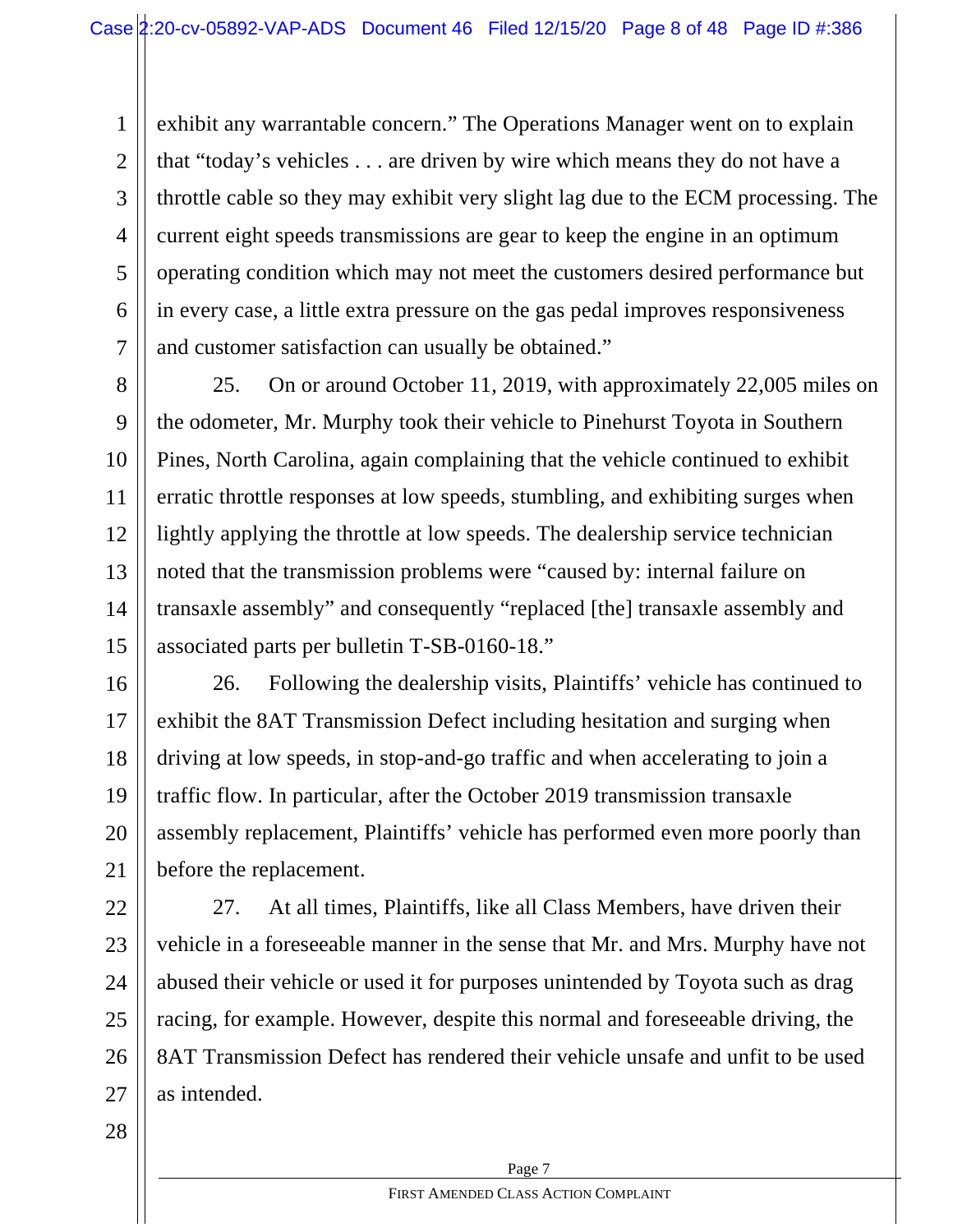### **Plaintiffs Sharon and Brett Page**

1

2 3 28. Sharon and Brett Page are California citizens who reside in Sebastopol, California.

4 5 29. In or around June 2019, Plaintiffs purchased a new 2019 Highlander from Freeman Toyota, an authorized Toyota dealer in Santa Rosa, California.

6 7 30. Plaintiffs purchased their vehicle for personal, family, or household use.

8 9 10 11 12 13 14 31. In January 2018, Plaintiffs began researching the 2019 Toyota Highlander. At the dealership, they reviewed the vehicle's Monroney sticker (a.k.a. window sticker) before purchase, test drove the vehicle, and spoke with an employee of the authorized Toyota dealership regarding the 2019 Toyota Highlander. The Toyota dealership employee told Plaintiffs the Highlander was an excellent vehicle. Plaintiffs believed that the Highlander would be a safe and reliable vehicle.

15 16 17 18 19 32. Toyota's omissions were material to Plaintiffs. Had Toyota disclosed its knowledge of the 8AT Transmission Defect before Plaintiff purchased their Highlander, Plaintiffs would have seen and been aware of the disclosures. Furthermore, had they known of the 8AT Transmission Defect, Plaintiffs would not have purchased their vehicle or would have paid less for it.

20 21 22 23 24 33. Within approximately one to two months after purchase, Plaintiffs' vehicle was hesitating, lurching and surging forward when accelerating from a stop and when driving at low speeds, in stop-and-go traffic, when driving up hills, and when accelerating to join a traffic flow. These symptoms occur with or without "eco" mode engaged.

25 26 27 34. Frustrated, Ms. Page called Freeman Toyota and complained that the vehicle was hesitating and surging in the manner described above. The dealership advised Ms. Page to disengage the "eco" mode, but despite doing so,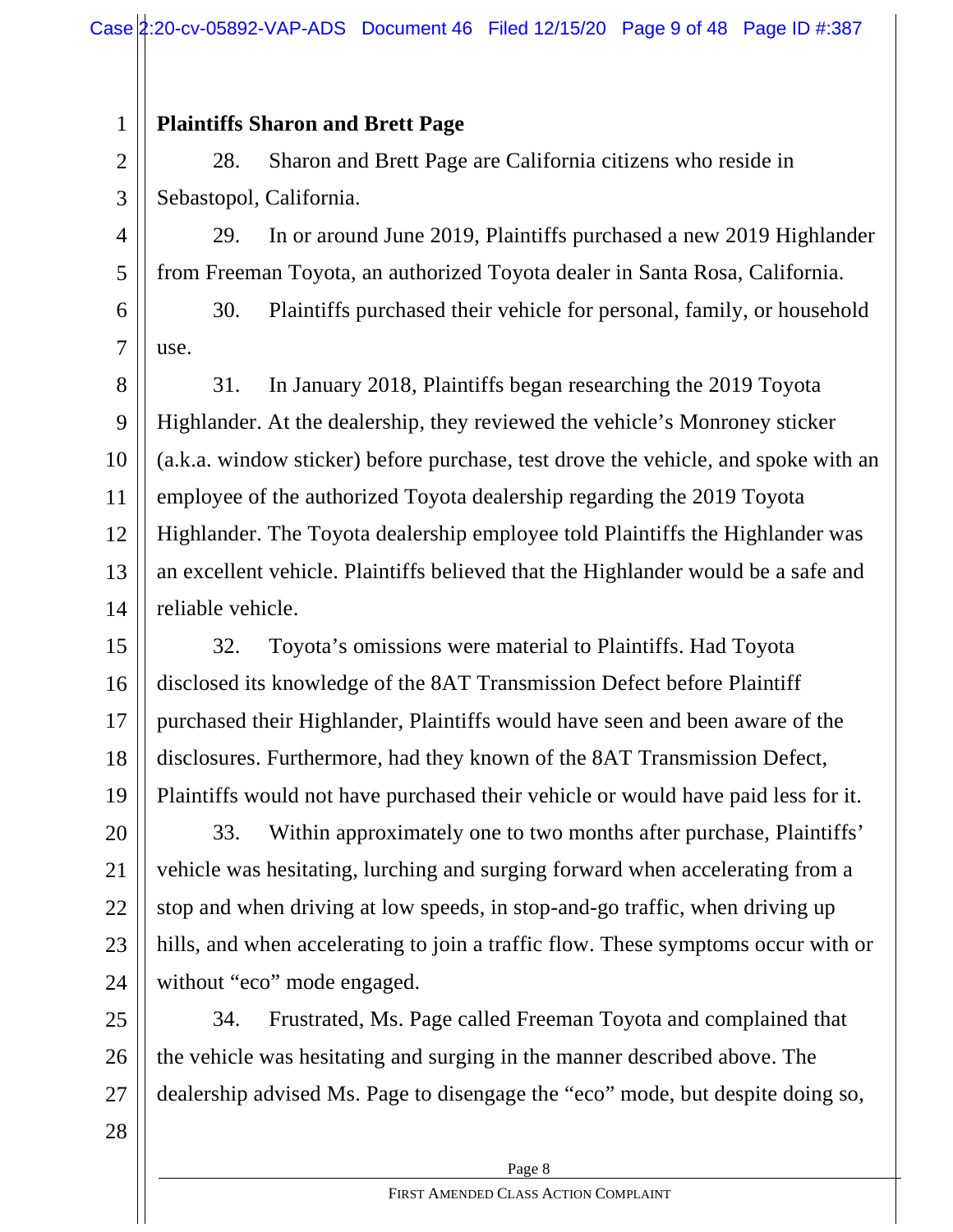1 the symptoms continued unabated.

2 3 4 5 35. With her symptoms worsening, Ms. Page brought her vehicle to Freeman Toyota, again complaining of the symptoms listed above. The dealership told her, falsely, that there was nothing wrong with her vehicle and that, therefore, no repair would be provided.

6 7 8 9 10 11 12 13 36. On or around January 22, 2020, Plaintiff again returned to Freeman Toyota, complaining of the symptoms listed above, which continued to steadily worsen. On this visit, Plaintiff insisted that she be allowed to accompany the dealership technician on a test drive. This time, the dealership verified, as recorded on her repair order, that "there is a transmission delay at slow speeds. Tech 14 was able to verify on test drive, diag and report / customer is leaving vehicle with us for a few days so we have time to properly diagnose this." Accordingly, Ms. Page left her vehicle in the care of the Toyota dealership.

14 15 16 17 37. When Ms. Page returned after the prescribed diagnostic period, the dealership told her that Toyota was unable to fix the problem the dealership had verified. Instead, they advised Ms. Page to contact Toyota Motor Sales, U.S.A., Inc., to report the problem and seek resolution.

18 19 20 21 22 38. Ms. Page therefore contacted TMS by phone and requested that they either fix her vehicle or provide her with a non-defective replacement. In response, TMS admitted to Ms. Page that a problem exists with her transmission, but that they were unable to fix the problem, and unwilling to provide any further assistance.

23 24 25 39. Ms. Page attempted to sell her vehicle back to an authorized Toyota dealership, but the price they quoted her was very low and would have resulted in a massive loss to the Pages.

26 27 40. Following the dealership visits, Plaintiffs' vehicle has continued to exhibit the 8AT Transmission Defect, including hesitation and surging when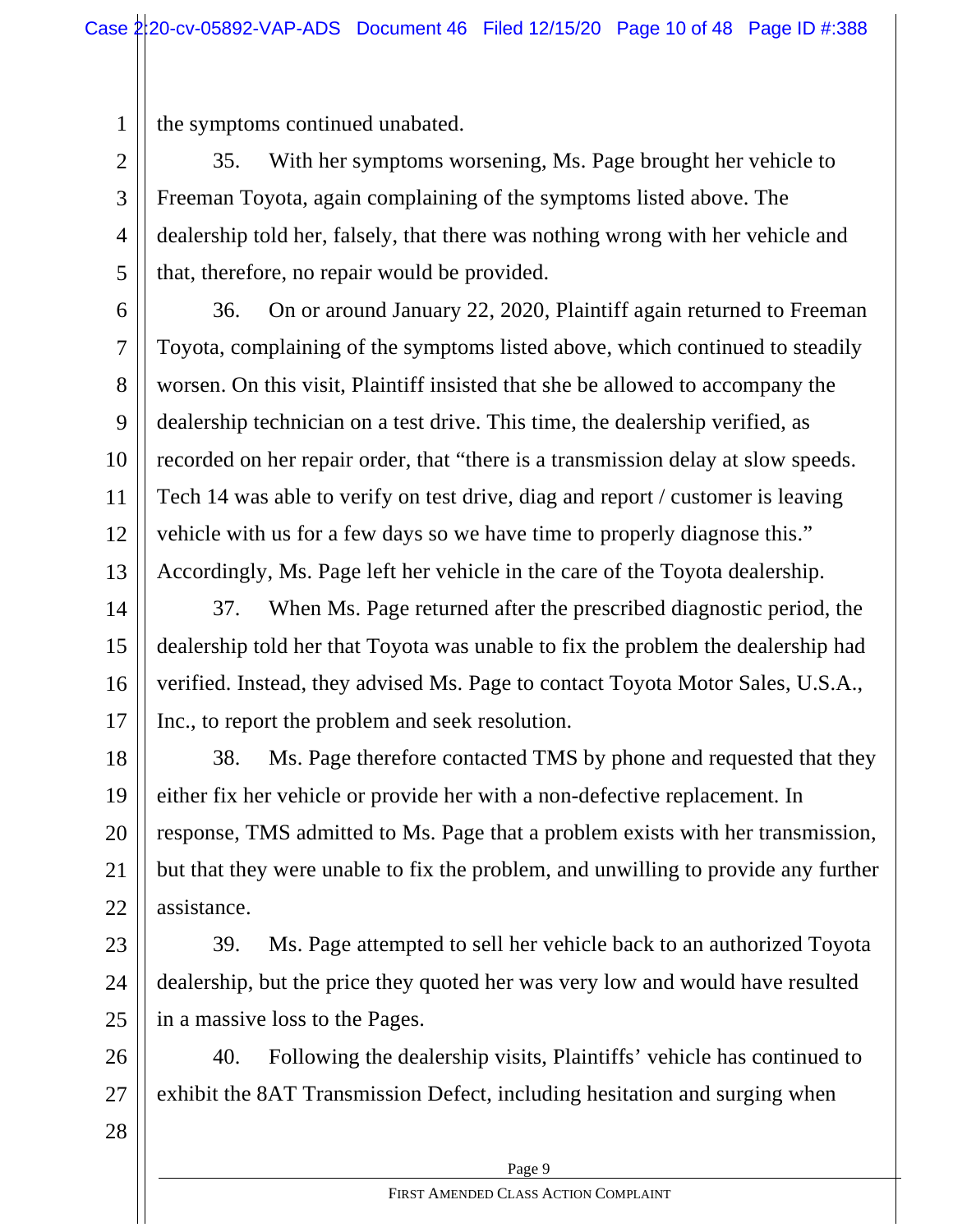1 2 3 accelerating from a stop, when driving at low speeds, in stop-and-go traffic, when driving up hill, and when accelerating to join a traffic flow. Indeed, the hesitation and delayed acceleration have only worsened over time.

- 4 5 6 7 8 9 41. At all times, Plaintiffs, like all Class Members, have driven their vehicle in a foreseeable manner in the sense that Plaintiffs have not abused their vehicle or used it for purposes unintended by Toyota such as drag racing, for example. However, despite this normal and foreseeable driving, the 8AT Transmission Defect has rendered their vehicle unsafe and unfit to be used as intended.
- 10

11

### **Plaintiff Tony Lander**

42. Tony Lander is a Florida citizen who resides in Alachua, Florida.

12 13 14 43. On December 28, 2018, Mr. Lander purchased a new 2019 Toyota Highlander XLE from Gatorland Toyota, an authorized Toyota dealer in Gainesville, Florida.

15 16 44. Mr. Lander purchased his vehicle for personal, family, or household use.

17 18 19 20 21 22 45. Before purchase, Mr. Lander saw several commercials regarding the Toyota Highlander. He researched the vehicle online, on both Toyota's website and a local authorized Toyota dealership's website. At Gatorland Toyota, Mr. Lander test drove the 2019 Highlander and reviewed the vehicle's Monroney sticker (a.k.a. window sticker). Mr. Lander believed that the Highlander would be a safe and reliable vehicle.

23 24 25 26 27 46. Toyota's omissions were material to Mr. Lander. Had Toyota disclosed its knowledge of the 8AT Transmission Defect before Mr. Lander purchased his Highlander, Mr. Lander would have seen and been aware of the disclosures. Furthermore, had he known of the 8AT Transmission Defect, Mr. Lander would not have purchased his vehicle or would have paid less for it.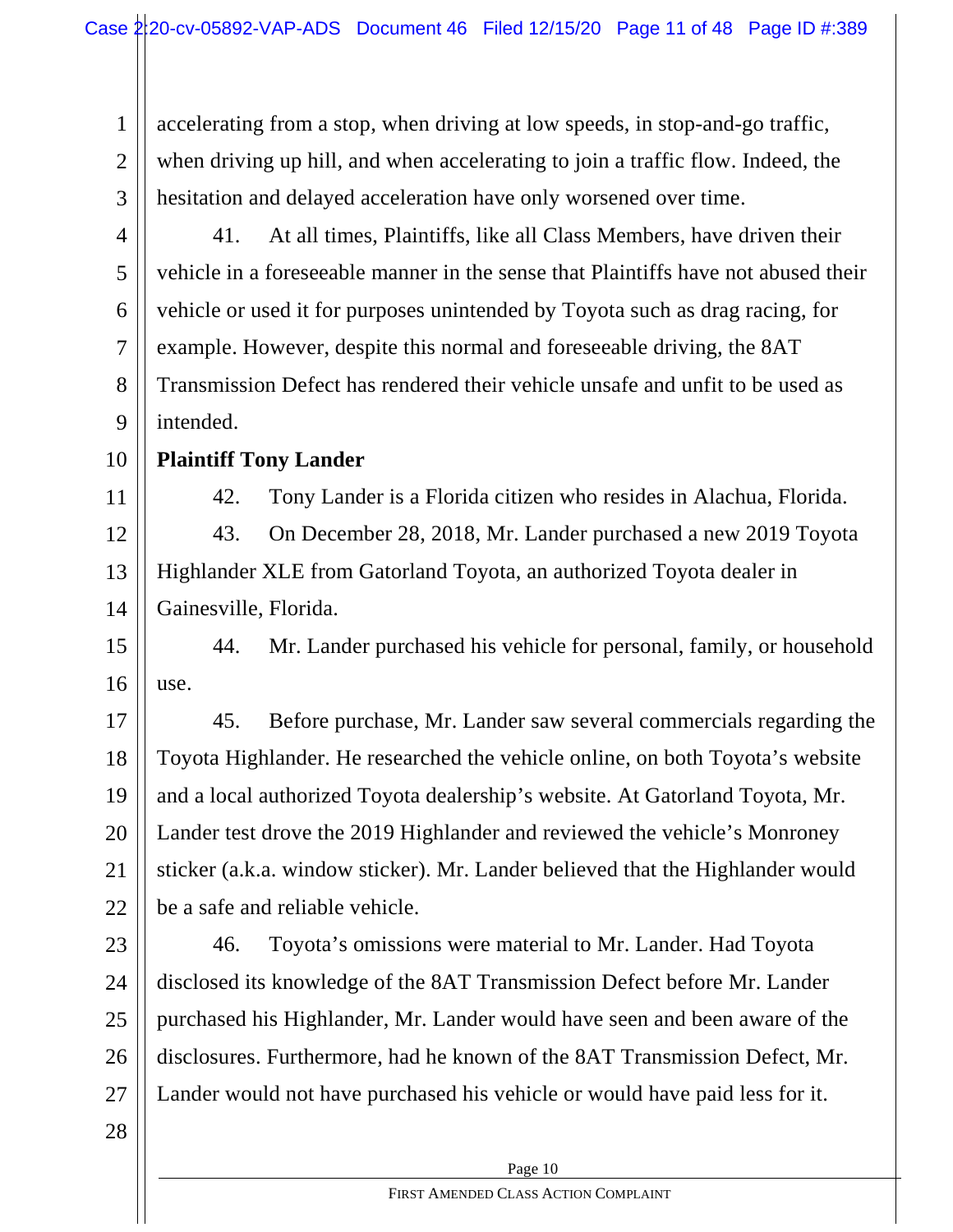1 2 3 47. Shortly after purchase, Mr. Lander's vehicle exhibited hesitation and delayed acceleration when driving at low speeds, in stop-and-go traffic and when accelerating to join a traffic flow.

4

5

6

7

8

9

10

48. On or around May 16, 2019, with approximately 6,529 miles on the odometer, Mr. Lander brought his vehicle back to Gatorland Toyota, complaining of the hesitation and delayed acceleration he was experiencing. The dealership recorded his complaints on his repair order as "THE FIRST 2 GEARS FEEL SLUGGISH." In response, dealership told Mr. Lander, falsely, that there was nothing wrong with his vehicle and that, therefore, no repair would be provided.

11 12 13 14 15 49. On or around September 27, 2019, with 10,940 miles on the odometer, Mr. Lander brought his vehicle back to Gatorland Toyota, complaining of the hesitation and delayed acceleration he was experiencing. In response, the dealership told Mr. Lander, falsely, that there was nothing wrong with his vehicle and thus failed to perform any repairs.

16 17 18 19 20 50. On or around June 17, 2020, with 22,095 miles on the odometer, Mr. Lander brought his vehicle back to Gatorland Toyota, complaining of the hesitation and delayed acceleration he was experiencing. In response, the dealership told Mr. Lander, falsely, that there was nothing wrong with his vehicle and thus failed to perform any repairs.

21 22 23 24 25 51. On or around August 21, 2020, with 27,180 miles on the odometer, Mr. Lander brought his vehicle back to Gatorland Toyota, complaining of the hesitation and delayed acceleration he was experiencing. In response, the dealership told Mr. Lander, falsely, that there was nothing wrong with his vehicle and thus therefore failed to perform any repairs.

26 27 52. Following the dealership visits, Mr. Lander's vehicle has continued to exhibit the 8AT Transmission Defect, including hesitation and surging when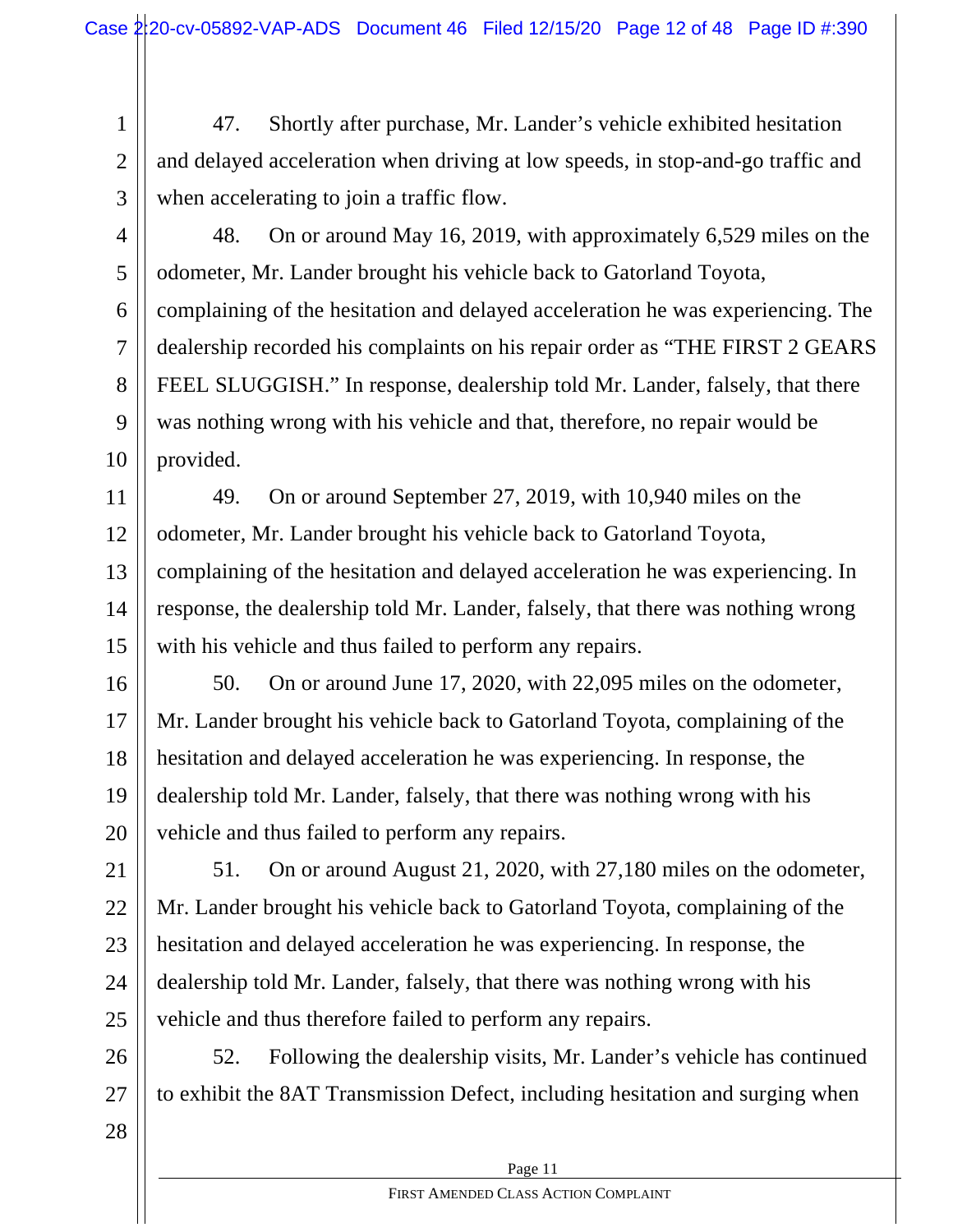1 2 driving at low speeds, in stop-and-go traffic, and when accelerating to join a traffic flow.

3 4 5 6 7 8 53. At all times, Mr. Lander, like all Class Members, has driven his vehicle in a foreseeable manner, in the sense that Mr. Lander has not abused his vehicle or used it for purposes unintended by Toyota, such as drag racing, for example. However, despite this normal and foreseeable driving, the 8AT Transmission Defect has rendered his vehicle unsafe and unfit to be used as intended.

9 **Plaintiff Joel Tilson**

10 11 54. Joel Tilson is a Wyoming citizen who resides in Cheyenne, Wyoming.

12 13 14 55. On or around April 21, 2017, Plaintiff Tilson purchased a new 2017 Highlander from Toyota of Tacoma, an authorized Toyota dealer in Tacoma, Washington.

15 16 56. Plaintiff Tilson purchased his vehicle for personal, family, or household use.

17 18 19 20 21 22 57. Before purchase, Plaintiff Tilson researched the vehicle online extensively, including on the Consumer Reports website. He also test drove the vehicle with the sales representative, asked the dealership specifically about the 8-speed transmission, and reviewed the vehicle's Monroney sticker (a.k.a. window sticker). Plaintiff Tilson believed that the Highlander would be a safe and reliable vehicle.

23 24 25 26 27 58. Toyota's omissions were material to Plaintiff Tilson. Had Toyota disclosed its knowledge of the 8AT Transmission Defect before Plaintiff Tilson purchased his Highlander, Plaintiff Tilson would have seen and been aware of the disclosures. Furthermore, had Plaintiff Tilson known of the 8AT Transmission Defect, he would not have purchased his vehicle or would have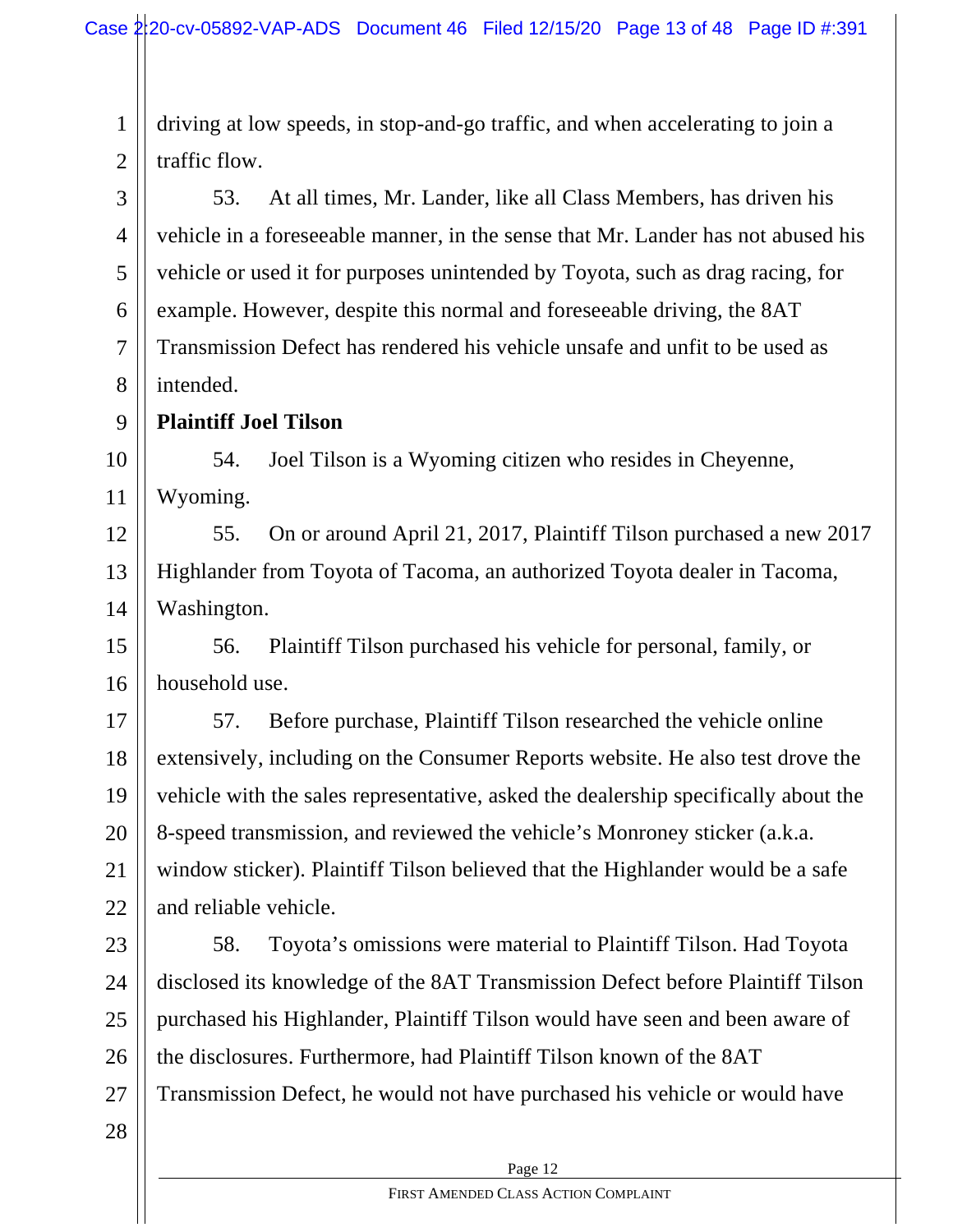paid less for it.

2

3

5

7

1

59. Within a week after purchase, Plaintiff Tilson's vehicle exhibited jerking and abrupt shifting of gears when driving at low speeds.

- 4 6 8 60. Thereafter, when Plaintiff Tilson took his vehicle to Toyota dealerships for periodic service visits, he reported that the vehicle was jerking and shifting abruptly while driving at low speeds. In response, dealership told Plaintiff Tilson, falsely, that there was nothing wrong with his vehicle and that therefore, no repair would be provided.
- 9 10 11 12 13 14 15 61. In or around January 2019, with approximately 25,000 miles on the odometer, the transmission in Plaintiff Tilson's vehicle failed completely. Plaintiff Tilson was stopped at a stoplight, and, upon the light turning green, released his foot from the brake pedal and pressed the accelerator pedal. Plaintiff Tilson could hear the engine revving, but the vehicle did not move. With the assistance of bystanders, Plaintiff Tilson was forced to push his vehicle, through halted traffic, out of the intersection to the side of the road.
- 16 17 18 19 20 21 22 23 24 62. Plaintiff Tilson's vehicle was towed to Spradley Barr Toyota, an authorized Toyota dealership and service center in Cheyenne, Wyoming. According to the repair order, Plaintiff Tilson reported that the "VEHICLE STARTS AND RUNS BUT WILL NOT DRIVE AT ALL. NO FORWARD OR REVERSE." The technician's notes confirmed an "INTERNAL FAILURE, TSB 0160-18 ~|~25030 369011Q CONFIRMED CUSTOMER CONCERN. PERFORMED T-SB-0160-18. R&R TRANSMISSION. PERFORMED FLUID ADJUSTMENT. AND RESET MEMORY. TEST DROVE VEHICLE AND CONFIRMED PROPER OPERATIONS."
- 25 26 27 63. However, following the transmission replacement, Plaintiff Tilson's vehicle has continued to exhibit the 8AT Transmission Defect by jerking and abruptly shifting gears when driving at low speeds.
- 28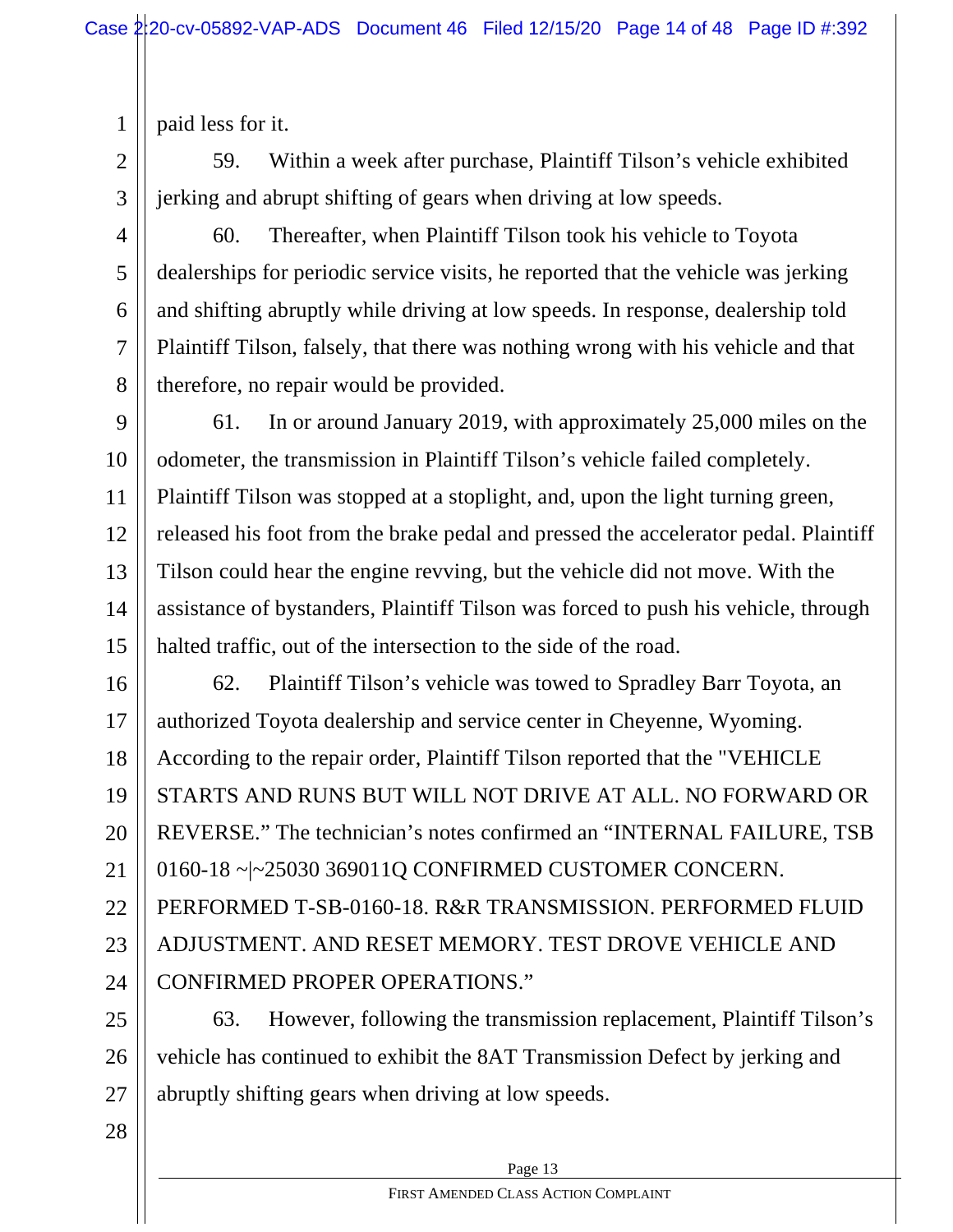1 2 3 4 5 6 64. At all times, Plaintiff Tilson, like all Class Members, has driven his vehicle in a foreseeable manner in the sense that Plaintiff Tilson has not abused his vehicle or used it for purposes unintended by Toyota such as drag racing, for example. However, despite this normal and foreseeable driving, the 8AT Transmission Defect has rendered his vehicle unsafe and unfit to be used as intended.

#### 7 **Defendants**

8 9 10 11 12 13 14 65. Defendant Toyota Motor Sales, U.S.A., Inc.("TMS"), is a corporation organized and in existence under the laws of the State of California and registered to do business in the State of California. TMS is headquartered at 6565 Headquarters Dr, Plano, TX 75024. TMS designs and manufactures motor vehicles, parts, and other products for sale in California, in the United States, and throughout the world. TMS is the warrantor and distributor of the Class Vehicles in California.

15 16 17 18 19 20 66. Defendant Toyota Motor North America, Inc. ("TMNA"), is a corporation organized and in existence under the laws of the State of California and registered to do business in the State of California. TMNA is headquartered at 6565 Headquarters Dr, Plano, TX 75024. According to Toyota's official website, TMNA "brings together Toyota's marketing, sales, engineering and manufacturing arms in North America on one shared, state-of-the-art campus."

21 22 23 24 67. Founded in 1937 and headquartered in Toyota City, Japan, Defendant Toyota Motor Corporation ("TMC") is a corporation organized under the laws of Japan. TMC manufacturers and distributes automobiles and is the parent company.

25 26 27 68. Defendants, through their various entities, design, manufacture, market, distribute, service, repair, sell, and lease passenger vehicles, including the Class Vehicles, nationwide and in California, Colorado, Florida, and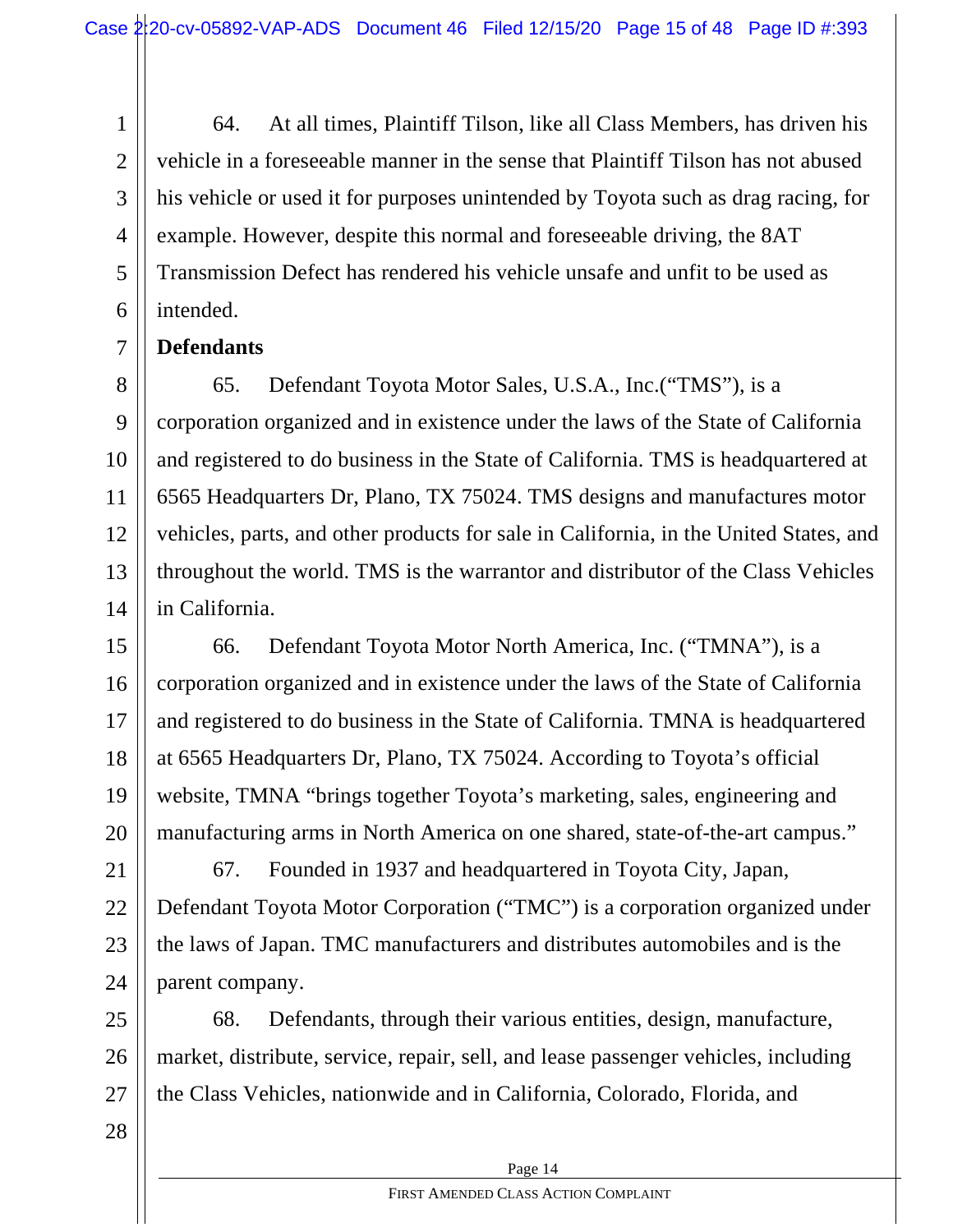Washington.

1

6

7

2 3 4 5 69. At all relevant times, Defendants were and are engaged in the business of designing, manufacturing, constructing, assembling, marketing, distributing, and selling automobiles and motor vehicle components in Riverside County and throughout the United States of America.

#### **JURISDICTION**

70. This is a class action.

8 9 10 71. Members of the proposed Class, which includes citizens of Colorado, are citizens of states other than Texas, where TMS and TMNA are headquartered, and California, where TMS and TMNA are incorporated.

11 12 72. On information and belief, aggregate claims of individual Class Members exceed \$5,000,000.00 in value, exclusive of interest and costs.

13 14 15 16 17 18 19 73. This Court has personal jurisdiction over Defendants because at least one of them is a California corporation registered to conduct business in California, and/or they all have sufficient minimum contacts with California, and otherwise intentionally avail themselves of the markets within California, through the promotion, sale, marketing and distribution of its vehicles in California, so as to render the exercise of jurisdiction by this Court proper and necessary.

20 21 74. Accordingly, jurisdiction is proper in this Court pursuant to 28 U.S.C. § 1332(d).

### **VENUE**

23 24 25 26 75. Toyota, through its business of distributing, selling, and leasing the Class Vehicles, has established sufficient contacts in this district such that personal jurisdiction is appropriate. Toyota is deemed to reside in this district pursuant to 28 U.S.C. § 1391(a).

27 28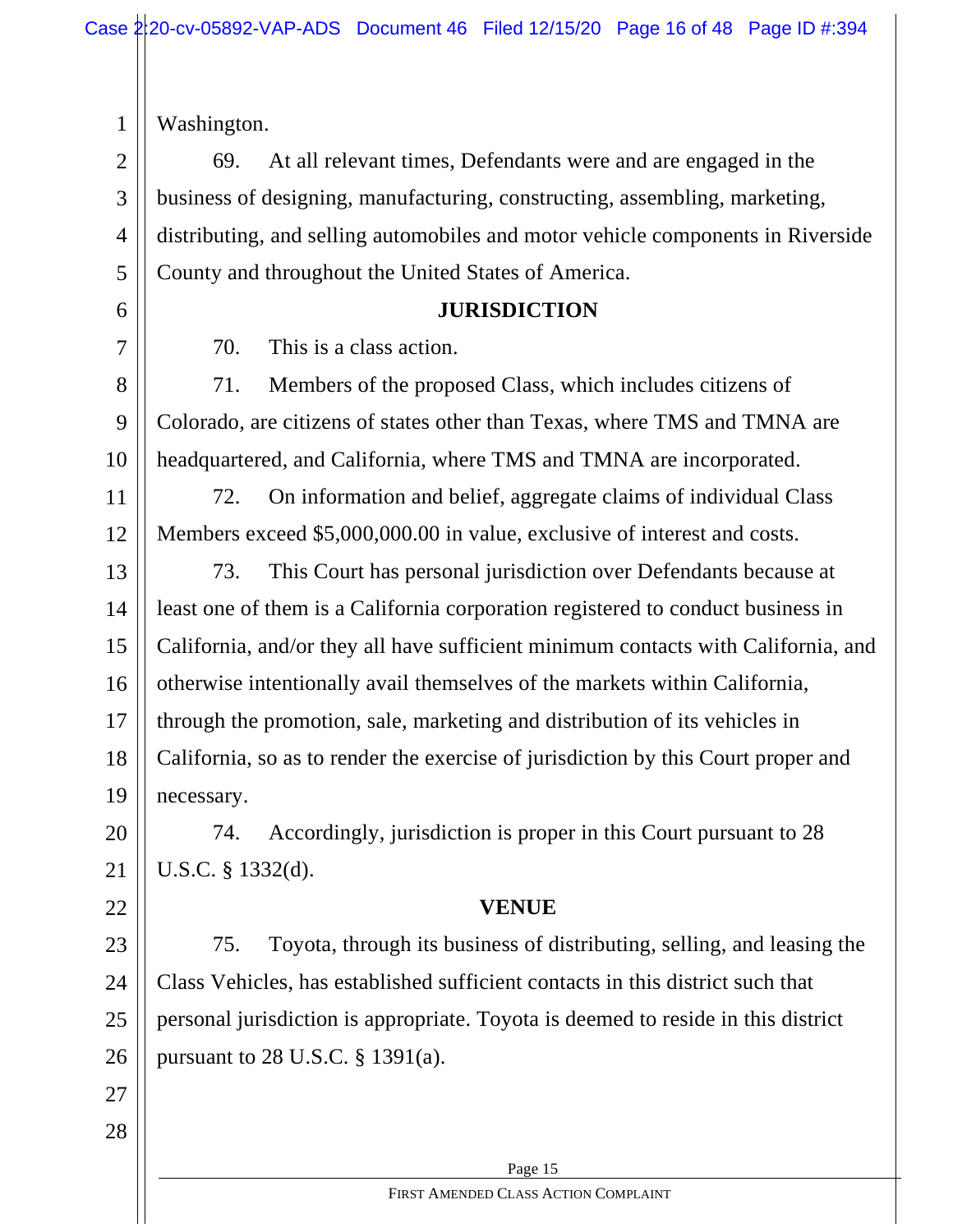1 2

3

5

7

### **FACTUAL ALLEGATIONS**

4 6 76. Since 2016, Toyota has designed, manufactured, distributed, sold, and leased the Class Vehicles. Toyota has sold, directly or indirectly, through dealers and other retail outlets, thousands of Class Vehicles in California, Colorado, Florida, Washington, and nationwide. Toyota warrants and services the Class Vehicles through its nationwide network of authorized dealers and service providers.

8 9 10 11 12 13 77. Plaintiffs and Class members are intended third-party beneficiaries of contracts between Toyota and its dealerships; specifically, they are the intended beneficiaries of Toyota's implied warranties. The dealerships are Defendant's agents for sales and repairs. The dealers were not intended to be the ultimate consumers of the Class Vehicles, and the warranty agreements were designed for and intended to benefit the ultimate consumers only.

14 15 16 17 18 78. The Class Vehicles are equipped with Toyota's Direct Shift-8AT, a transverse, eight-speed transmission, which Toyota developed in a joint venture with Aisin AW, a third-party transmission manufacturer. As noted in Aisin's June 2019 summary of its major powertrain products, this high torque capacity transmission is for use in Toyota Highlander and Sienna vehicles.7

19 20 21 22 23 79. In 2016, Toyota touted the Direct Shift-8AT transmission as a new technology that would provide customers with "quick and smooth response to accelerator pedal operation" which would "create[] an 'as desired' direct driving feel.."8 In practice, however, Toyota's Direct Shift-8AT Transmission is plagued by numerous problems and safety concerns.

24 25 80. On information and belief, in response to heightened consumer demand and governmental pressure to reach unprecedented miles-per-gallon

26

27

28

<sup>8</sup> *Available at* https://global.toyota/en/powertrain/transmission/

Page 16

<sup>7</sup> *Available at* https://www.aisin-aw.co.jp/en/corporate/module/pdf/ corporate/summary/index/data.pdf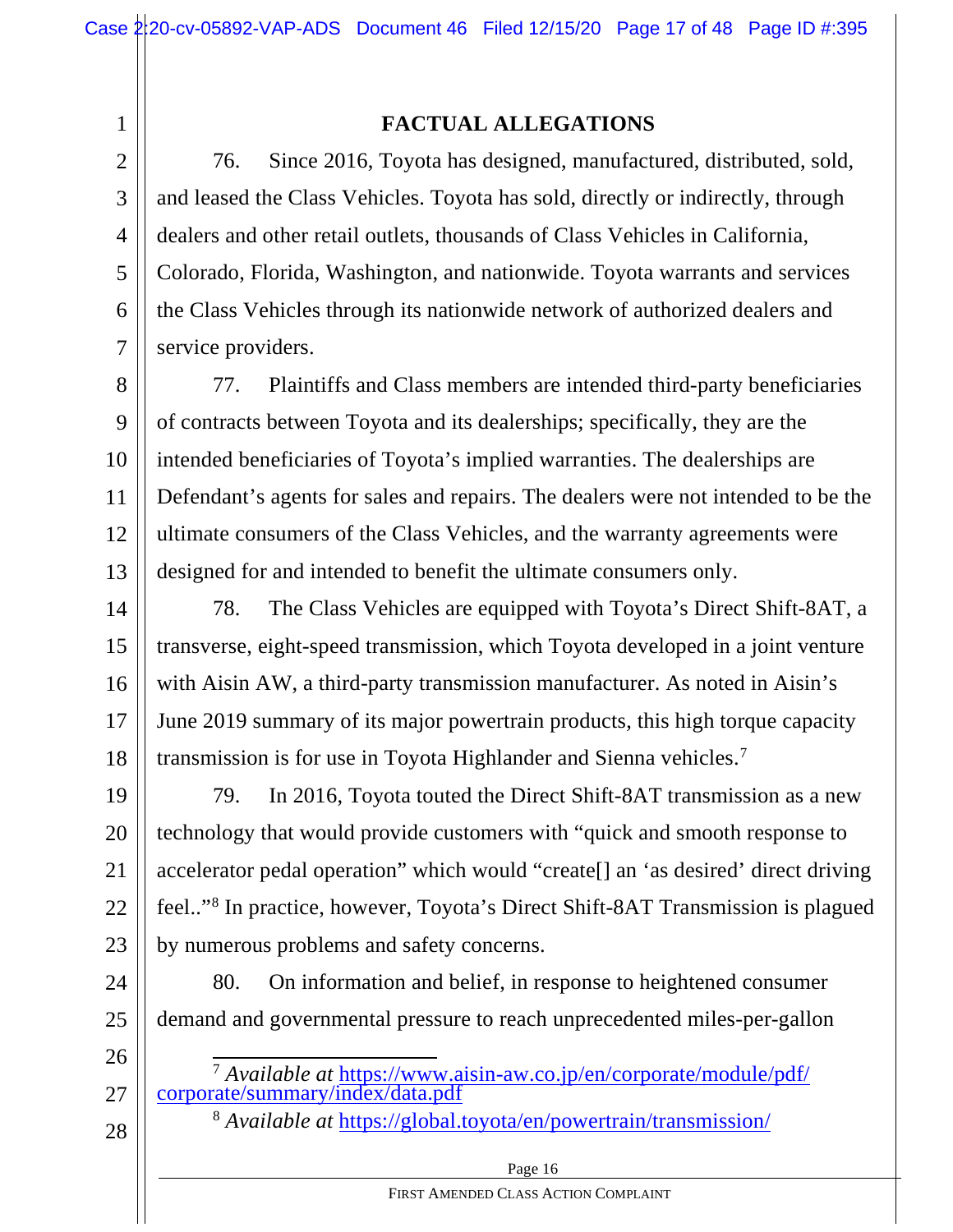1 2 3 4 5 6 7 8 9 ratings, Toyota attempted to create an 8-speed transmission for a compact, transverse application by using a single axis and only two planetary gears, rather than the typical four. Unfortunately, while Toyota touted the resulting Direct Shift 8AT transmission as "achieving one of the world's best transmission efficiencies" that "lower[] a vehicle's fuel requirements" and even improving "straight driving" and "cornering stability,"9 in practice, the new transmission design causes harsh and delayed shifting, delayed and unpredictable and unintended acceleration, jerking, lurching forward, lack of power, and other symptoms listed *supra*.

10 11 12 13 81. For years, and since the Class Vehicles were first released or shortly thereafter, scores of class members have complained of the defect to the NHTSA and elsewhere. For example, the 2017 Highlander owner below reported in NHTSA ID 11129582:

 Page 17 14 15 16 17 18 19 20 21 22 23 24 25 26 27 28 2017 HIGHLANDER LIMITED. 11,800 MILES. OVER THE LAST 30 DAYS THE VEHICLE HAS HAD 3 SIMILAR EVENTS OF VEHICLE HESITATION OR STUMBLING FROM A FULL STOP, WHEN<br>APPLYING FULL ACCELERATOR PEDAL **ACCELERATOR** TRAVEL. THE VEHICLE SEEMS TO ACCELERATE NORMALLY FOR A SECOND OR TWO, THEN JUST SEEMS TO HANG AT 5-10 MPH. PUMPING THE ACCELERATOR PEDAL QUICKLY FULL UP, FULL DOWN MAY HAVE FIXED THE PROBLEM, I'M NOT REALLY SURE, BUT THAT IS WHÁT I<br>DID.THE VEHICLE OPERATES NORMALLY DID.THE VEHICLE OPERATES NORMALLY<br>AFTER THAT.IN THE LAST AND MOST AFTER THAT.IN THE LAST AND MOST FRIGHTENING EPISODE, I WAS AT A STOP,ON A SIDE STREET WAITING TO TURN ONTO A FRONTAGE ROAD WHERE TYPICAL SPEEDS ARE 60 MPH. I PRESSED THE ACCELERATOR PEDAL FULL DOWN TO THE FLOOR AND TURNED ONTO THE FRONTAGE ROAD. THE VEHICLE SEEMED TO ACCELERATE NORMALLY FOR 1-2 SECONDS, THEN AS BEFORE, JUST STAYED AT 5-10 MPH WITH A CAR COMING UPON MY REAR AT 60 MPH. FORTUNATELY FOR ME HE WAS ABLE TO CHANGE LANES AND AVOID RUNNING INTO ME. I PUMPED THE ACCELERATOR PEDAL AS DESCRIBED. THE VEHICLE THAN RESPONDED  $\overline{\frac{9}{}}$ *Id.* 

FIRST AMENDED CLASS ACTION COMPLAINT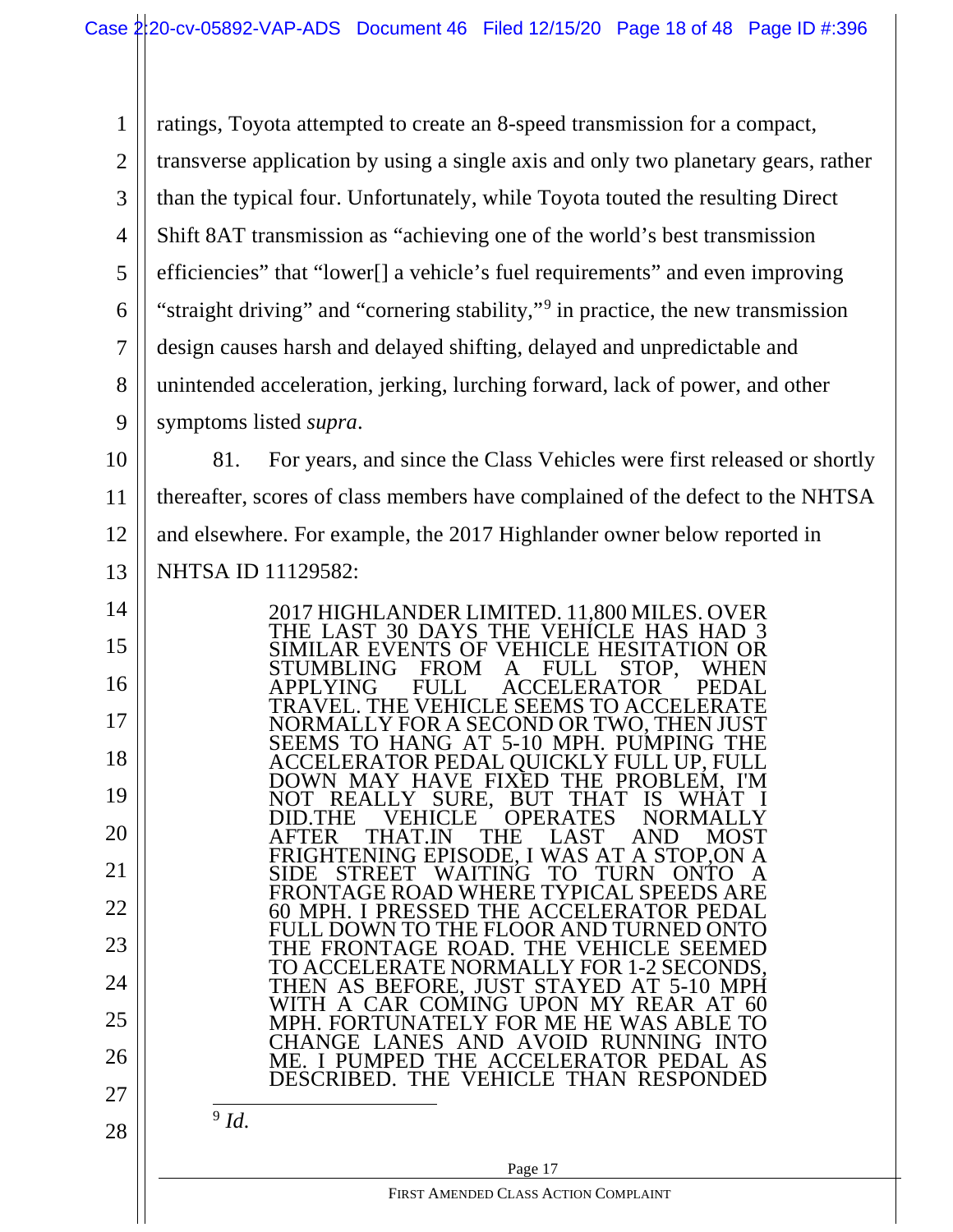1 2 3 4 5 6 7 8 9 10 11 12 13 14 15 16 17 18 19 20 21 22 23 24 25 26 27 28 NORMALLY. I DON'T REMEMBER IF THE VEHICLE WAS IN POWER OR ECONOMY MODE. I TYPICALLY PUT IT INTO POWER MODE BEFORE ENTERING ABOUT TO DO ON THE FAR SIDE OF THE FRONTAGE ROAD) IF I REMEMBER. AS YOU MAY IMAGINE THIS LAST EPISODE LEFT ME QUITE DISTURBED. I ALWAYS USE REGULAR GRADE GASOLINE FROM TOP NAME GAS STATIONS. THESE EVENTS HAPPENED WITH DIFFERENT TANKS OF GAS FROM DIFFERENT STATIONS. I TOOK THE VEHICLE TO THE DEALERSHIP. THEY WERE NOT ABLE TO READ ANY ERROR CODES FROM THE COMPUTER, AND WERE UNABLE TO REPEAT THE PROBLEM IN A TEST DRIVE. THEY HAVE ESCALATED THE CASE TO THE TOYOTA ENGINEERING TEAM. 82. The Direct Shift 8AT is comprised of two planet gear sets. The first set from the input side is a conventional planetary, followed by a Ravigneau (double) planetary. When this arrangement is used, it creates what is termed a "LePelletier" gear set. Typically, a LePelletier gear set will achieve six forward speeds and one reverse. In the Class Vehicles, the transmission utilizes holds on some of the rotating elements, thus creating a "modified LePelletier" gear set with eight forward speeds. 83. The 8AT Transmission Defect exposes Plaintiffs and Class Members to a safety hazard and renders their vehicles unreasonably dangerous due to the unsafe conditions the Defect causes, including hesitation, delayed and unpredictable and unintended acceleration, jerking and lurching, harsh and delayed engagement, and lack of power. 84. The 8AT Transmission Defect affects the vehicles' safety because, among other reasons, there are situations that require the ability to accelerate rapidly (e.g., merging onto the highway and changing lanes) in which the vehicles' delayed response poses a serious safety risk. 85. The Class Vehicles' 8AT Transmission utilizes high fluid pressure to actuate shifts. The pressure is produced by a hydraulic pump regulated by a Case 2:20-cv-05892-VAP-ADS Document 46 Filed 12/15/20 Page 19 of 48 Page ID #:397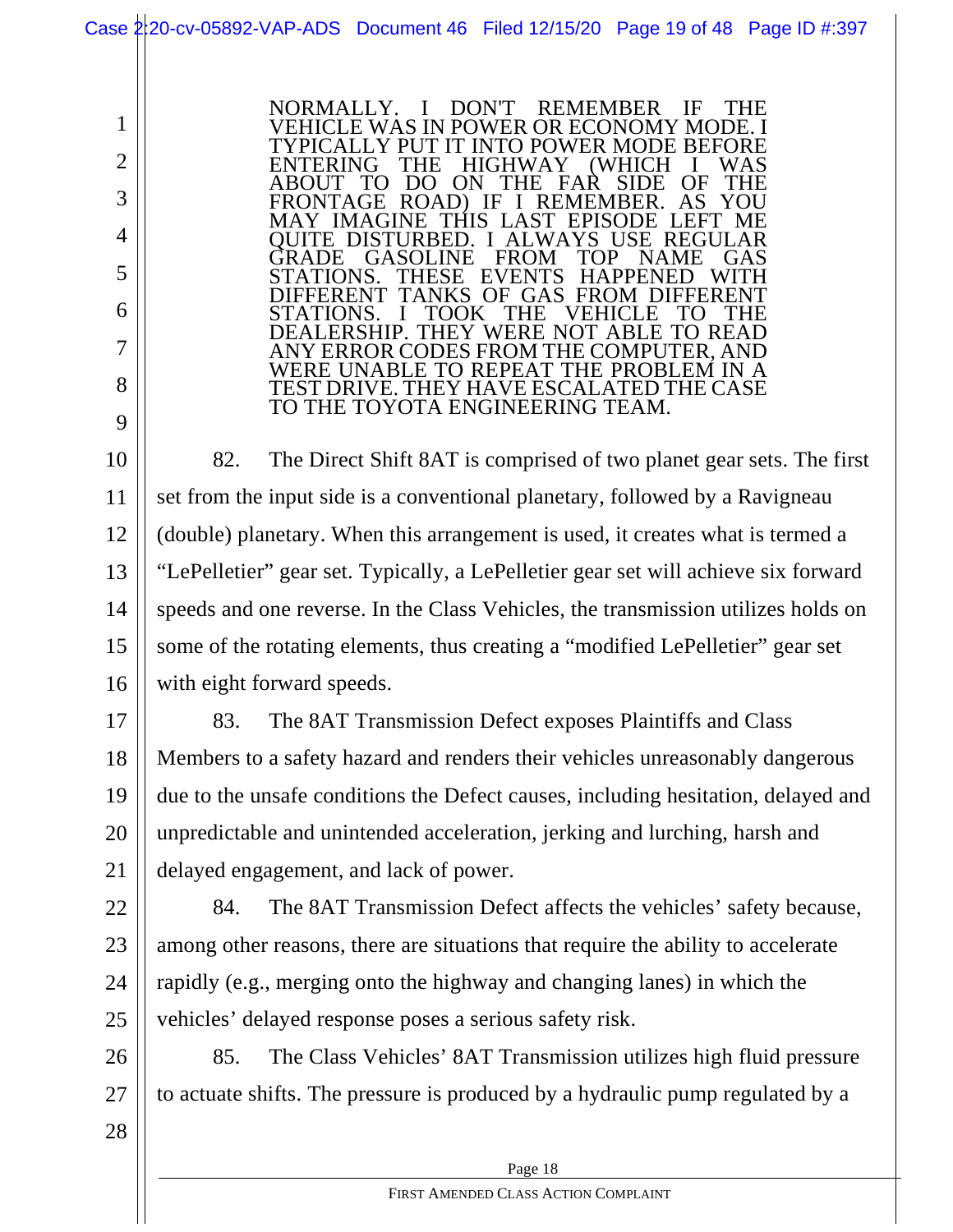1 2 3 4 5 6 7 8 9 pressure relief valve. The valve body, in turn, is electronically controlled by the PCM. In order to engage the clutch packs and actuate shifts in response to driver input, the valve body applies pressure by activating solenoids at precise times to open hydraulic valves inside the valve body at varying pressure ramp-up rates. However, improper calibration between the PCM and transmission prevents the valve body from applying appropriately timed pressure, which in turn prevents the various gears' clutch packs from being actuated in time. On information and belief, this causes the symptoms of "shift shock" and delays before engagement of gears, as well as other symptoms of the 8AT Transmission defect.

10 11 86. The 8AT Transmission Defect alleged is inherent in and the same for all Class Vehicles.

12 13 14 15 16 17 87. The 8AT Transmission Defect is material to consumers because it presents a serious safety concern. For example, delayed and unintended acceleration, unpredictable engagement and shifting, jerking, lurching, and lack of power severely affect the driver's ability to control the car's speed, acceleration, and deceleration, and can make it difficult to safely merge into traffic or to turn left across incoming traffic.

18 19 88. Class Member complaints to NHTSA, cited *infra*, demonstrate the unsafe and widespread nature of the 8AT Transmission Defect.

**I. Toyota Had Superior and Exclusive Knowledge of the 8AT Transmission Defect**

22 23 24 25 89. Toyota had superior and exclusive knowledge of the 8AT Transmission Defect and knew or should have known that the defect was not known or reasonably discoverable by Plaintiffs and Class Members before they purchased or leased the Class Vehicles.

26 27 90. Plaintiffs are informed and believe, and based thereon allege that before Plaintiffs purchased their Class Vehicle, and since 2016, if not earlier,

28

20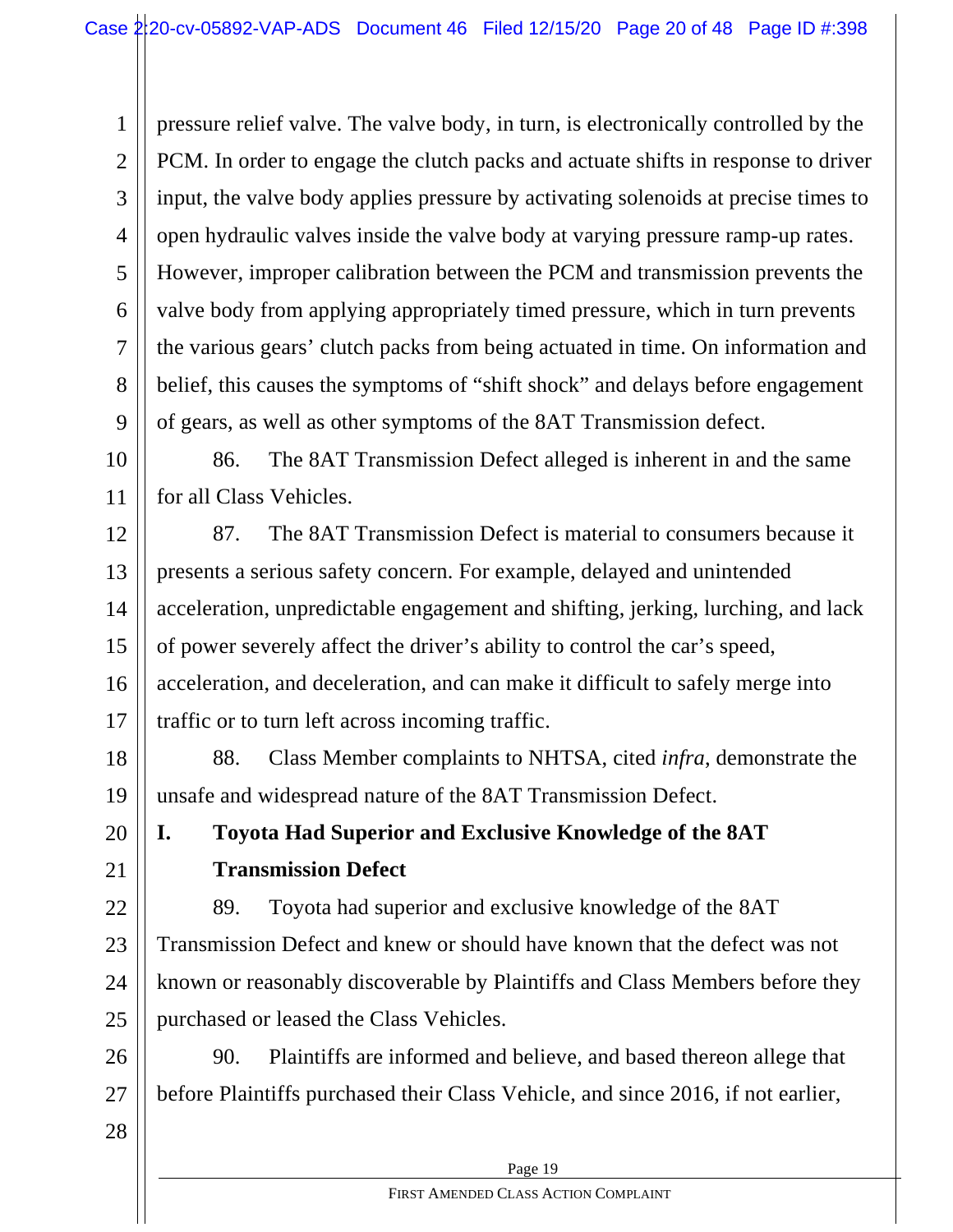1 2 3 4 5 6 Toyota knew about the 8AT Transmission Defect through sources not available to consumers, including pre-release testing data, early consumer complaints to Toyota and its dealers, testing conducted in response to those complaints, high failure rates and replacement part sales data, and other aggregate data from Toyota dealers about the problem. Publicly available facts set forth *infra* further confirm Toyota's knowledge.

7 8 9 10 11 12 13 91. Toyota is experienced in the design and manufacture of consumer vehicles. As an experienced manufacturer, Toyota conducts tests, including presale durability testing, on incoming components, including the Direct Shift-8AT Transmissions, to verify the parts are free from defect and align with Toyota's specifications. Thus, Toyota knew or should have known that the subject Direct Shift-8AT Transmissions were defective and prone to put drivers in a dangerous position due to the inherent risk of the defect.

14 15 16 17 18 19 20 92. Additionally, Toyota should have learned of this widespread defect from the sheer number of reports received from dealerships and from customer complaints directly to Toyota. Toyota's customer relations department collects and analyzes field data including, but not limited to, repair requests made at dealerships, technical reports prepared by engineers who have reviewed vehicles for which warranty coverage is being requested, parts sales reports, and warranty claims data.

21 22 23 24 25 26 27 93. Toyota's warranty department similarly analyzes and collects data submitted by its dealerships in order to identify trends in its vehicles. It is Toyota's policy that when a repair is made under warranty the dealership must provide Toyota with detailed documentation of the problem and the fix employed to correct it in order to be reimbursed. Dealerships have an incentive to provide detailed information to Toyota, because they will not be reimbursed for any repairs unless the justification is sufficiently detailed.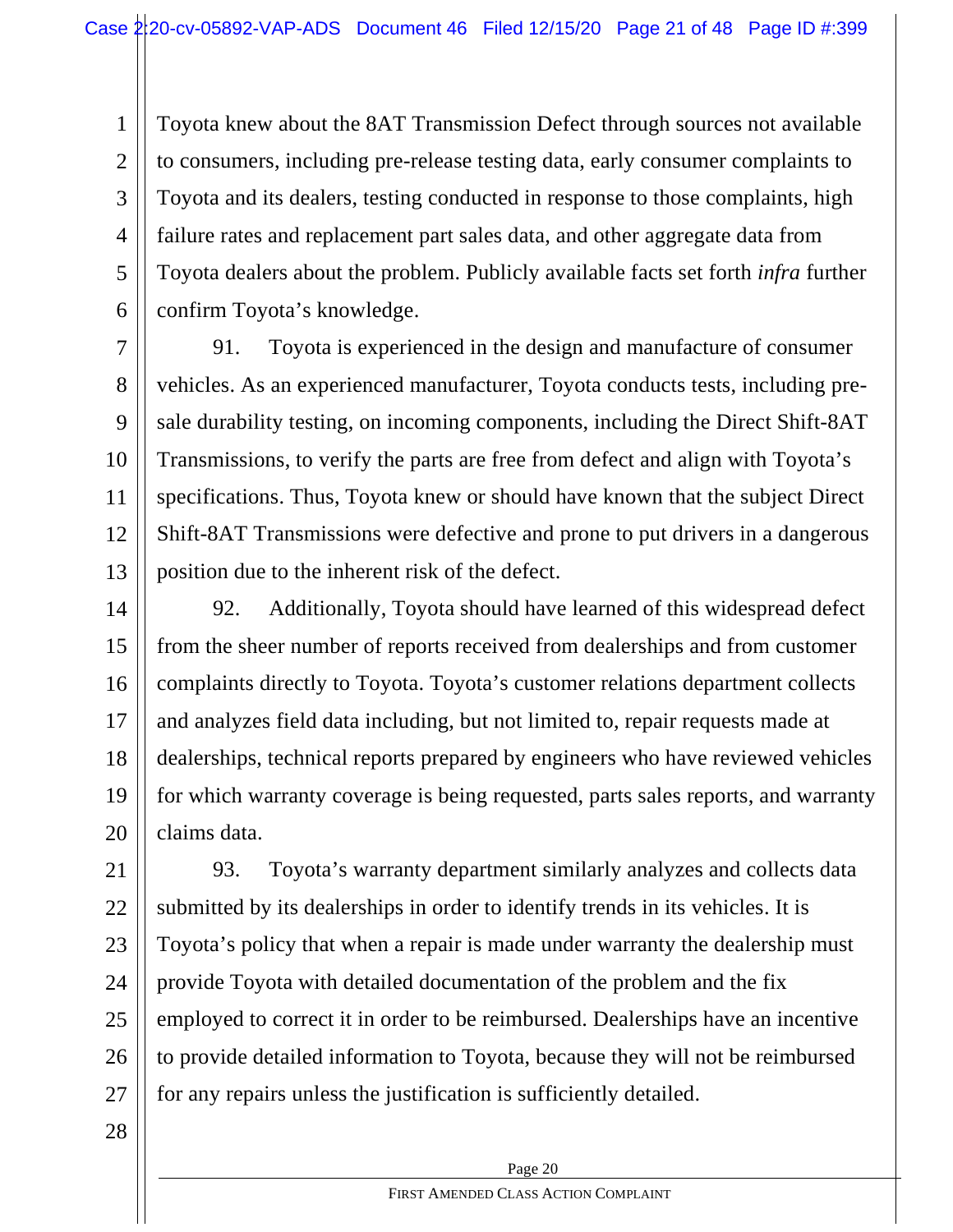|                | Case 2:20-cv-05892-VAP-ADS Document 46 Filed 12/15/20 Page 22 of 48 Page ID #:400                                                                                                                                           |  |  |  |  |
|----------------|-----------------------------------------------------------------------------------------------------------------------------------------------------------------------------------------------------------------------------|--|--|--|--|
|                |                                                                                                                                                                                                                             |  |  |  |  |
| 1              | <b>Toyota's Technical Service Bulletins Concerning the Class</b><br>A.                                                                                                                                                      |  |  |  |  |
| $\overline{2}$ | <b>Vehicles and Attempted Ineffectual Fixes</b>                                                                                                                                                                             |  |  |  |  |
| 3              | Toyota quietly issues notifications to its dealerships – but not<br>94.                                                                                                                                                     |  |  |  |  |
| $\overline{4}$ | consumers – called Technical Service Bulletins ("TSBs.") Through TSBs,                                                                                                                                                      |  |  |  |  |
| 5              | Toyota provides directions to its authorized dealerships for how to respond to                                                                                                                                              |  |  |  |  |
| 6              | customer complaints and requests for repairs.                                                                                                                                                                               |  |  |  |  |
| 7              | 95.<br>Shortly after release of the 2017 model year Highlander and Sienna                                                                                                                                                   |  |  |  |  |
| 8              | vehicles in 2016, Consumer Reports tested them and noted that:                                                                                                                                                              |  |  |  |  |
| 9              |                                                                                                                                                                                                                             |  |  |  |  |
| 10             | The transmission made the engine rev before upshifting, especially from second to third gear, even under light acceleration. This delayed shifting increased engine noise and made driving rather unpleasant. <sup>10</sup> |  |  |  |  |
| 11             |                                                                                                                                                                                                                             |  |  |  |  |
| 12             | 96.<br>When Consumer Reports' staff members test drove the vehicles                                                                                                                                                         |  |  |  |  |
| 13             |                                                                                                                                                                                                                             |  |  |  |  |
| 14             | "they routinely asked 'What's wrong with this transmission?"" Id. As a result, in                                                                                                                                           |  |  |  |  |
| 15             | December of 2016 Consumer Reports shared its experience with Toyota.                                                                                                                                                        |  |  |  |  |
| 16             | According to Consumer Reports, "[t]he company re-evaluated the transmission<br>and agreed with our finding."                                                                                                                |  |  |  |  |
| 17             |                                                                                                                                                                                                                             |  |  |  |  |
| 18             | On February 20, 2017, Toyota issued T-SB-0187-17, titled "High<br>97.                                                                                                                                                       |  |  |  |  |
| 19             | RPM Shift Point" that applied to the 2017 Sienna. This TSB is attached as                                                                                                                                                   |  |  |  |  |
| 20             | <b>Exhibit 1.</b> The TSB stated that "Some 2017 model year Sienna vehicles may                                                                                                                                             |  |  |  |  |
| 21             | exhibit the following conditions: $\bullet$ Lack of power from stop $\bullet$ High RPM shift                                                                                                                                |  |  |  |  |
| 22             | points at $2 - 3$ shift • Hesitation in lower gears • Holds gear too long." This TSB                                                                                                                                        |  |  |  |  |
| 23             | called for a software update to modify the PCM logic for the Sienna. On                                                                                                                                                     |  |  |  |  |
| 24             | information and belief, this TSB failed to resolve the 8AT Transmission Defect.                                                                                                                                             |  |  |  |  |
| 25             | This TSB was not issued as part of a formal recall or service campaign.                                                                                                                                                     |  |  |  |  |
| 26             |                                                                                                                                                                                                                             |  |  |  |  |
| 27             | 10<br>See https://www.consumerreports.org/toyota/2017-toyota-highlander-                                                                                                                                                    |  |  |  |  |
| 28             | sienna-transmissions-updated-to-shift-smoother/.                                                                                                                                                                            |  |  |  |  |
|                | Page 21                                                                                                                                                                                                                     |  |  |  |  |

FIRST AMENDED CLASS ACTION COMPLAINT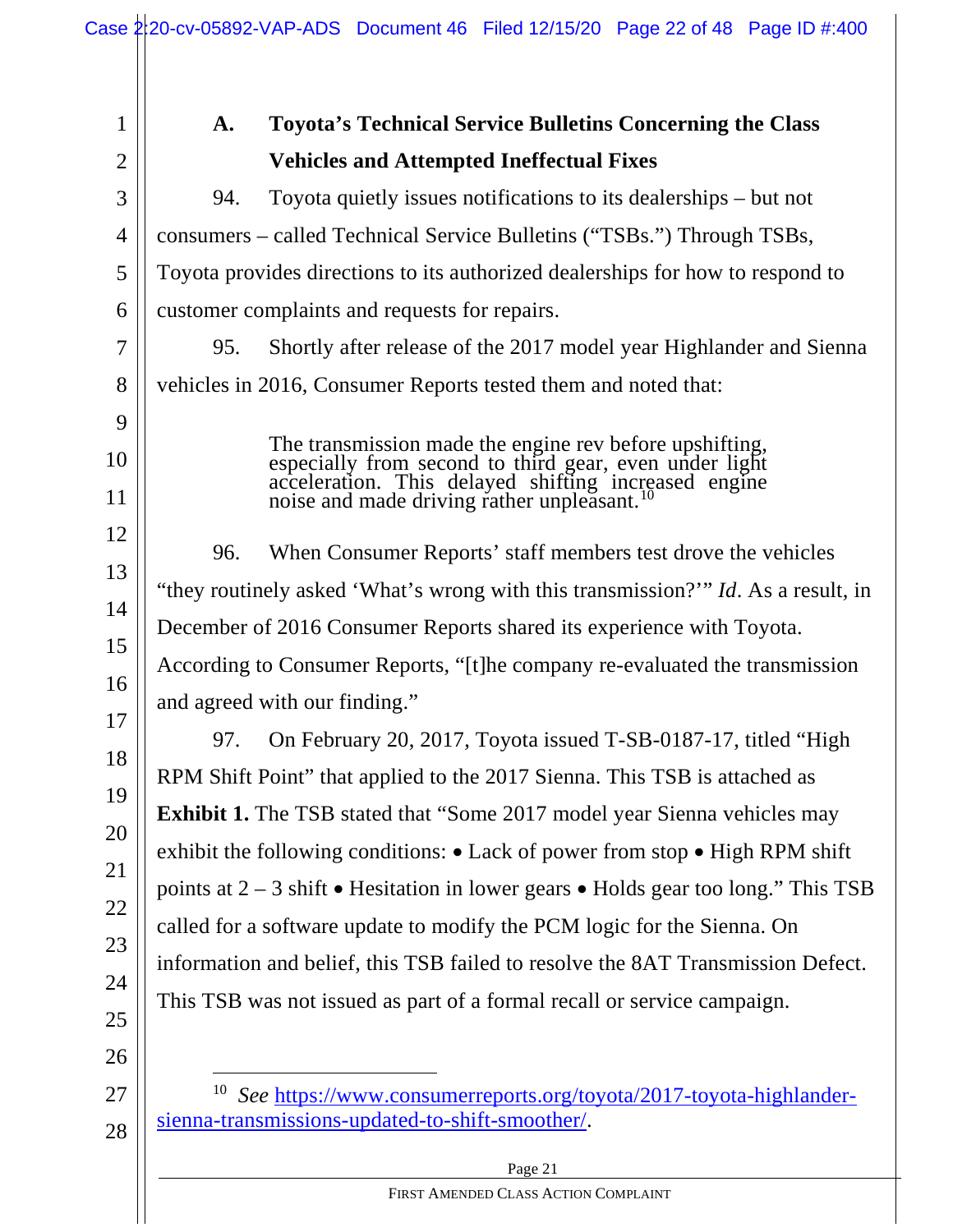1 2 3 4 5 6 7 8 98. On March 2, 2017, Toyota issued T-SB-0194-17, titled "Lack of Power/High RPM Shift Point/Hesitation" that applied to the 2017 Highlander. This TSB is attached as **Exhibit 2.** The TSB stated that "Some 2017 model year Highlander vehicles may exhibit the following conditions: • Lack of power. • High RPM shift point at the  $2 - 3$  shift. • Hesitation in low gears." This TSB called for a software update to modify the PCM logic for the Highlander. On information and belief, this TSB failed to resolve the 8AT Transmission Defect. This TSB was not issued as part of a formal recall or service campaign.

9 10 11 12 13 14 15 16 99. Although Consumer Reports noted the software update made a difference, it concluded "[u]nfortunately, we found that shifting remains less smooth for both compared with the previous six-speed automatic in pre-2017 models, even after the update." On information and belief, any improvement was inadequate and temporary at best, and these software updates failed to resolve transmission issues which continue to plague both the Highlander and Sienna. Indeed, both vehicles have been the subject of additional service bulletins regarding similar transmission issues (*e.g*., harsh shifting, reduced power, etc).

17 18 19 20 21 22 23 24 25 26 100. On December 17, 2018, Toyota issued TSB 0160-18, "Transaxle Whine Noise, Harsh Shift, MIL ON, or Reduced Power" that applied to the 2017-2018 Toyota Highlander and Toyota Sienna. This TSB is attached as **Exhibit 3.** Toyota issued this TSB in response to those vehicles exhibiting a harsh shift, reduced power, a whine noise while driving, and a malfunction indicator lamp illuminating. In this TSB, Toyota directed its authorized dealerships to replace the transmissions with a "remanufactured" transmission where applicable. On information and belief, this TSB failed to resolve the 8AT Transmission Defect. This TSB was not issued as part of a formal recall or service campaign.

- 27
- 28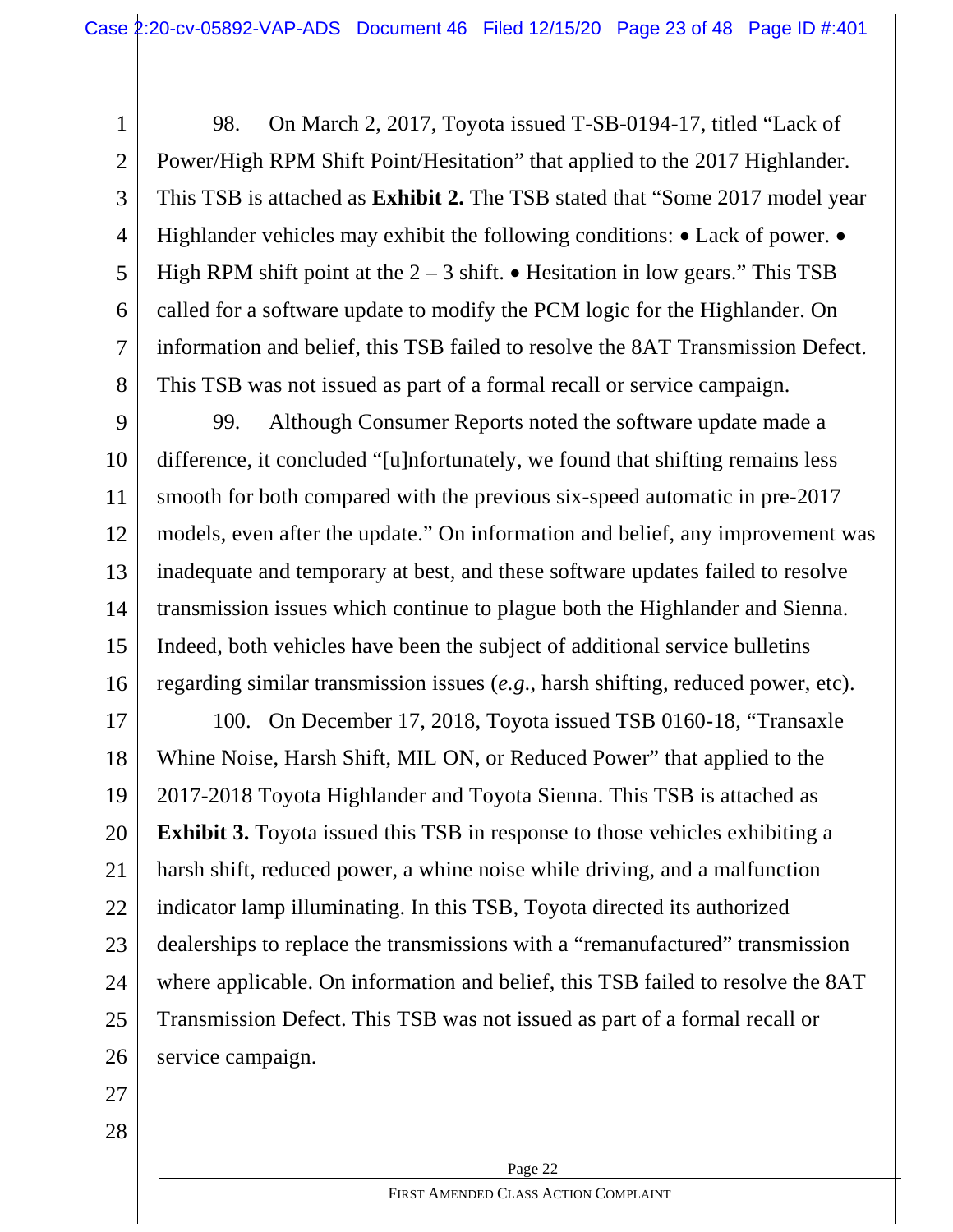| $\mathbf{1}$   | 101. On April 18, 2019, Toyota issued "Customer Support Program ZJC"              |  |  |  |  |  |
|----------------|-----------------------------------------------------------------------------------|--|--|--|--|--|
| $\overline{2}$ | as part of Toyota's "continuing efforts to ensure the best in customer            |  |  |  |  |  |
| 3              | satisfaction." Under the Program, Toyota agreed to provide additional warranty    |  |  |  |  |  |
| $\overline{4}$ | coverage for the transmission on 2017-2018 Model Year Toyota Sienna and           |  |  |  |  |  |
| 5              | Highlander vehicles for damage caused by an insufficiently bent washer tab        |  |  |  |  |  |
| 6              | within the transmission. Toyota acknowledged that it "has received reports about  |  |  |  |  |  |
| $\overline{7}$ | potential symptoms, such as a whine noise from the transmission while driving,    |  |  |  |  |  |
| 8              | harsh shifting, reduced power, and master warning light/check engine light        |  |  |  |  |  |
| 9              | illumination"                                                                     |  |  |  |  |  |
| 10             | 102. On information and belief, neither the TSBs nor the Customer                 |  |  |  |  |  |
| 11             | Support Program resolved the 8AT Transmission Defect.                             |  |  |  |  |  |
| 12             | Toyota's TSBs for Other Non-Class Vehicles Equipped With the<br><b>B.</b>         |  |  |  |  |  |
| 13             | <b>Direct Shift-8AT Transmission</b>                                              |  |  |  |  |  |
| 14             | The TSBs listed <i>supra</i> , all of which are specific to the Class<br>103.     |  |  |  |  |  |
| 15             | Vehicles, demonstrate and establish Toyota's pre-sale knowledge of the Defect.    |  |  |  |  |  |
| 16             | As a supplement and for further context, Plaintiffs also list below the TSBs that |  |  |  |  |  |
| 17             | Toyota issued for <i>other</i> Toyota-made vehicles equipped with the same or     |  |  |  |  |  |
| 18             | substantially similar UA80 / UB80 Direct Shift-8AT Transmission. These TSBs       |  |  |  |  |  |
| 19             | further indicate that Toyota was aware of the problem inherent in this            |  |  |  |  |  |
| 20             | transmission.                                                                     |  |  |  |  |  |
| 21             |                                                                                   |  |  |  |  |  |
| 22             |                                                                                   |  |  |  |  |  |
| 23             |                                                                                   |  |  |  |  |  |
| 24             |                                                                                   |  |  |  |  |  |
| 25             |                                                                                   |  |  |  |  |  |
| 26             | 111                                                                               |  |  |  |  |  |
| 27             | $\frac{1}{1}$                                                                     |  |  |  |  |  |
| 28             |                                                                                   |  |  |  |  |  |
|                | Page 23                                                                           |  |  |  |  |  |
|                | FIRST AMENDED CLASS ACTION COMPLAINT                                              |  |  |  |  |  |
|                |                                                                                   |  |  |  |  |  |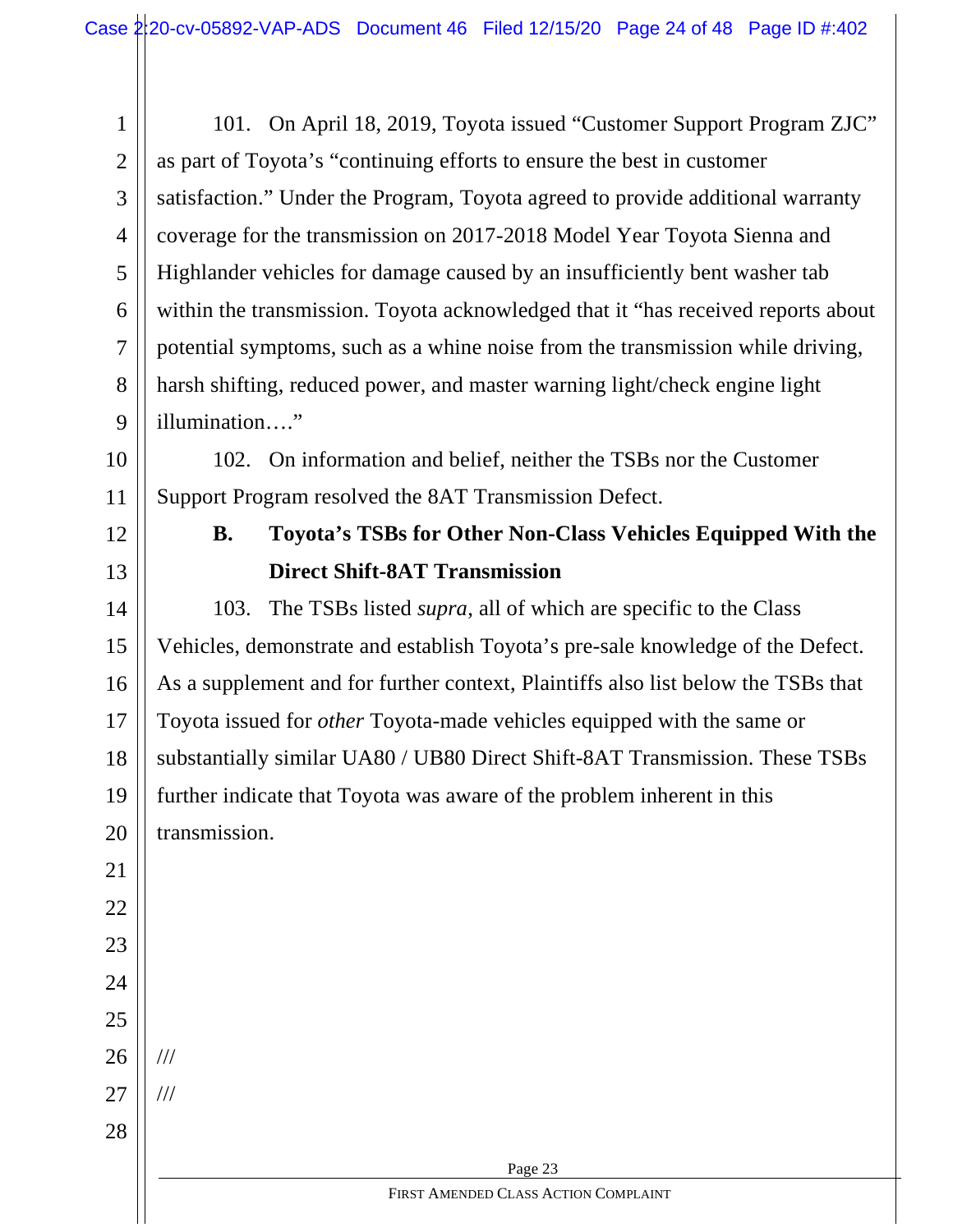1 2 3 4 5 104. On February 8, 2017, Toyota issued a TSB regarding the 2016 to 2017 Lexus RX 350. In the TSB, entitled "ECM Calibration: Hesitation Concerns," No. L-SB-0109-17, Toyota notified its dealerships that the 2016- 2017 RX 350 Vehicles were exhibiting "a hesitation in one or more of the following conditions:

6

7

8

- Accelerating from a stop.
- Passing during freeway/city driving.
- Low speed reacceleration."

9 10 11 12 13 105. In the TSB, consistent with Plaintiffs' description of the 8AT Transmission Defect, Toyota advises dealerships that the "Engine Control Module (ECM, SAE term: Powertrain Control Module/PCM) calibration has been revised to address these conditions." As noted in the TSB, Toyota uses the terms Powertrain Control Module and Engine Control Module interchangeably.

14 15 16 17 18 19 20 21 22 106. On February 8, 2019, Toyota issued a TSB regarding the 2019 Lexus RX350 entitled "Harsh Engagement Into Drive." In the TSB, Toyota informed its dealerships that the 2019 RX 350 vehicles were exhibiting "harsh engagement when shifting into drive" and that the vehicles' computers were indicating "Pressure Control Solenoid "A" Actuator Stuck off." Consumers often describe harsh engagement when shifting into gear as "jerking" or "jerking into gear." In response, Toyota directed its dealerships to update the vehicles' Powertrain Control Module software, which Toyota had again modified to address the 8AT Transmission Defect.

23 24 25 26 27 107. On July 2, 2019, Toyota issued a TSB to its dealerships specific to the 2016-2019 Lexus RX 350. The TSB was entitled "Vehicle Bucking on  $1 - 2$ and/or 2-3 Upshifts and Surge Between  $0 - 46$  mph." In the TSB, Toyota notified its dealerships that the 2016-2019 RX 350 vehicles were exhibiting "one or both of the following conditions: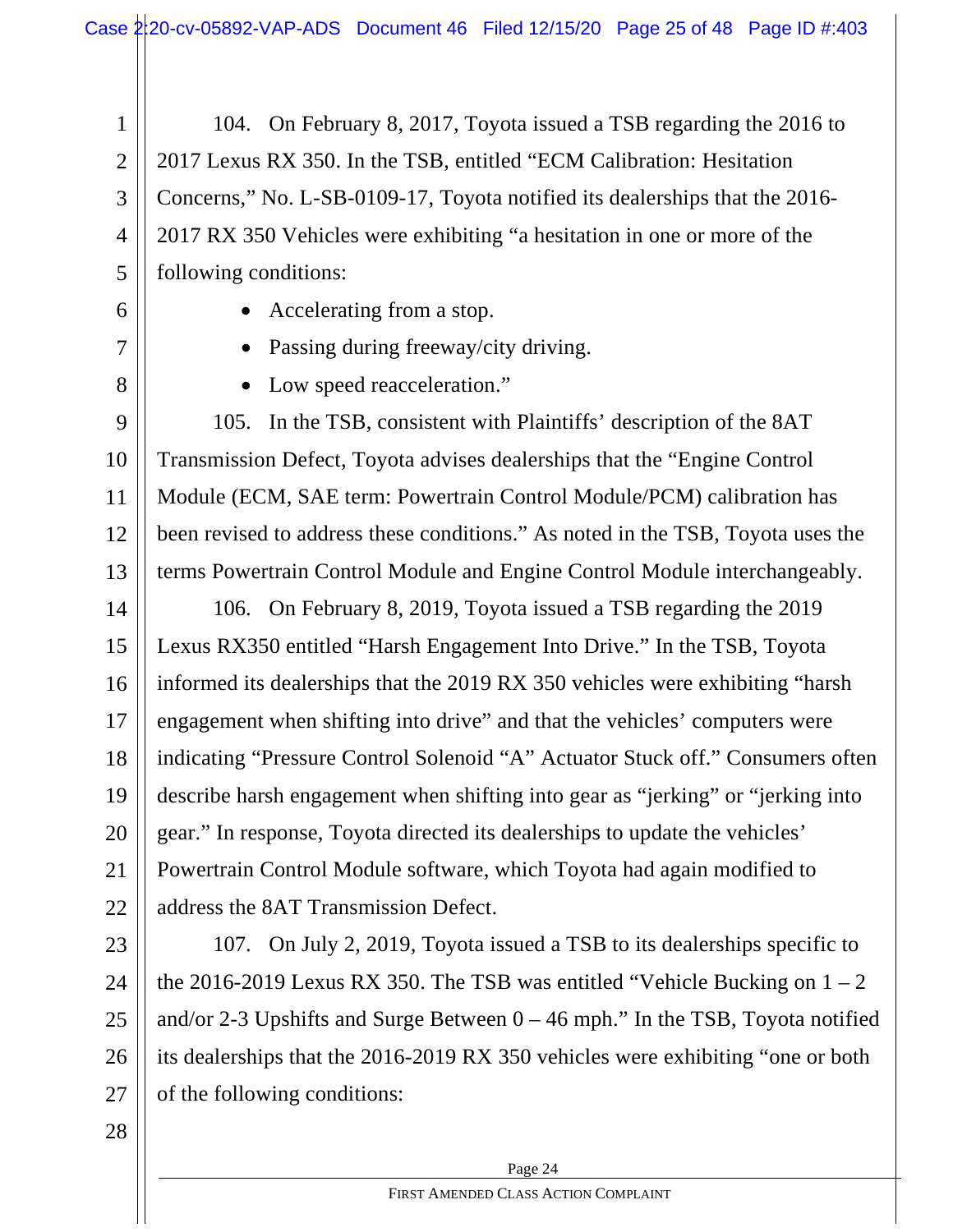|                | Case 2:20-cv-05892-VAP-ADS Document 46 Filed 12/15/20 Page 26 of 48 Page ID #:404                                                                              |  |  |  |  |  |
|----------------|----------------------------------------------------------------------------------------------------------------------------------------------------------------|--|--|--|--|--|
|                |                                                                                                                                                                |  |  |  |  |  |
| $\mathbf 1$    | A bucking feeling (back and forth jerking that comes right after a                                                                                             |  |  |  |  |  |
| $\mathbf{2}$   | shift but then dissipates quickly after 1-2 and/or 2-3 upshifts)                                                                                               |  |  |  |  |  |
| 3              | A surge feeling (back and forth rocking that is not associated with                                                                                            |  |  |  |  |  |
| $\overline{4}$ | transmission shifts) when the vehicle is traveling between $0 - 46$                                                                                            |  |  |  |  |  |
| 5              | mph, transmission is in $3rd - 8th$ gear, and torque converter is in full                                                                                      |  |  |  |  |  |
| 6              | lock-up."                                                                                                                                                      |  |  |  |  |  |
| $\overline{7}$ | 108.<br>On information and belief, theses TSBs have been ineffective. For                                                                                      |  |  |  |  |  |
| 8              | example, RX 350 Vehicle owners discussing TSB L-SB-0109-17 online                                                                                              |  |  |  |  |  |
| 9              | complained of its inefficacy. Below is an example of such a complaint, and                                                                                     |  |  |  |  |  |
| 10             | others appear infra (spelling / grammar errors corrected):                                                                                                     |  |  |  |  |  |
| 11             | "Doesn't hurt to try the TSB, but it has also NOT worked for some,                                                                                             |  |  |  |  |  |
| 12             | including me. I've had it applied correctly, and it's not a permanent                                                                                          |  |  |  |  |  |
| 13             | fix. I consider the TSB a failure." <sup>11</sup>                                                                                                              |  |  |  |  |  |
| 14             | 109. In response, Toyota directed its dealerships to update the Powertrain                                                                                     |  |  |  |  |  |
| 15             | Control Module software, which Toyota had again modified to address the 8AT                                                                                    |  |  |  |  |  |
| 16             | <b>Transmission Defect.</b>                                                                                                                                    |  |  |  |  |  |
| 17             | 110. On December 11, 2017, Toyota issued TSB 0330-17, "SHIFT"                                                                                                  |  |  |  |  |  |
| 18             | SHOCK ON INITIAL STARTUP OR REACCELERATION." Toyota issued                                                                                                     |  |  |  |  |  |
| 19             | this TSB to address customer complaints regarding the Direct Shift-8AT                                                                                         |  |  |  |  |  |
| 20             | Transmission. The TSB provided that "some 2018 model year Camry vehicles"                                                                                      |  |  |  |  |  |
| 21             | may exhibit a shift shock from Park to Reverse on initial startup or delay/shock                                                                               |  |  |  |  |  |
| 22             | when reaccelerating quickly after slowing down to a stop or near stop. The                                                                                     |  |  |  |  |  |
| 23             | Engine Control Module (ECM) (SAE term: Powertrain Module [PCM]) logic has                                                                                      |  |  |  |  |  |
| 24             | been updated to address this condition." On information and belief, this TSB                                                                                   |  |  |  |  |  |
| 25             | failed to resolve the 8AT Transmission Defect. This TSB was not issued as part                                                                                 |  |  |  |  |  |
| 26             |                                                                                                                                                                |  |  |  |  |  |
| 27             | <sup>11</sup> https://www.clublexus.com/forums/rx-4th-gen-2016-present/808183-<br>hesitation-problem-at-various-speeds-tsb-info-post-159-a-28.html#post9877542 |  |  |  |  |  |
| 28             |                                                                                                                                                                |  |  |  |  |  |
|                | Page 25                                                                                                                                                        |  |  |  |  |  |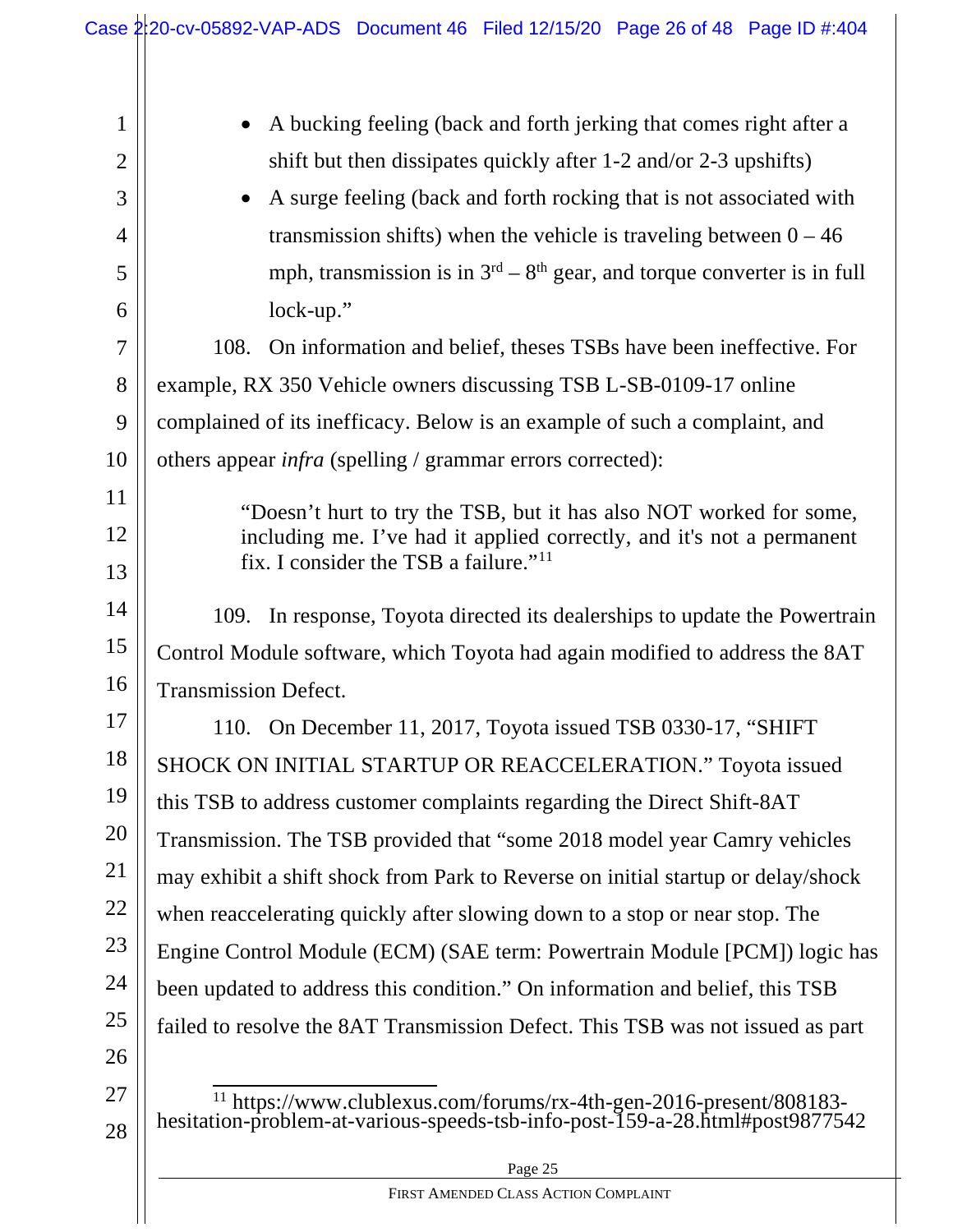1 of a formal recall or service campaign.

2 3 4 111. On January 8, 2018, Toyota issued TSB 00001-18. Toyota issued this TSB to address concerns of "harsh shift or shift flare" after transmission replacements due to a software mismatch.

5 6 7 8 9 10 11 12 13 14 112. On February 2, 2018, Toyota released T-SB-0010-18 that address concerns of "harsh shift or shift flare" after transmission replacements in 2018 Camrys due to a software mismatch and acknowledges that mismatched Engine Control Module (ECM), also called the Power Control Module (PCM), software and transaxle assembly combinations may result in a harsh shift or shift flare. While this TSB purports to provide a method for correctly matching the PCM calibration and transaxle, on information and belief there are no PCMs for the Class Vehicles that are correctly calibrated for the Class Vehicles' transaxle assemblies. This TSB was also not issued as part of a formal recall or service campaign.

### 15

16

## **C. Consumer Complaints Reported to NHTSA and on Third-Party Websites**

17 18 19 20 21 22 23 113. In addition, Toyota monitors customers' complaints made to the National Highway Traffic Safety Administration ("NHTSA.") Federal law requires automakers like Toyota to be in close contact with NHTSA regarding potential auto defects, including imposing a legal requirement (backed by criminal penalties) compelling the confidential disclosure of defects and related data by automakers to NHTSA, including field reports, customer complaints, and warranty data. *See TREAD Act,* Pub. L. No. 106-414, 114 Stat.1800 (2000).

24 25 26 27 114. Automakers have a legal obligation to identify and report emerging safety-related defects to NHTSA under the Early Warning Report requirements. *Id.* Similarly, automakers monitor NHTSA databases for consumer complaints regarding their automobiles as part of their ongoing obligation to identify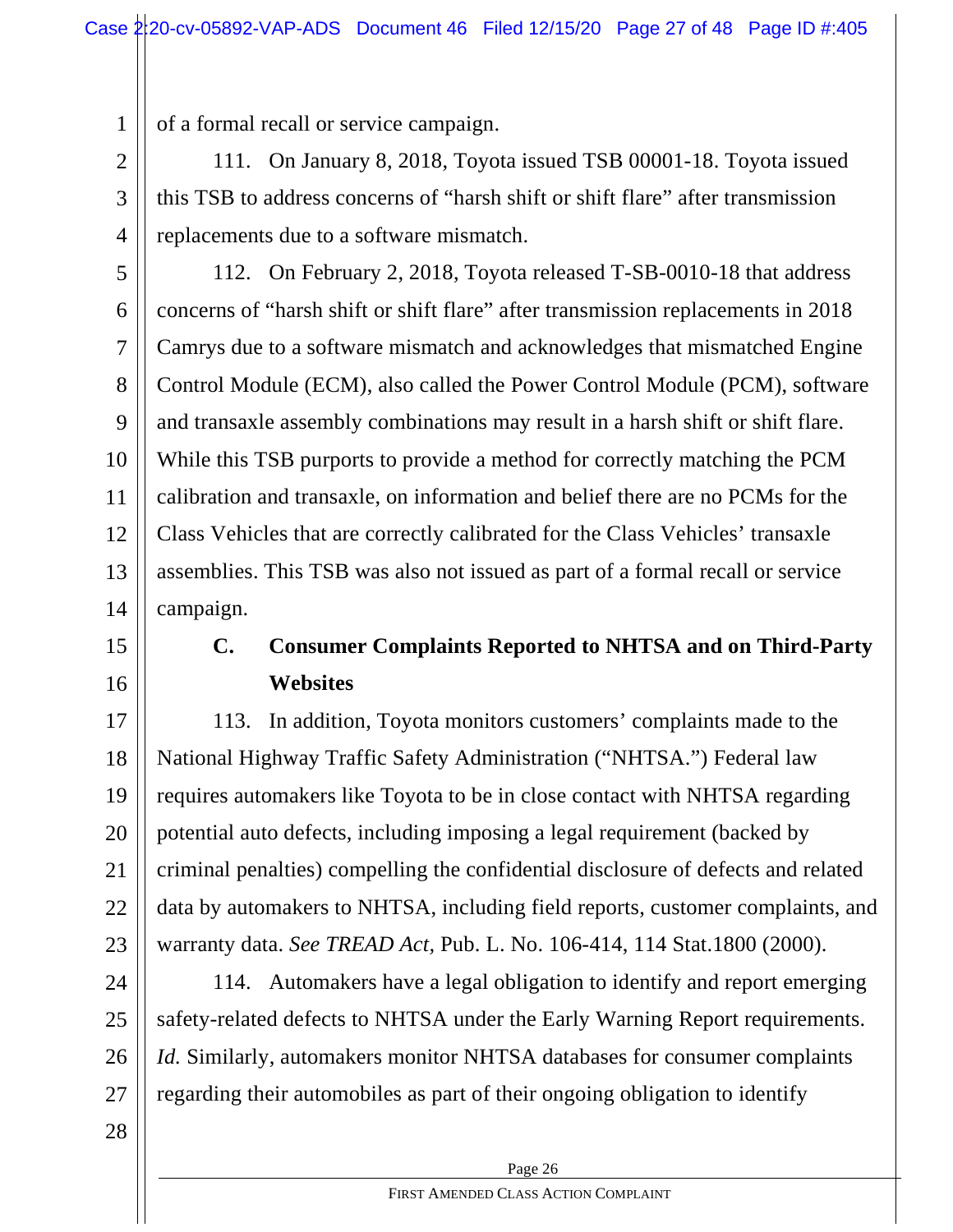2 3 4 5 potential defects in their vehicles, including safety-related defects. *Id.* Thus, Toyota knew or should have known of the many complaints about the 8AT Transmission Defect logged by NHTSA Office of Defect Investigation (ODI), and the content, consistency, and large number of those complaints alerted, or should have alerted, Toyota to the 8AT Transmission Defect.

6 7 8 115. Attached as **Exhibit 4** are some examples of the complaints that owners and lessees of the Class Vehicles have made to NHTSA concerning the 8AT Transmission Defect:

9 10 116. Class Vehicle owners also reported the 8AT Transmission Defect in online forums, examples of which are attached as **Exhibit 5**.

11 12 13 14 15 117. The existence of the 8AT Transmission Defect is a material fact that a reasonable consumer would consider when deciding whether to purchase or lease a Class Vehicle. Had Plaintiffs and other Class Members known of the 8AT Transmission Defect, they would have paid less for the Class Vehicles or would not have purchased or leased them.

16 17 18 19 20 21 22 23 24 25 26 27 118. Reasonable consumers, like Plaintiffs, reasonably expect that a vehicle's Direct Shift-8AT Transmissions are safe, will function in a manner that will not pose a safety risk, and are free of defects, all of which was not true with respect to the Direct Shift-8AT Transmissions in the Class Vehicles. They also expected that the Class Vehicles would be fit for the ordinary purpose of driving their Class Vehicles with normal and reliable acceleration and deceleration, and without harsh or delayed shifting and engagement, delayed acceleration, hesitation, jerking, unintended acceleration, lurching, and excessive revving before upshifting which they were not due to the 8AT Transmission Defect. Plaintiffs and Class Members further reasonably expect that Toyota will not sell or lease vehicles with known safety defects, such as the 8AT Transmission Defect, and will disclose any such defects to its consumers when it learns of

Page 27

28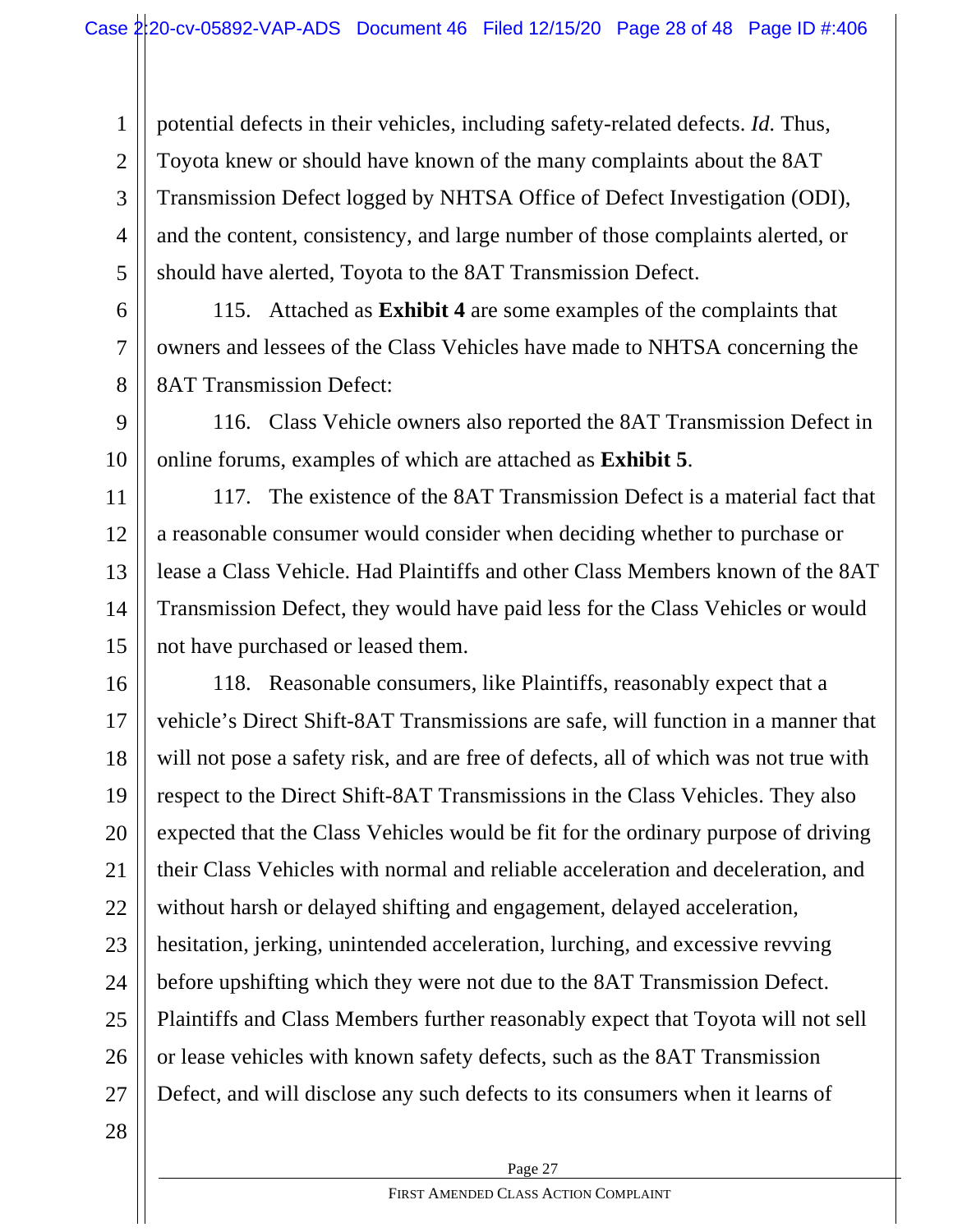1 2 them. They did not expect Toyota to fail to disclose the 8AT Transmission Defect to them and to continually deny it.

3

4

5

6

7

**II. Toyota Has Actively Concealed the 8AT Transmission Defect**

119. Despite its knowledge of the 8AT Transmission Defect in the Class Vehicles, Toyota actively concealed the existence and nature of the defect from Plaintiffs and Class Members. Specifically, Toyota failed to disclose or actively concealed at and after the time of purchase, lease, or repair:

- 8 9 10 (a) any and all known material defects or material nonconformity of the Class Vehicles, including the defects pertaining to the Direct Shift-8AT Transmissions;
- 11 12 13 14 15 (b) that the Class Vehicles, including the Direct Shift-8AT Transmissions, were unsafe, not in good in working order, were defective, were in need of repair and possibly recalibration or other software mechanisms, and were not fit for their intended purposes; and
	- (c) that the Class Vehicles and the Direct Shift-8AT Transmissions were defective, despite the fact that Toyota learned of such defects as early as 2017.

**CLASS ACTION ALLEGATIONS**

20 21 22 23 24 120. Plaintiffs bring this lawsuit as a class action on behalf of themselves and all others similarly situated as members of the proposed Class pursuant to Federal Rules of Civil Procedure 23(a) and 23(b)(3). This action satisfies the numerosity, commonality, typicality, adequacy, predominance, and superiority requirements of those provisions.

> Page 28 FIRST AMENDED CLASS ACTION COMPLAINT

25 26

16

17

18

19

27 ///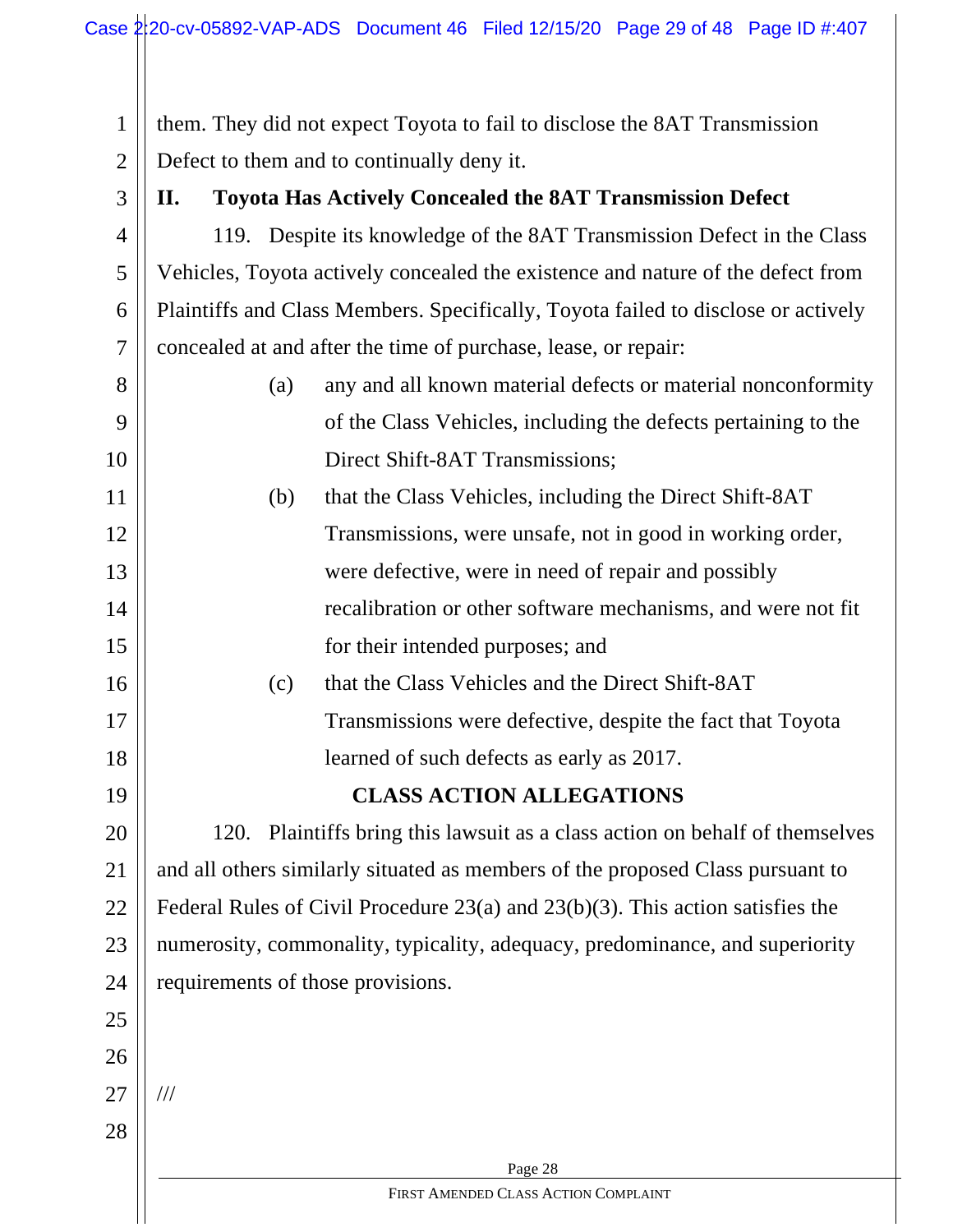|                | Case 2:20-cv-05892-VAP-ADS Document 46 Filed 12/15/20 Page 30 of 48 Page ID #:408                                                                               |  |  |  |  |  |  |  |
|----------------|-----------------------------------------------------------------------------------------------------------------------------------------------------------------|--|--|--|--|--|--|--|
|                |                                                                                                                                                                 |  |  |  |  |  |  |  |
|                |                                                                                                                                                                 |  |  |  |  |  |  |  |
| 1              | The Class and Sub-Class are defined as:<br>121.                                                                                                                 |  |  |  |  |  |  |  |
| $\overline{2}$ | <b>Class:</b> all persons in the United States who purchased any 2017 to<br>present Toyota Highlander or any 2017 to present Toyota Sienna                      |  |  |  |  |  |  |  |
| 3              | ("the Class Vehicles").                                                                                                                                         |  |  |  |  |  |  |  |
| $\overline{4}$ | <b>California Sub-Class:</b> All persons who purchased any 2017 to<br>present Toyota Highlander or any 2017 to present Toyota Sienna in                         |  |  |  |  |  |  |  |
| 5              | the State of California.                                                                                                                                        |  |  |  |  |  |  |  |
| 6              | <b>CLRA Sub-Class:</b> All members of the California Sub-Class who are<br>"consumers" within the meaning of California Civil Code § 1761(d).                    |  |  |  |  |  |  |  |
| $\overline{7}$ |                                                                                                                                                                 |  |  |  |  |  |  |  |
| 8<br>9         | <b>Colorado Sub-Class:</b> All persons who purchased any 2017 to<br>present Toyota Highlander or any 2017 to present Toyota Sienna in<br>the State of Colorado. |  |  |  |  |  |  |  |
|                | <b>Florida Sub-Class:</b> All persons who purchased any 2017 to present                                                                                         |  |  |  |  |  |  |  |
| 10             | Toyota Highlander or any 2017 to present Toyota Sienna in the<br>State of Florida.                                                                              |  |  |  |  |  |  |  |
| 11             | <b>Washington Sub-Class:</b> All persons who purchased any 2017 to                                                                                              |  |  |  |  |  |  |  |
| 12             | present Toyota Highlander or any 2017 to present Toyota Sienna in<br>the State of Washington.                                                                   |  |  |  |  |  |  |  |
| 13             |                                                                                                                                                                 |  |  |  |  |  |  |  |
| 14             | 122. Excluded from the Class and Sub-Class are: (1) Defendants, any                                                                                             |  |  |  |  |  |  |  |
| 15             | entity or division in which Defendants has a controlling interest, and their legal                                                                              |  |  |  |  |  |  |  |
| 16             | representatives, officers, directors, assigns, and successors; (2) the Judge to                                                                                 |  |  |  |  |  |  |  |
| 17             | whom this case is assigned and the Judge's staff; (3) any Judge sitting in the                                                                                  |  |  |  |  |  |  |  |
| 18             | presiding state and/or federal court system who may hear an appeal of any                                                                                       |  |  |  |  |  |  |  |
| 19             | judgment entered; and (4) those persons who have suffered personal injuries as a                                                                                |  |  |  |  |  |  |  |
| 20             | result of the facts alleged herein. Plaintiffs reserve the right to amend the Class                                                                             |  |  |  |  |  |  |  |
| 21             | and Sub-Class definitions if discovery and further investigation reveal that the                                                                                |  |  |  |  |  |  |  |
| 22             | Class and Sub-Class should be expanded or otherwise modified.                                                                                                   |  |  |  |  |  |  |  |
| 23             | 123. Numerosity: Although the exact number of Class Members is                                                                                                  |  |  |  |  |  |  |  |
| 24             |                                                                                                                                                                 |  |  |  |  |  |  |  |
| 25             | uncertain and can only be ascertained through appropriate discovery, the number                                                                                 |  |  |  |  |  |  |  |
| 26             | is great enough such that joinder is impracticable. The disposition of the claims                                                                               |  |  |  |  |  |  |  |
| 27             | of these Class Members in a single action will provide substantial benefits to all                                                                              |  |  |  |  |  |  |  |
| 28             | parties and to the Court. The Class Members are readily identifiable from                                                                                       |  |  |  |  |  |  |  |
|                | Page 29                                                                                                                                                         |  |  |  |  |  |  |  |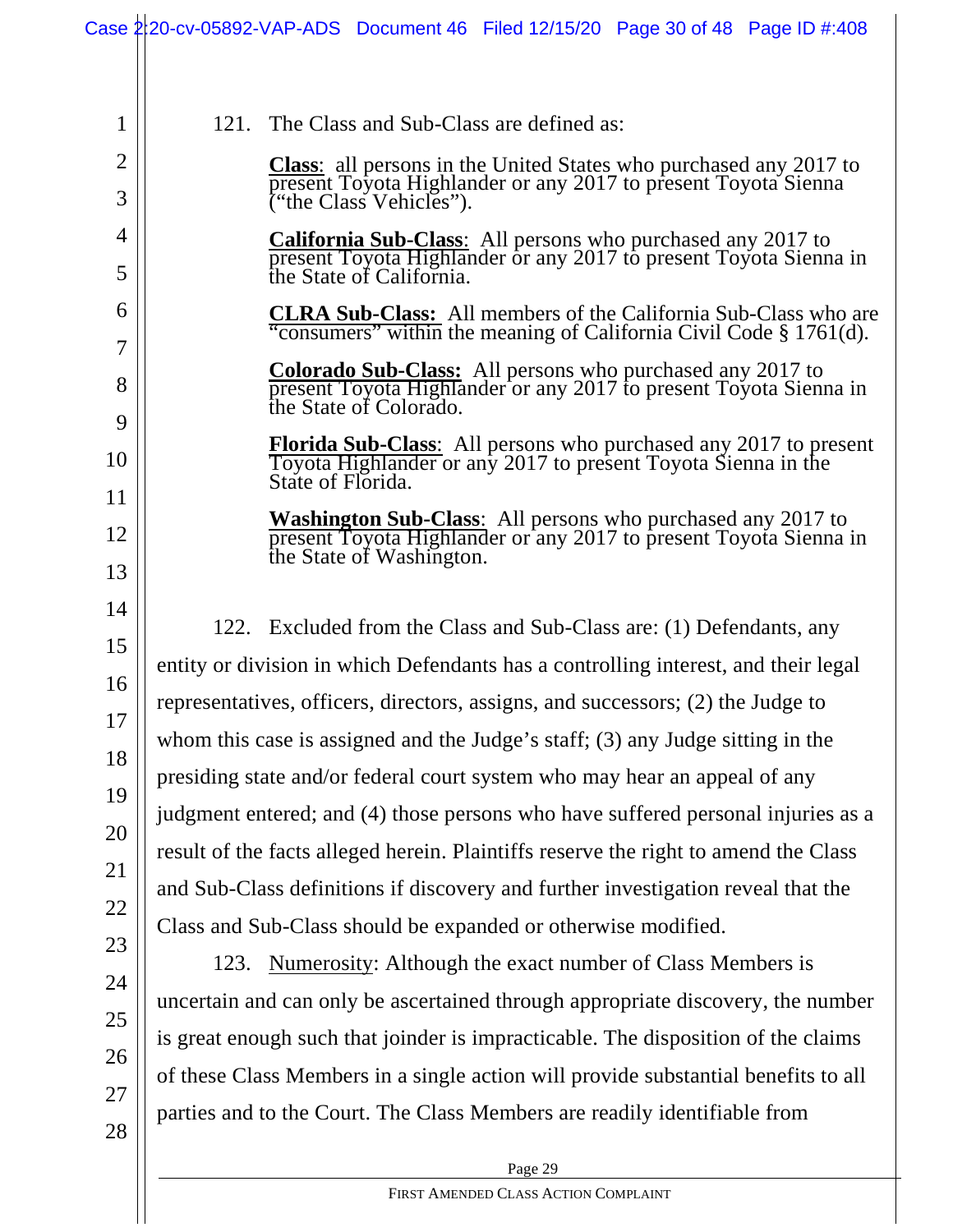1 2 information and records in Defendants' possession, custody, or control, as well as from records kept by the Department of Motor Vehicles.

3 4 5 6 7 8 9 10 124. Typicality: Plaintiffs' claims are typical of the claims of the Class in that Plaintiffs, like all Class Members, purchased or leased a Class Vehicle designed, manufactured, and distributed by Toyota. The representative Plaintiffs, like all Class Members, have been damaged by Defendants' misconduct in that they have incurred or will incur the cost of repairing or replacing the defective Transmissions. Furthermore, the factual bases of Toyota's misconduct are common to all Class Members and represent a common thread resulting in injury to the Class.

11 12 13 14 125. Commonality: There are numerous questions of law and fact common to Plaintiffs and the Class that predominate over any question affecting Class Members individually. These common legal and factual issues include the following:

| 15 | (a) | Whether Class Vehicles suffer from defects relating to the     |
|----|-----|----------------------------------------------------------------|
| 16 |     | Direct Shift-8AT Transmissions;                                |
| 17 | (b) | Whether the defects relating to the Direct Shift-8AT           |
| 18 |     | Transmissions constitute an unreasonable safety risk;          |
| 19 | (c) | Whether Defendants knows about the defects pertaining to the   |
| 20 |     | Direct Shift-8AT Transmissions and, if so, how long            |
| 21 |     | Defendants has known of the defect;                            |
| 22 | (d) | Whether the defective nature of the Direct Shift-8AT           |
| 23 |     | Transmissions constitutes a material fact;                     |
| 24 | (e) | Whether Defendants has a duty to disclose the defective        |
| 25 |     | nature of the Direct Shift-8AT Transmissions to Plaintiffs and |
| 26 |     | Class Members;                                                 |
| 27 | (f) | Whether Defendants knew or reasonably should have known        |
| 28 |     |                                                                |
|    |     | Page 30                                                        |
|    |     | FIRST AMENDED CLASS ACTION COMPLAINT                           |

 $\mathbf{I}$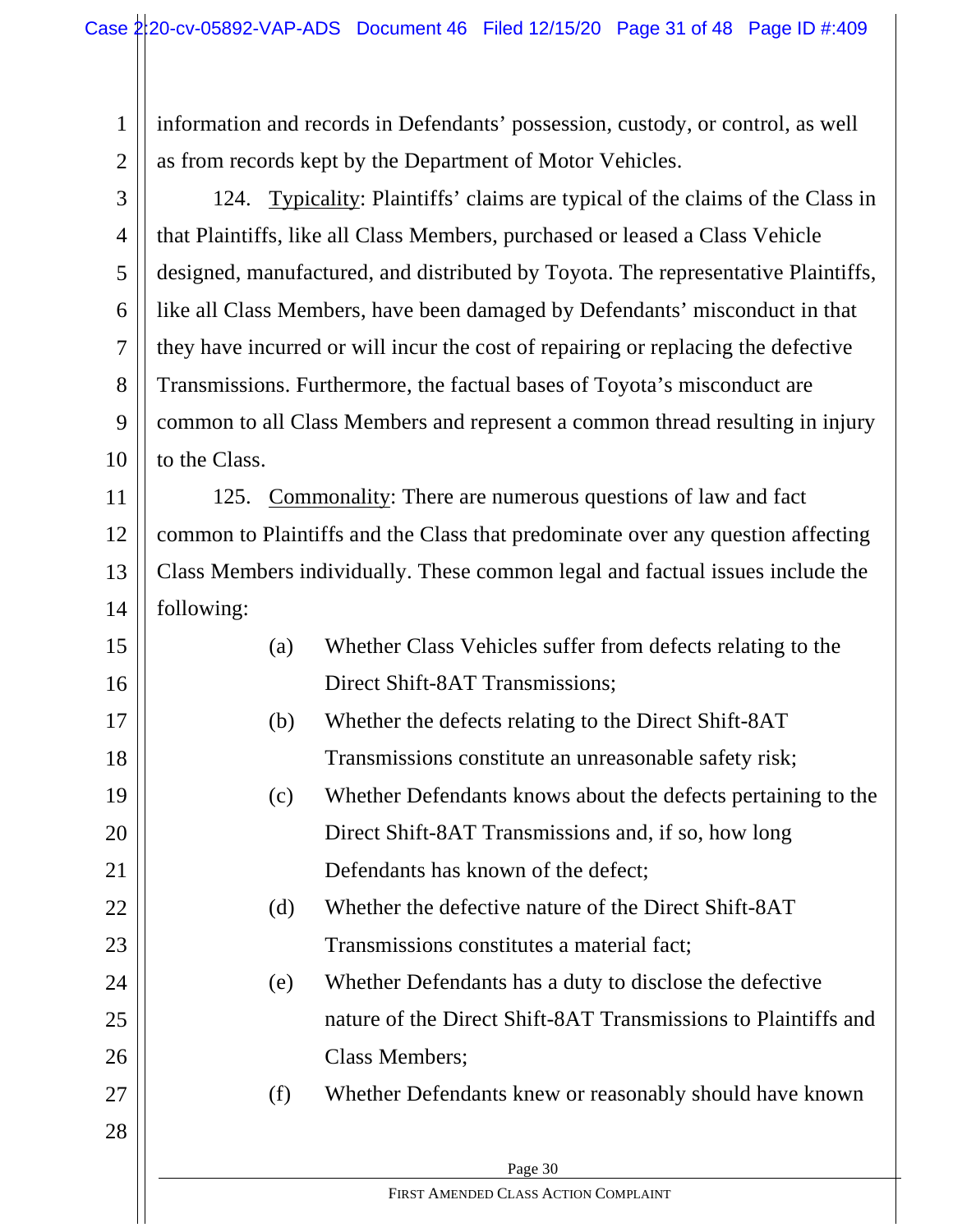| $\mathbf{1}$   |                                                                                 | of the defects pertaining to the Direct Shift-8AT                                |  |  |
|----------------|---------------------------------------------------------------------------------|----------------------------------------------------------------------------------|--|--|
| $\overline{2}$ |                                                                                 | Transmissions before they sold and leased Class Vehicles to                      |  |  |
| 3              |                                                                                 | <b>Class Members;</b>                                                            |  |  |
| $\overline{4}$ | (g)                                                                             | Whether Defendants should be declared financially                                |  |  |
| 5              |                                                                                 | responsible for notifying the Class Members of problems with                     |  |  |
| 6              |                                                                                 | the Class Vehicles and for the costs and expenses of repairing                   |  |  |
| $\overline{7}$ |                                                                                 | and replacing the defective Direct Shift-8AT Transmissions;                      |  |  |
| 8              | (h)                                                                             | Whether Defendants are obligated to inform Class Members                         |  |  |
| 9              |                                                                                 | of their right to seek reimbursement for having paid to                          |  |  |
| 10             |                                                                                 | diagnose, repair, or replace their defective Direct Shift-8AT                    |  |  |
| 11             |                                                                                 | Transmissions;                                                                   |  |  |
| 12             | (i)                                                                             | Whether Defendants breached the consumer protection                              |  |  |
| 13             |                                                                                 | statutes under the laws of the states of California, Florida, and                |  |  |
| 14             |                                                                                 | Washington;                                                                      |  |  |
| 15             | (j)                                                                             | Whether Defendants breached the implied warranty of                              |  |  |
| 16             |                                                                                 | merchantability under the laws of the states of Colorado,                        |  |  |
| 17             |                                                                                 | California, Florida, and Washington;                                             |  |  |
| 18             | 126.                                                                            | Adequate Representation: Plaintiffs will fairly and adequately                   |  |  |
| 19             | protect the interests of the Class Members. Plaintiffs have retained attorneys  |                                                                                  |  |  |
| 20             | experienced in the prosecution of class actions, including consumer and product |                                                                                  |  |  |
| 21             | defect class actions, and he intends to prosecute this action vigorously.       |                                                                                  |  |  |
| 22             | 127. Predominance and Superiority: Plaintiffs and Class Members have            |                                                                                  |  |  |
| 23             | all suffered and will continue to suffer harm and damages as a result of        |                                                                                  |  |  |
| 24             | Defendants' unlawful and wrongful conduct. A class action is superior to other  |                                                                                  |  |  |
| 25             | available methods for the fair and efficient adjudication of the controversy.   |                                                                                  |  |  |
| 26             | Absent a class action, most Class Members would likely find the cost of         |                                                                                  |  |  |
| 27             |                                                                                 | litigating their claims prohibitively high and would therefore have no effective |  |  |
| 28             |                                                                                 |                                                                                  |  |  |
|                |                                                                                 | Page 31                                                                          |  |  |

 $\overline{a}$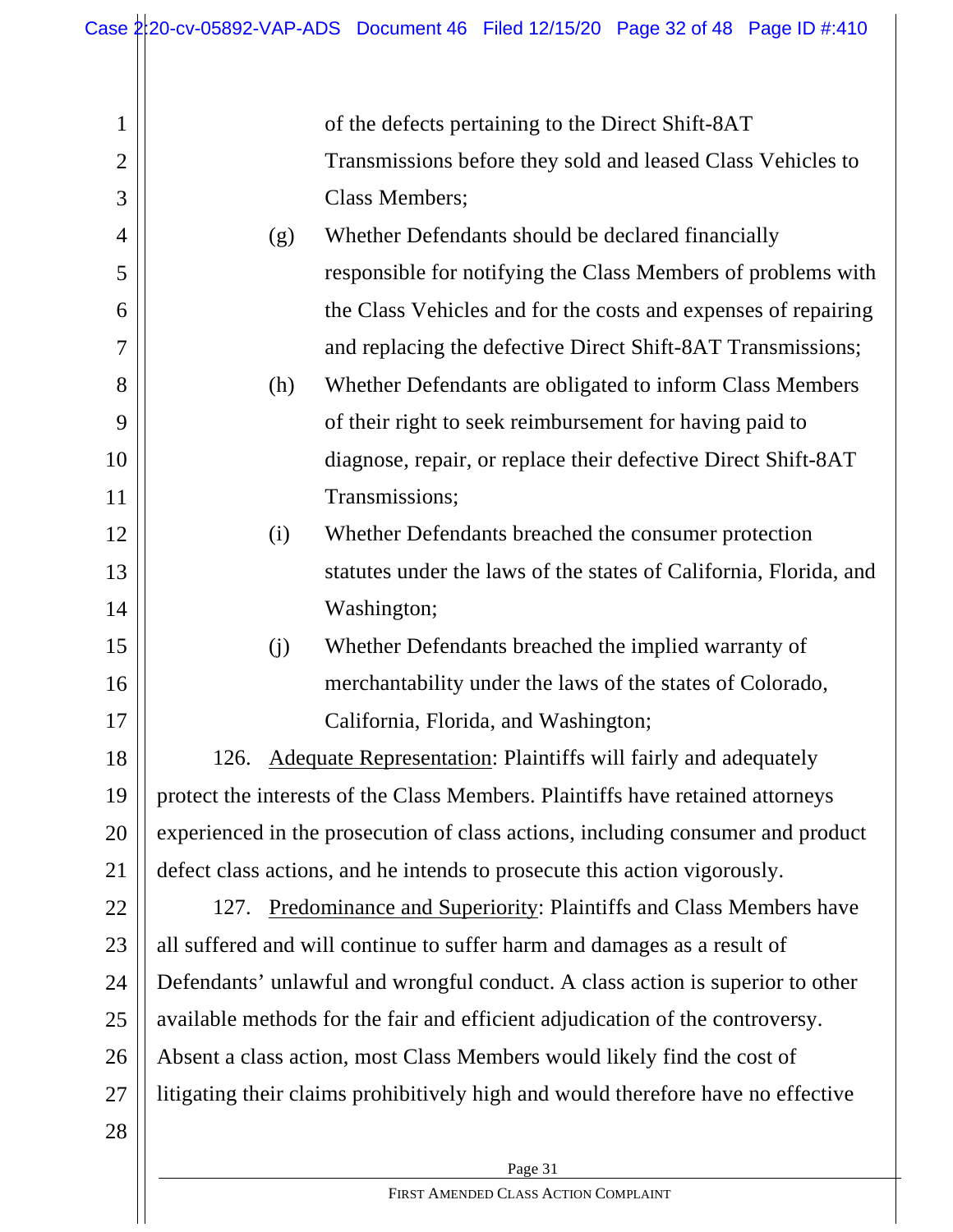1 2 3 4 5 6 7 8 remedy. Because of the relatively small size of the individual Class Members' claims, it is likely that only a few Class Members could afford to seek legal redress for Defendants' misconduct. Absent a class action, Class Members will continue to incur damages, and Defendants' misconduct will continue without remedy or relief. Class treatment of common questions of law and fact would also be a superior method to multiple individual actions or piecemeal litigation in that it will conserve the resources of the courts and the litigants and promote consistency and efficiency of adjudication.

### 10

9

11

12

13

### **(Breach of Implied Warranty) On Behalf of the Class or, Alternatively, the California, Colorado, Florida,**

**and Washington Sub-Classes and Their Named Representatives**

**FIRST CAUSE OF ACTION**

14 15 128. Plaintiffs incorporate by reference the allegations contained in the preceding sections of the complaint.

16 17 18 19 129. Plaintiffs Dennis Murphy, Deborah Murphy, Sharon Page, Brett Page, Tony Lander, and Joel Tilson bring this Count individually, and for the Class or, in the alternative, the California, Colorado, Florida and Washington Sub-Classes.

20 21 22 130. Toyota impliedly warranted that the Class Vehicles were merchantable, fit and safe for their ordinary use, not otherwise injurious to consumers, and equipped with adequate safety warnings.

23 24 25 26 27 131. Privity of contract is not required in this case, because Plaintiffs and Class Members are intended third-party beneficiaries of contracts between TMS and its dealerships; specifically, they are the intended beneficiaries of Defendants' implied warranties. Toyota's vehicles are sold to consumers through a network of TMS's authorized dealerships, who are TMS's agents for sales and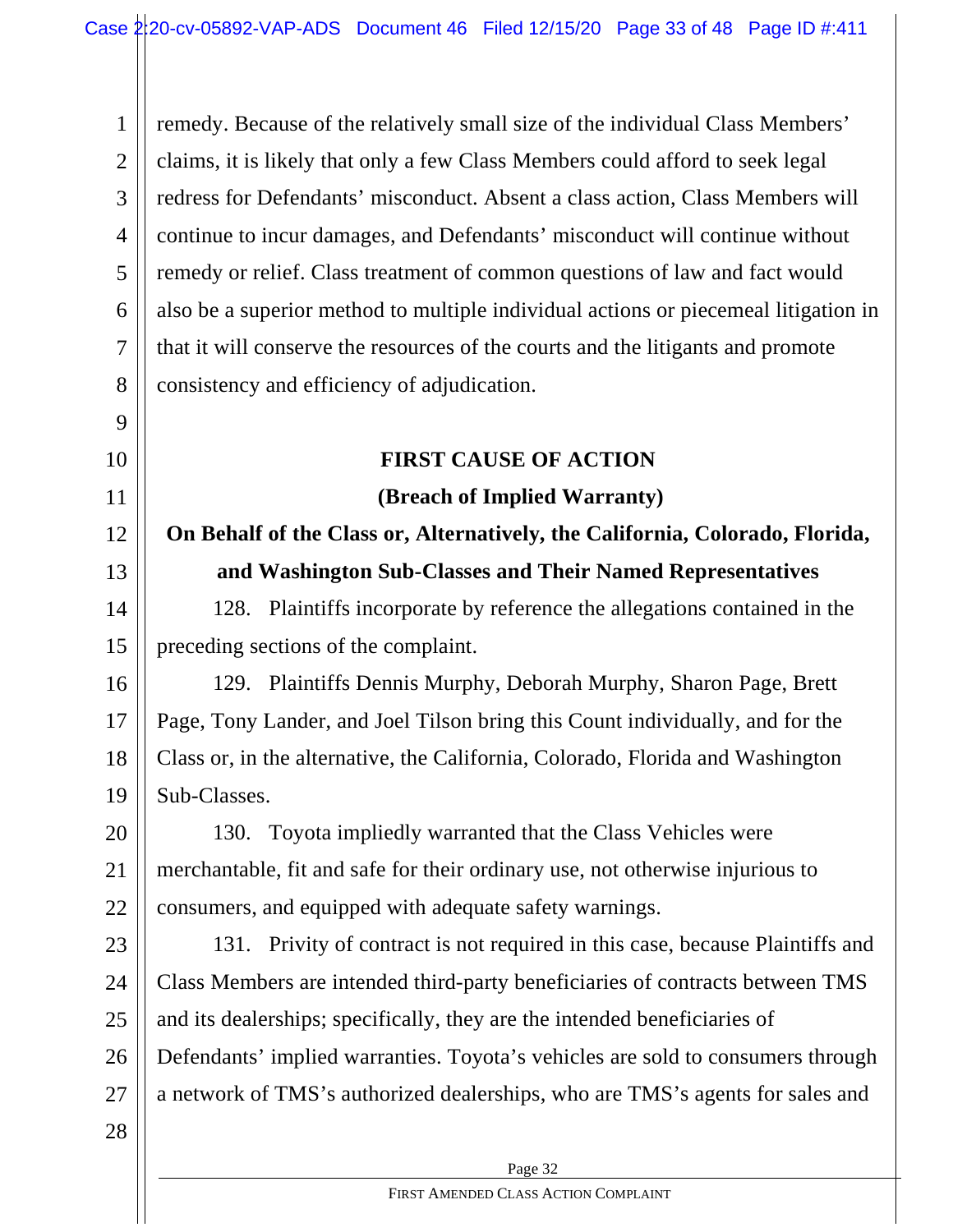2 3 repairs. The dealers were not intended to be the ultimate consumers of the Class Vehicles, and the warranty agreements were designed for and intended to benefit the ultimate consumers only.

4 5 6 7 8 9 132. Because the Class Vehicles are equipped with a defective Direct Shift-8AT Transmission, the vehicles purchased or leased and used by Plaintiffs and the Colorado Sub-Class are unsafe, unfit for their ordinary use when sold, and not merchantable. Toyota breached the implied warranty of merchantability, as stated in the Uniform Commercial Code, by selling or leasing Class Vehicles to Plaintiffs and the Colorado Sub-Class.

10 11 12 133. Plaintiffs and the Colorado Sub-Class seek full compensatory damages allowable by law, attorneys' fees, costs, punitive damages, and any other relief to which Plaintiffs and the Colorado Sub-Class may be entitled.

### **SECOND CAUSE OF ACTION**

### **(Breach of Implied Warranty Pursuant to Song-Beverly Consumer Warranty Act, California Civil Code §§ 1792 and 1791.1,** *et seq***.) On Behalf of Plaintiffs Sharon and Brett Page and the California Sub-Class**

18 19 134. Plaintiffs incorporate by reference the allegations contained in the preceding sections of the complaint.

20 21 135. Plaintiffs Sharon and Brett Page bring this cause of action against Defendants on behalf of themselves and the California Sub-Class.

22 23 24 136. Toyota was at all relevant times the manufacturer, distributor, warrantor, and/or seller of the Class Vehicles. Toyota knew or had reason to know of the specific use for which the Class Vehicles were purchased or leased.

25 26 27 137. Toyota provided the Page Plaintiffs and Class Members with an implied warranty that the Class Vehicles and their components and parts are merchantable and fit for the ordinary purposes for which they were sold.

28

1

13

14

15

16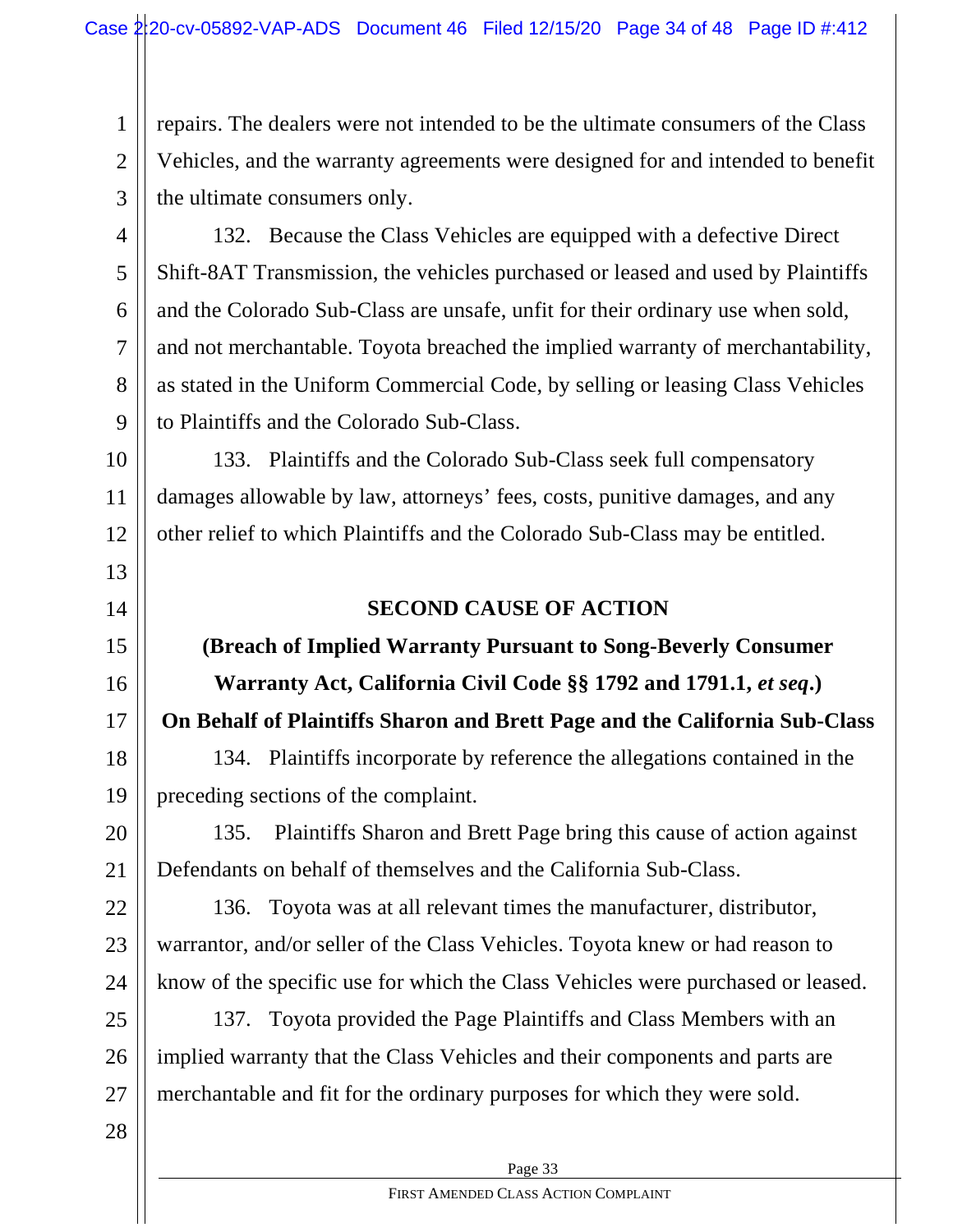2 3 4 5 However, the Class Vehicles are not fit for their ordinary purpose of providing reasonably reliable and safe transportation because, *inter alia*, the Class Vehicles and their Direct Shift-8AT Transmissions suffered from an inherent defect at the time of sale and thereafter and are not fit for their particular purpose of providing safe and reliable transportation.

6 7 8 9 10 11 12 138. Toyota impliedly warranted that the Class Vehicles were of merchantable quality and fit for their intended use. This implied warranty included, among other things: (i) a warranty that the Class Vehicles and their Direct Shift-8AT Transmissions, which were manufactured, supplied, distributed, and/or sold by Toyota, would provide safe and reliable transportation; and (ii) a warranty that the Class Vehicles and their Direct Shift-8AT Transmissions would be fit for their intended use.

13 14 15 16 17 18 139. Contrary to the applicable implied warranties, the Class Vehicles and their Direct Shift-8AT Transmissions at the time of sale and thereafter were not fit for their ordinary and intended purpose of providing the Page Plaintiffs and Class Members with reliable, durable, and safe transportation. Instead, the Class Vehicles are defective, including the defective Direct Shift-8AT Transmissions.

19 20 140. The alleged 8AT Transmission Defect is inherent and was present in each Class Vehicle at the time of sale.

21 22 23 24 25 26 27 141. Because of Toyota's breach of the applicable implied warranties, owners and/or lessees of the Class Vehicles suffered an ascertainable loss of money, property, and/or value of their Class Vehicles. Additionally, because of the 8AT Transmission Defect, the Page Plaintiffs and Class Members were harmed and suffered actual damages in that the Class Vehicles' Direct Shift-8AT Transmissions are substantially certain to fail before their expected useful life has run.

28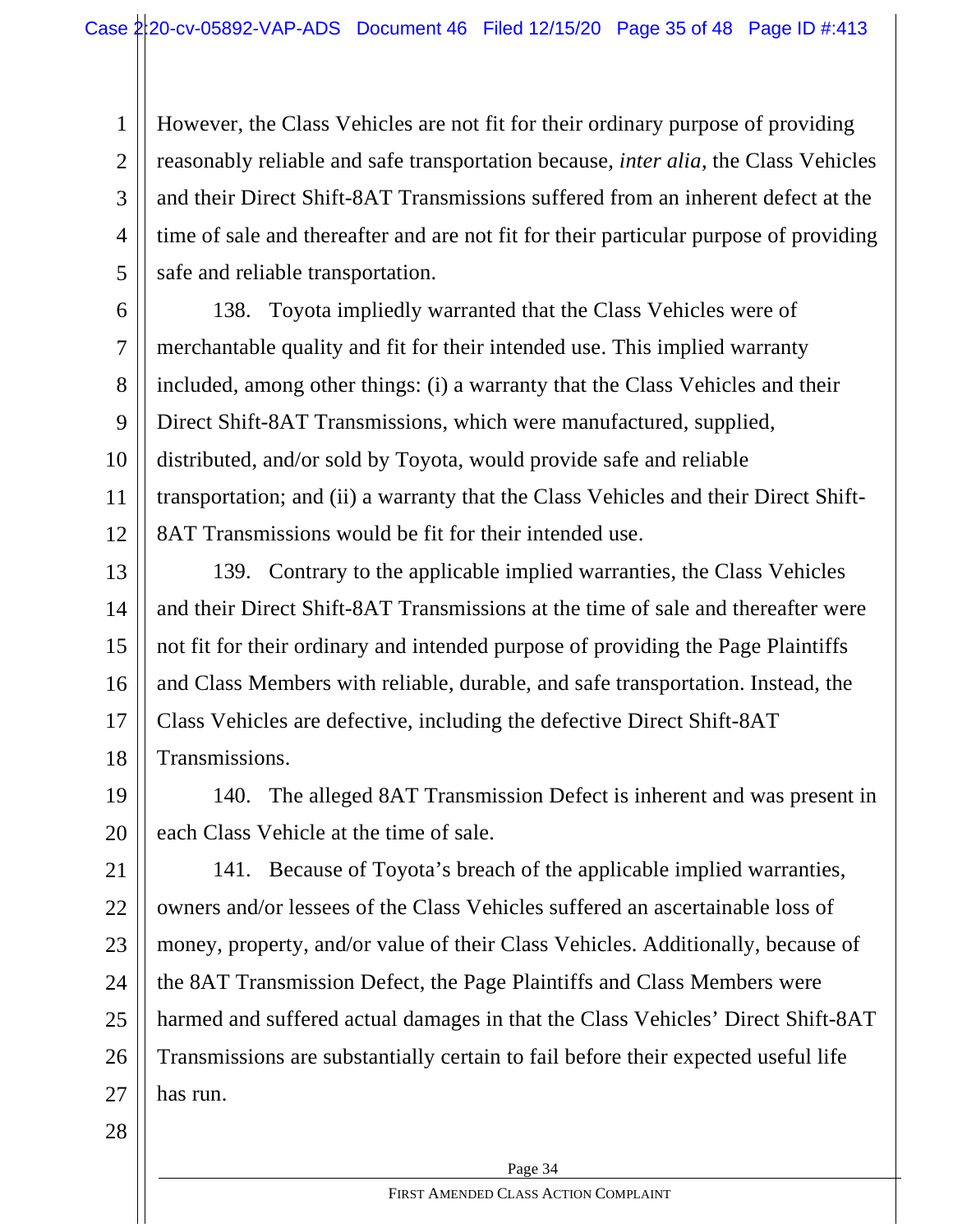142. Toyota's actions, as complained of herein, breached the implied warranty that the Class Vehicles were of merchantable quality and fit for such use in violation of California Civil Code §§ 1792 and 1791.1.

### **THIRD CAUSE OF ACTION**

### **(Violation of California's Consumers Legal Remedies Act, California Civil Code §§ 1750,** *et seq***.)**

**On Behalf of Plaintiffs Sharon and Brett Page and the CLRA Sub-Class**

143. Plaintiffs incorporate by reference the allegations contained in the preceding sections of the complaint.

11 12 144. Plaintiffs Sharon and Brett Page bring this cause of action on behalf of themselves and the Class, or, alternatively, the CLRA Sub-Class.

13 14 145. Defendants are "persons" as defined by California Civil Code § 1761(c).

15 16 17 146. The Page Plaintiffs and CLRA Sub-class Members are "consumers" within the meaning of California Civil Code § 1761(d) because they purchased their Class Vehicles primarily for personal, family, or household use.

18 19 20 21 22 23 24 147. By failing to disclose and concealing the defective nature of the Direct Shift-8AT Transmissions from The Page Plaintiffs and prospective Class Members, Toyota violated California Civil Code § 1770(a), as it represented that the Class Vehicles and their Direct Shift-8AT Transmissions had characteristics and benefits that they do not have and represented that the Class Vehicles and their Direct Shift-8AT Transmissions were of a particular standard, quality, or grade when they were of another. *See* Cal. Civ. Code §§ 1770(a)(5) & (7).

25 26 27 148. Toyota's unfair and deceptive acts or practices occurred repeatedly in Toyota's trade or business, were capable of deceiving a substantial portion of the purchasing public and imposed a serious safety risk on the public.

28

1

2

3

4

5

6

7

8

9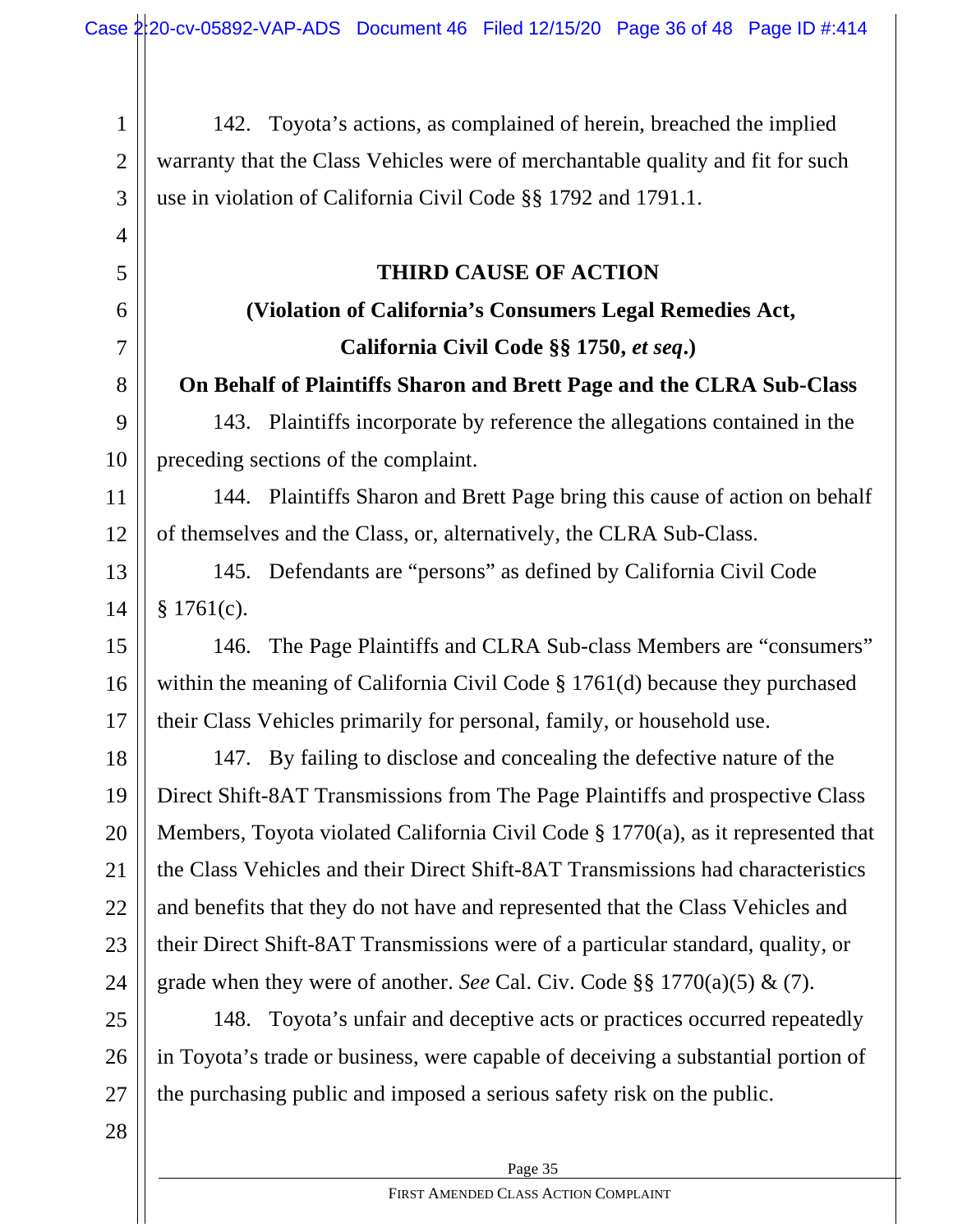1 2 3 149. Toyota knew that the Class Vehicles and their Direct Shift-8AT Transmissions suffered from an inherent defect, were defectively designed, and were not suitable for their intended use.

4

5

6

7

8

9

10

150. Because of their reliance on Toyota's omissions, owners and/or lessees of the Class Vehicles, including the Page Plaintiffs, suffered an ascertainable loss of money, property, and/or value of their Class Vehicles. Additionally, because of the 8AT Transmission Defect, the Page Plaintiffs and Class Members were harmed and suffered actual damages in that the Class Vehicles' Direct Shift-8AT Transmissions are substantially certain to fail before their expected useful life has run.

11 12 13 151. Toyota was under a duty to the Page Plaintiffs and Class Members to disclose the defective nature of the Direct Shift-8AT Transmissions and/or the associated repair costs because:

- 14 15 16 (a) Toyota was in a superior position to know the true state of facts about the safety defect in the Class Vehicles' Direct Shift-8AT Transmissions;
- 17 18 19 20 (b) the Page Plaintiffs and Class Members could not reasonably have been expected to learn or discover that their Direct Shift-8AT Transmissions had a dangerous safety defect until it manifested; and
	- (c) Toyota knew that the Page Plaintiffs and Class Members could not reasonably have been expected to learn of or discover the safety defect.

24 25 26 152. In failing to disclose the defective nature of Direct Shift-8AT Transmissions, Toyota knowingly and intentionally concealed material facts and breached its duty not to do so.

27

///

28

21

22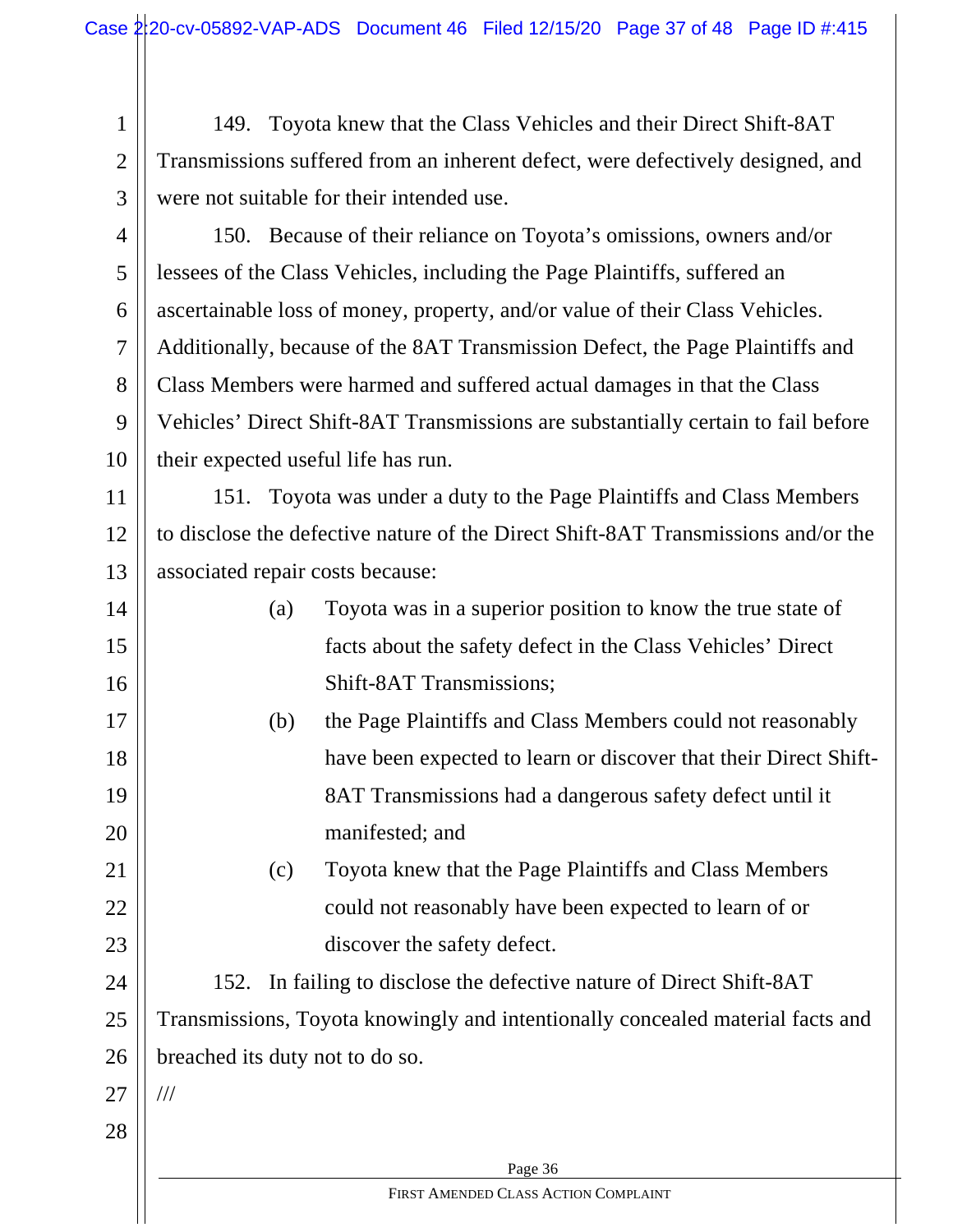1 2 3 4 5 6 7 153. The facts Toyota concealed from or failed to disclose to the Page Plaintiffs and Class Members are material in that a reasonable consumer would have considered them to be important in deciding whether to purchase or lease the Class Vehicles or pay less. Had the Page Plaintiffs and Class Members known that the Class Vehicles' Direct Shift-8AT Transmissions were defective, they would not have purchased or leased the Class Vehicles or would have paid less for them.

8 9 10 11 12 154. The Page Plaintiffs and Class Members are reasonable consumers who do not expect the Direct Shift-8AT Transmissions installed in their vehicles to exhibit problems such as the 8AT Transmission Defect. This is the reasonable and objective consumer expectation relating to a vehicle's Direct Shift-8AT Transmissions.

13 14 15 16 155. Because of Toyota's conduct, the Page Plaintiffs and Class Members were harmed and suffered actual damages in that, on information and belief, the Class Vehicles experienced and will continue to experience problems such as the 8AT Transmission Defect.

17 18 19 156. As a direct and proximate result of Defendants' unfair or deceptive acts or practices, the Page Plaintiffs and Class Members suffered and will continue to suffer actual damages.

20 21 22 23 24 25 157. The Page Plaintiffs and other Class Members and 8-AT Transmission owners provided Toyota with notice of its violations of the CLRA pursuant to California Civil Code § 1782(a). Throughout the course of the litigation and continuing at present, Toyota has failed to provide appropriate relief for its violations of the CLRA. Therefore, the Page Plaintiffs seek monetary, compensatory, and punitive damages.

26

27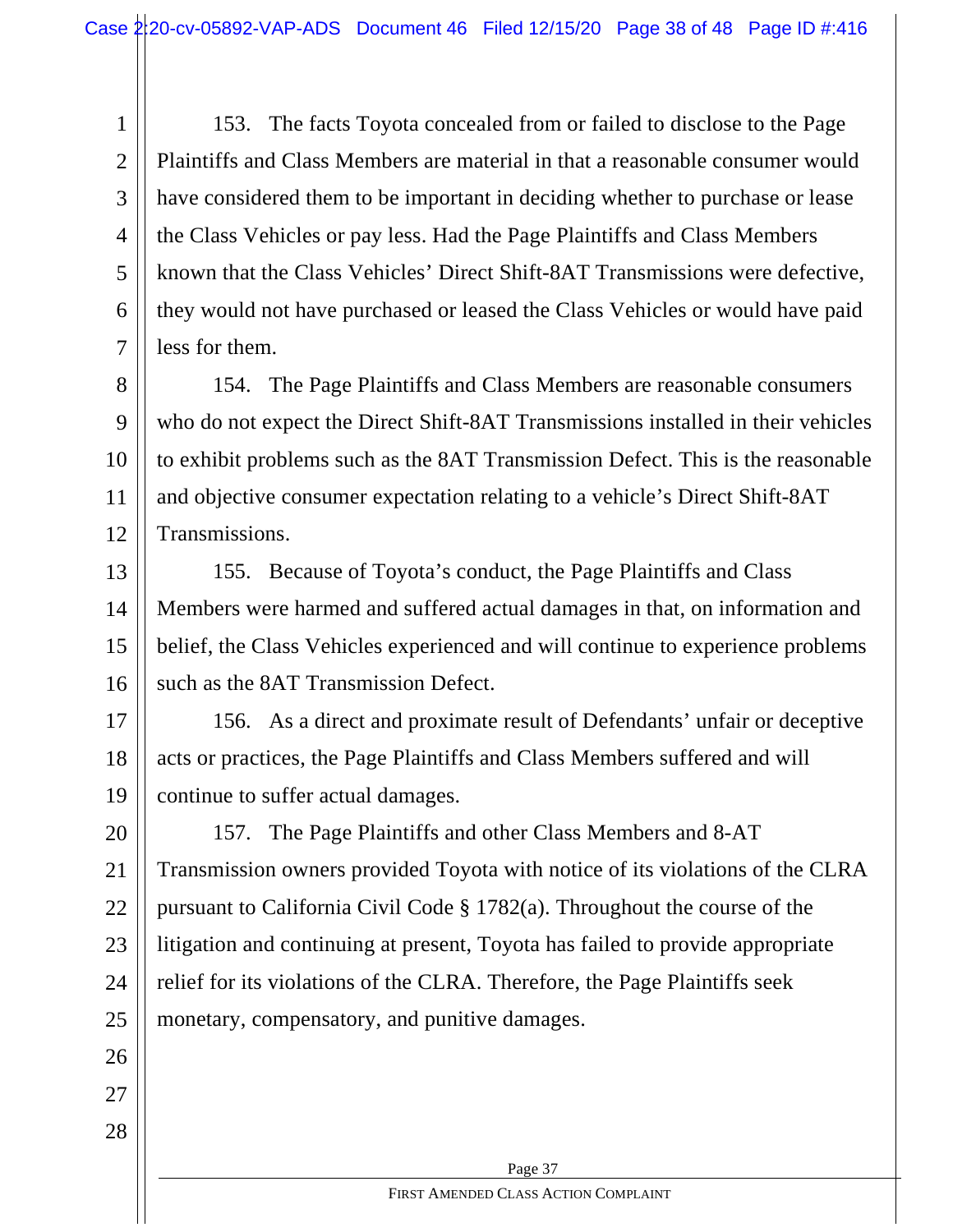### **FOURTH CAUSE OF ACTION**

# **(Violation of the Florida Deceptive and Unfair Trade Practices Act,**

### **Fla. Stat. §§ 501.201,** *et seq***.)**

### **On Behalf of Plaintiff Tony Lander and the Florida Sub-Class**

158. Plaintiffs incorporate by reference the allegations contained in the preceding sections of the complaint.

159. Plaintiff Tony Lander brings this cause of action on behalf of himself and the Class, or, alternatively, the Florida Sub-Class.

9 10 11 12 13 160. The Florida Deceptive and Unfair Trade Practices Act ("FDUTPA") prohibits "[u]nfair methods of competition, unconscionable acts or practices, and unfair or deceptive acts or practices in the conduct of any trade or commerce." Fla. Stat. § 501.204(1). Defendants engaged in unfair and deceptive practices that violated the FDUTPA as described above.

14 15 161. Defendants engaged in "trade or commerce" in Florida within the meaning of the FDUTPA. See Fla. Stat. § 501.203(8).

16 17 18 162. At all relevant times, Plaintiff Lander and the Florida Sub-Class Members were "consumers" within the meaning of the FDUTPA. F.S.A. § 501.203(7).

19 20 163. The practices of Toyota, described above, violate the FDUTPA for, *inter alia,* one or more of the following reasons:

- a) Toyota represented that goods or services have sponsorship, approval, characteristics, uses, and benefits that they do not have;
- 23 24 25 26 b) Toyota provided, disseminated, marketed, and otherwise distributed uniform false and misleading advertisements, technical data and other information to consumers regarding the performance, reliability, quality and nature of the Direct Shift-8AT Transmission;
	- c) Toyota represented that goods or services were of a particular
- 28

27

21

22

1

2

3

4

5

6

7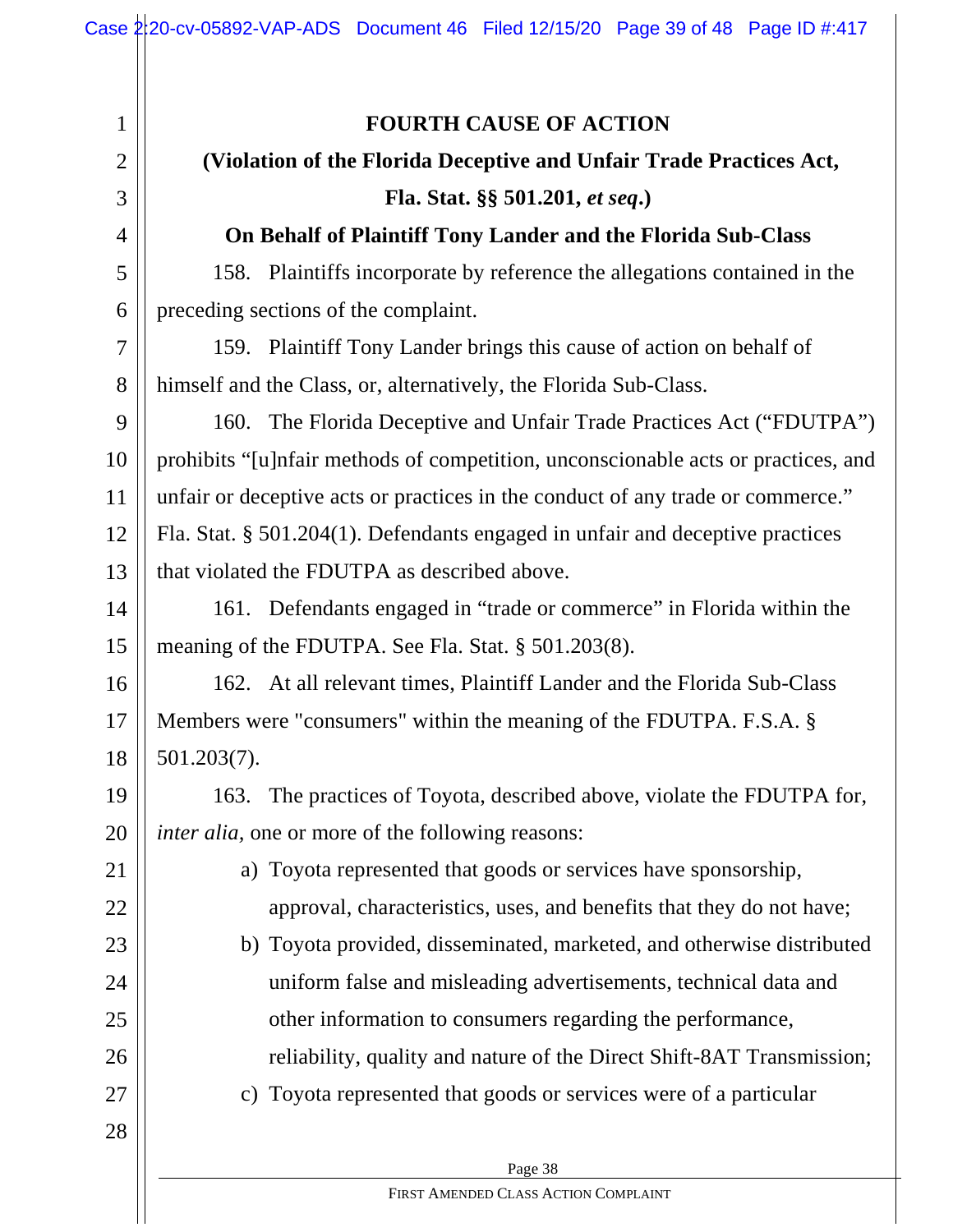| 1              |                                                                     | standard, quality, or grade, when they were of another;                          |  |  |
|----------------|---------------------------------------------------------------------|----------------------------------------------------------------------------------|--|--|
| $\overline{2}$ |                                                                     | d) Toyota engaged in unconscionable commercial practices in failing              |  |  |
| 3              | to reveal material facts and information about the Direct Shift-8AT |                                                                                  |  |  |
| 4              |                                                                     | Transmission, which did, or tended to, mislead the Florida Plaintiffs            |  |  |
| 5              |                                                                     | and the Florida Sub-Class Members about facts that could not                     |  |  |
| 6              |                                                                     | reasonably be known by the consumer;                                             |  |  |
| 7              |                                                                     | e) Toyota failed to reveal facts that were material to the transactions in       |  |  |
| 8              |                                                                     | light of representations of fact made in a positive manner;                      |  |  |
| 9              | f                                                                   | Toyota caused the Florida Plaintiffs and the Florida Sub-Class                   |  |  |
| 10             |                                                                     | Members to suffer a probability of confusion and a                               |  |  |
| 11             |                                                                     | misunderstanding of legal rights, obligations, and/or remedies by                |  |  |
| 12             |                                                                     | and through its conduct;                                                         |  |  |
| 13             |                                                                     | g) Toyota failed to reveal material facts to the Florida Plaintiffs and the      |  |  |
| 14             |                                                                     | Florida Class with the intent that the Florida Plaintiffs and the                |  |  |
| 15             |                                                                     | Florida Sub-Class Members rely upon the omission;                                |  |  |
| 16             |                                                                     | h) Toyota made material representations and statements of fact to the            |  |  |
| 17             |                                                                     | Florida Plaintiffs and the Florida Sub-Class Members that resulted               |  |  |
| 18             |                                                                     | in the Florida Plaintiffs and the Florida Sub-Class Members                      |  |  |
| 19             |                                                                     | reasonably believing the represented or suggested state of affairs to            |  |  |
| 20             |                                                                     | be other than what they actually were;                                           |  |  |
| 21             | $\mathbf{i}$                                                        | Toyota intended that the Florida Plaintiffs and the Florida Sub-Class            |  |  |
| 22             |                                                                     | Members rely on their misrepresentations and omissions, so that the              |  |  |
| 23             |                                                                     | Florida Plaintiffs and the Florida Sub-Class Members would                       |  |  |
| 24             |                                                                     | purchase vehicles equipped with the Direct Shift-8AT Transmission.               |  |  |
| 25             | 164.                                                                | Toyota's actions impact the public interest because the Florida                  |  |  |
| 26             |                                                                     | Plaintiffs and the Florida Sub-Class Members were injured in exactly the same    |  |  |
| 27             |                                                                     | way as thousands of others purchasing and/or leasing the vehicles with defective |  |  |
| 28             |                                                                     |                                                                                  |  |  |
|                |                                                                     | Page 39                                                                          |  |  |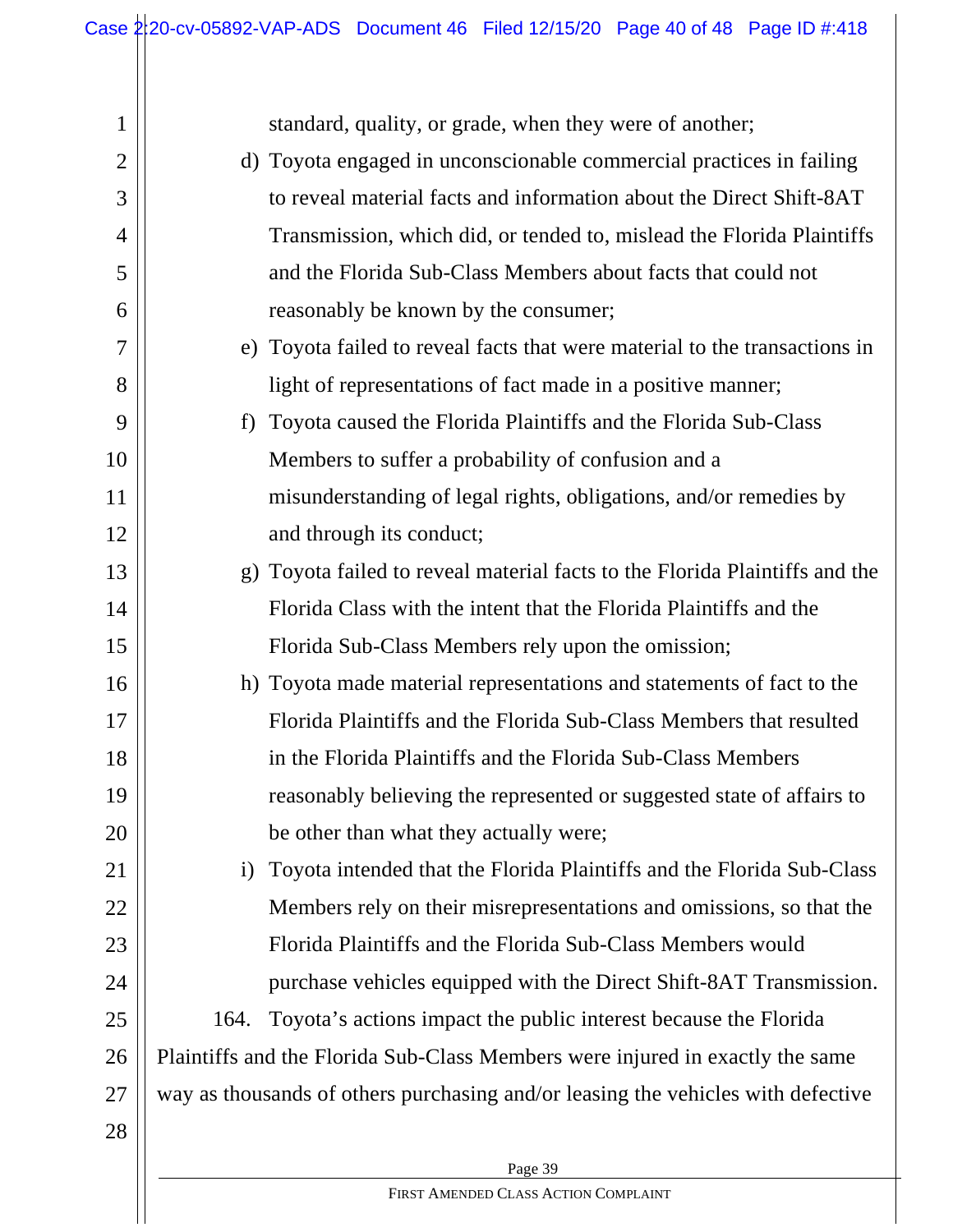1 2 Direct Shift-8AT Transmission as a result of and pursuant to Toyota's generalized course of deception.

3 4 5 6 165. Had the Florida Plaintiffs and the Florida Sub-Class Members known of the defective nature of the Direct Shift-8AT Transmission, they would not have purchased or leased vehicles equipped with the Direct Shift-8AT Transmission or would have paid less for them.

7 8 9 10 11 12 166. The foregoing acts, omissions and practices proximately caused the Florida Plaintiffs and the Florida Sub-Class Members to suffer actual damages in the form of, inter alia, overpaying for the vehicles, as well as diminution in value of the vehicles equipped with Direct Shift-8AT Transmission, and they are entitled to recover such damages, together with all other appropriate damages, attorneys' fees and costs of suit.

### **FIFTH CAUSE OF ACTION**

### **(Violation of the Washington Consumer Protection Act**

**(WASH. REV. CODE §§ 19.86.010,** *et seq***.)**

### **On Behalf of Plaintiff Joel Tilson and the Washington Sub-Class**

18 19 167. Plaintiffs incorporate by reference the allegations contained in the preceding sections of the complaint.

20 21 22 168. Plaintiff Joel Tilson brings this cause of action on his own behalf and on behalf of members of the Class, or alternatively, the Washington Sub-Class.

23 24 169. Plaintiff Tilson, the Washington Sub-Class Members, and Toyota are "persons" within the meaning of WASH. REV. CODE § 19.86.010(2).

25 26 170. Defendants committed the acts complained of herein in the course of "trade" or "commerce" within the meaning of WASH. REV. CODE § 19.96.010.

27 28

13

14

15

16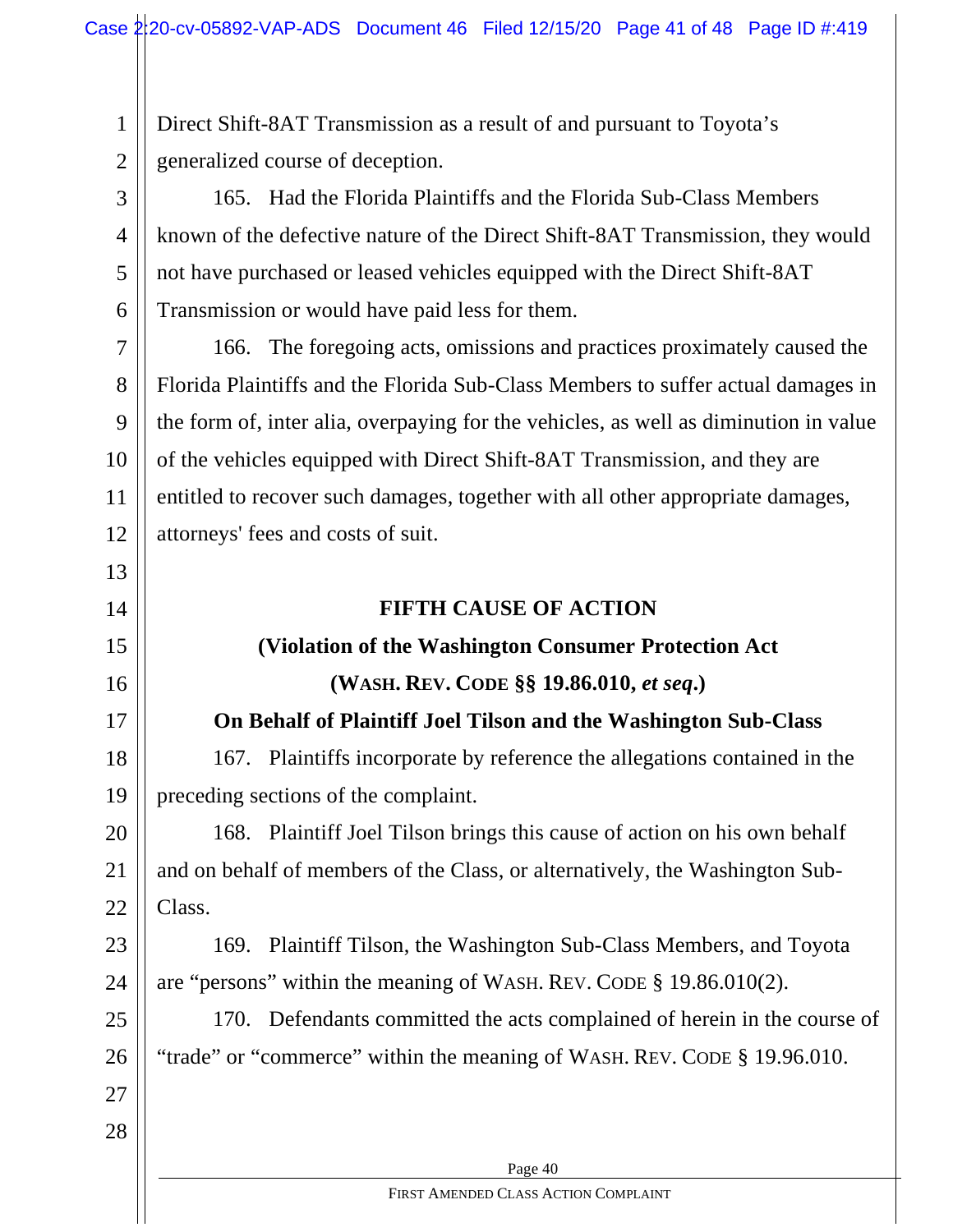2 171. The WCPA broadly prohibits "[u]nfair methods of competition and unfair or deceptive acts or practices in the conduct of any trade or commerce." WASH. REV. CODE § 19.86.020.

3

1

4 5 6 7 8 9 10 11 12 13 172. Toyota participated in deceptive trade practices that violated the WPCA as described below and alleged throughout the Complaint. By failing to disclose the Defect, by concealing the Defect, by marketing its vehicles as safe, reliable, well-engineered, and of high quality, and by presenting itself as a reputable manufacturer that valued safety, performance and reliability, and stood behind its vehicles after they were sold, Toyota knowingly and intentionally misrepresented and omitted material facts in connection with the sale or lease of the Class Vehicles. Toyota systematically misrepresented, concealed, suppressed, or omitted material facts relating to the Class Vehicles and the Defect in the course of its business.

14 15 16 17 18 173. Toyota also engaged in unlawful trade practices by employing deception, deceptive acts or practices, fraud, misrepresentations, or concealment, suppression or omission of any material fact with intent that others rely upon such concealment, suppression or omission, in connection with the sale of the Class Vehicles.

19 20 21 174. Toyota's unfair and deceptive acts or practices occurred repeatedly in Toyota's trade or business, were capable of deceiving a substantial portion of the purchasing public and imposed a serious safety risk on the public.

22 23 24 175. Toyota knew that the Class Vehicles suffered from an inherent defect, were defectively designed or manufactured, and were not suitable for their intended use.

25 26 176. Toyota knew or should have known that its conduct violated the WCPA.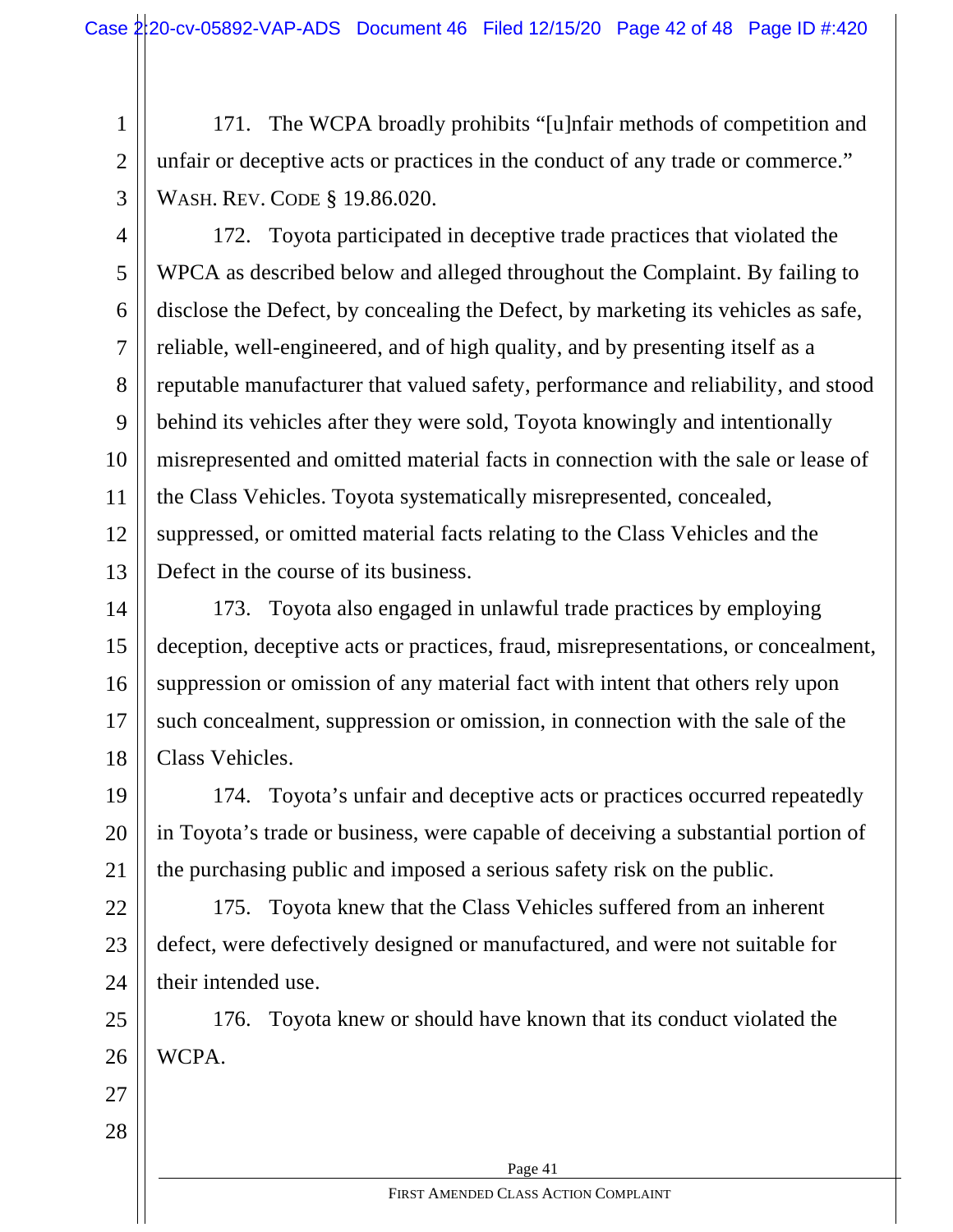| $\mathbf{1}$   | 177. Defendants were under a duty to Plaintiffs and the Washington Sub-           |  |  |  |  |  |
|----------------|-----------------------------------------------------------------------------------|--|--|--|--|--|
| $\overline{2}$ | Class Members to disclose the defective nature of the Class Vehicles because:     |  |  |  |  |  |
| 3              | a) Defendants were in a superior position to know the true state of               |  |  |  |  |  |
| $\overline{4}$ | facts about the safety defect in the Class Vehicles;                              |  |  |  |  |  |
| 5              | b) Defendants made partial disclosures about the quality of the Class             |  |  |  |  |  |
| 6              | Vehicles without revealing the defective nature of the Class                      |  |  |  |  |  |
| 7              |                                                                                   |  |  |  |  |  |
| 8              | Vehicles; and                                                                     |  |  |  |  |  |
| 9              | c) Defendants actively concealed the defective nature of the Class                |  |  |  |  |  |
| 10             | Vehicles from Plaintiffs and the Washington Sub-Class Members                     |  |  |  |  |  |
| 11             | at the time of sale and thereafter.                                               |  |  |  |  |  |
| 12             | 178. In failing to disclose the defective nature of the Direct Shift-8AT          |  |  |  |  |  |
| 13             | Transmissions, Toyota knowingly and intentionally concealed material facts and    |  |  |  |  |  |
| 14             | breached its duty not to do so.                                                   |  |  |  |  |  |
| 15             | 179. The facts about the 8AT Transmission Defect that the Toyota                  |  |  |  |  |  |
| 16             | concealed from, or failed to disclose to, Plaintiffs and other members of the     |  |  |  |  |  |
| 17             | Washington Sub-Class are material in that a reasonable consumer would have        |  |  |  |  |  |
| 18             | considered them to be important in deciding whether to purchase or lease the      |  |  |  |  |  |
| 19             | Class Vehicles or pay less. Had Plaintiffs and other members of the Washington    |  |  |  |  |  |
| 20             | Sub-Class known that the Class Vehicles' transmissions were defective, they       |  |  |  |  |  |
| 21             | would not have purchased or leased the Class Vehicles or would have paid less     |  |  |  |  |  |
| 22             | for them.                                                                         |  |  |  |  |  |
| 23             | 180.<br>Plaintiffs and other members of the Washington Sub-Class are              |  |  |  |  |  |
| 24             | reasonable consumers who do not expect the transmissions installed in their       |  |  |  |  |  |
| 25             | vehicles to exhibit problems such as: rough, delayed, or sudden shifting or       |  |  |  |  |  |
| 26             | failure to shift; grinding or other loud noises during shifting; harsh engagement |  |  |  |  |  |
| 27             | of gears; sudden or harsh accelerations/decelerations; sudden loss of power;      |  |  |  |  |  |
| 28             |                                                                                   |  |  |  |  |  |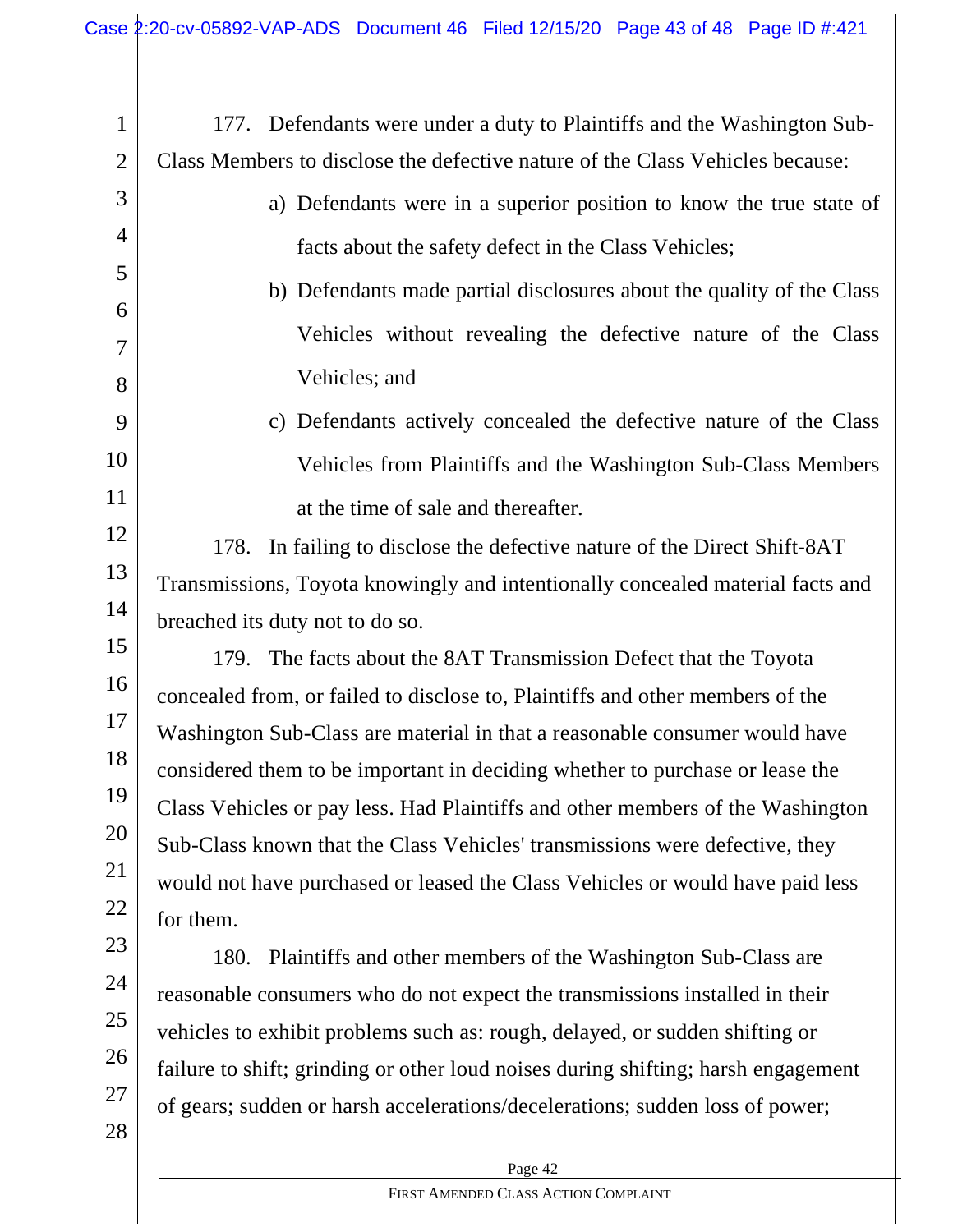premature transmission wear; and eventually, transmission failure. This is the reasonable and objective consumer expectation relating to vehicle transmissions.

3

5

7

1

2

4 6 8 9 10 181. As a result of Toyota's conduct, Plaintiffs and other members of the Washington Sub-Class were harmed and suffered actual damages in that, on information and belief, the Class Vehicles experienced and may continue to experience problems such as: harsh or delayed shifting and engagement, delayed acceleration, hesitation, jerking, unintended acceleration, lurching, excessive revving before upshifting (also known as excessively high RPM shift points), and lack of power when needed, premature transmission wear; and eventually, transmission failure.

11 12 13 14 15 16 17 18 182. As a result of their reliance on Toyota's omissions, owners and/or lessees of the Class Vehicles suffered an ascertainable loss of money, property, and/or value of their Class Vehicles. Additionally, as a result of the 8AT Transmission Defect, Plaintiffs and other members of the Washington Sub-Class were harmed and suffered actual damages in that the Class Vehicles' transmission components are substantially certain to fail before their expected useful life has run and Class Members have incurred or will incur the cost of repairing or replacing the defective transmission.

19 20 21 22 23 183. As a direct and proximate result of Toyota's unfair or deceptive acts or practices alleged herein, Plaintiffs and other members of the Washington Sub-Class suffered and will continue to suffer actual damages and are entitled to recover actual damages to the extent permitted by law, including class action rules, in an amount to be proven at trial.

27 28

24

25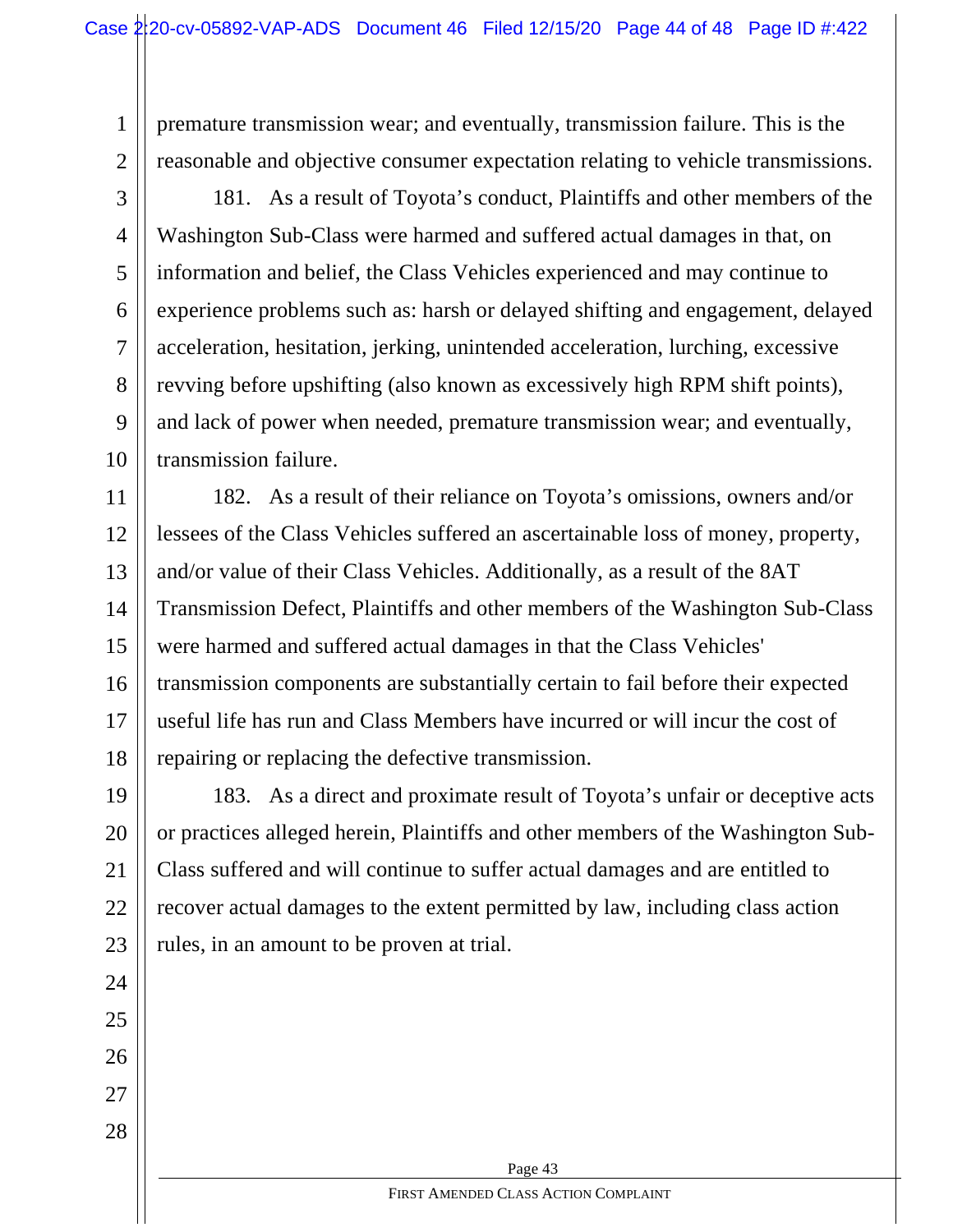| $\mathbf 1$    | <b>SIXTH CAUSE OF ACTION</b>                                                   |  |  |  |
|----------------|--------------------------------------------------------------------------------|--|--|--|
| $\overline{2}$ | (Fraudulent Omission)                                                          |  |  |  |
| 3              | On Behalf of the Class or, Alternatively, the California, Colorado, Florida,   |  |  |  |
| $\overline{4}$ | and Washington Sub-Classes and Their Named Representatives                     |  |  |  |
| 5              | 184. Plaintiffs incorporate by reference the allegations contained in the      |  |  |  |
| 6              | preceding sections of the complaint.                                           |  |  |  |
| 7              | 185. Plaintiffs Dennis Murphy, Deborah Murphy, Sharon Page, Brett              |  |  |  |
| 8              | Page, Tony Lander, and Joel Tilson bring this Count individually, and for the  |  |  |  |
| 9              | Class or, in the alternative, the California, Colorado, Florida and Washington |  |  |  |
| 10             | Sub-Classes.                                                                   |  |  |  |
| 11             | Toyota knew that the Class Vehicles' transmissions suffered from an            |  |  |  |
| 12             | inherent defect, were defectively designed and/or manufactured and were not    |  |  |  |
| 13             | suitable for their intended use.                                               |  |  |  |
| 14             | 186. Toyota concealed from and failed to disclose to Plaintiffs and            |  |  |  |
| 15             | Class Members the defective nature of the Class Vehicles and their             |  |  |  |
| 16             | transmissions.                                                                 |  |  |  |
| 17             | 187. Toyota was under a duty to Plaintiffs and Class Members to                |  |  |  |
| 18             | disclose the defective nature of the Class Vehicles' transmissions because:    |  |  |  |
| 19             | Toyota was in a superior position to know the true state of facts<br>a)        |  |  |  |
| 20             | about the safety defect contained in the Class Vehicles'                       |  |  |  |
| 21             | transmissions;                                                                 |  |  |  |
| 22             | b) Toyota made partial disclosures about the quality of the Class              |  |  |  |
| 23             | Vehicles without revealing the defective nature of the                         |  |  |  |
| 24             | transmissions; and                                                             |  |  |  |
| 25             | Toyota actively concealed the defective nature of the Class<br>$\mathcal{C}$ ) |  |  |  |
| 26             | Vehicles' transmissions from Plaintiffs and Class Members.                     |  |  |  |
| 27             |                                                                                |  |  |  |
| 28             |                                                                                |  |  |  |
|                | Page 44                                                                        |  |  |  |
|                | FIRST AMENDED CLASS ACTION COMPLAINT                                           |  |  |  |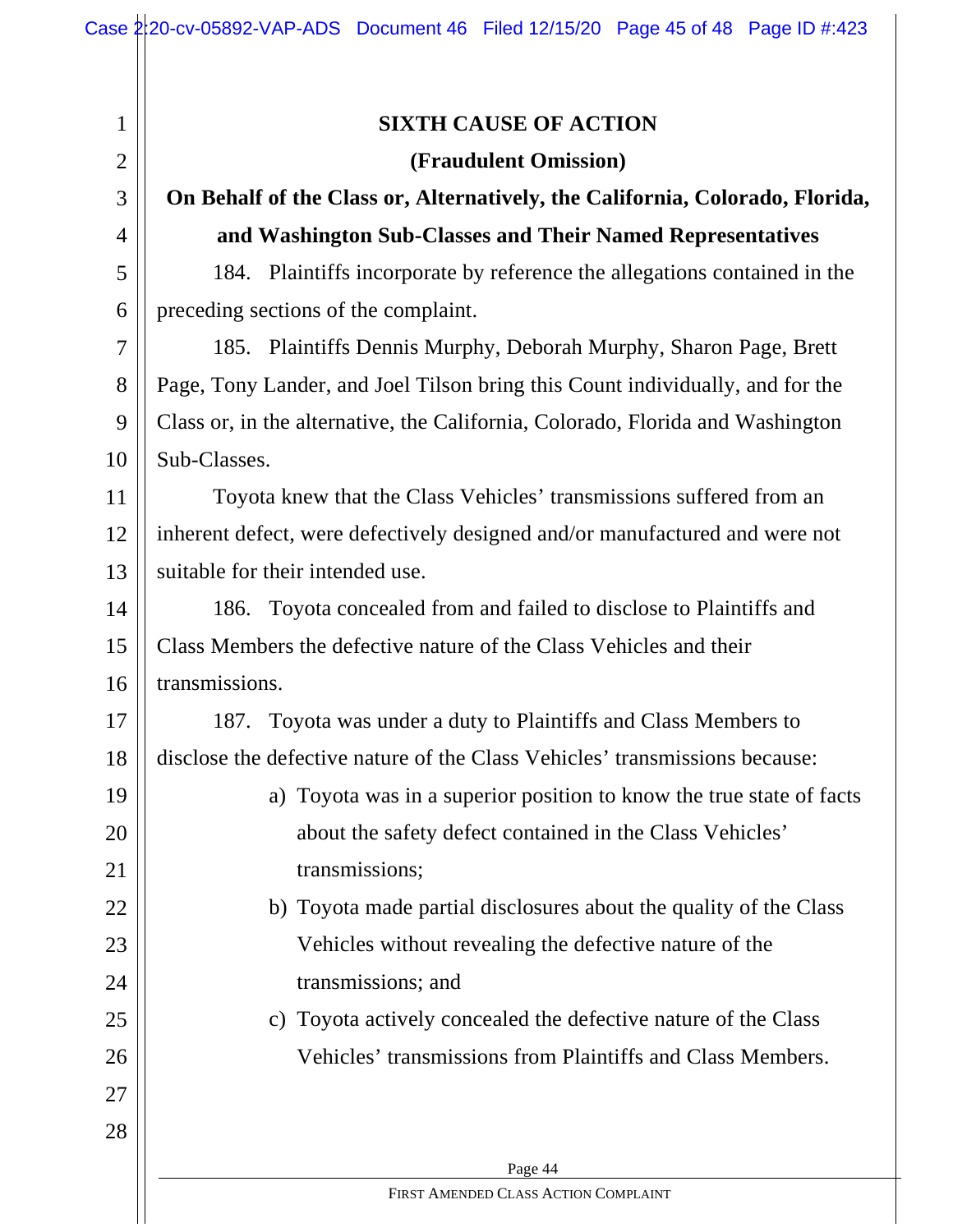1 2 3 4 5 6 7 188. The facts concealed or not disclosed by Toyota to Plaintiffs and the other Class Members are material in that a reasonable person would have considered them to be important in deciding whether to purchase or lease the Class Vehicles or pay a lesser price for them. Had Plaintiffs and Class Members known about the defective nature of the Class Vehicles' transmissions, they would not have purchased or leased the Class Vehicles or would have paid less for them.

8 9 10 11 12 13 189. Toyota concealed or failed to disclose the true nature of the design and/or manufacturing defects contained in the Class Vehicles' transmissions in order to induce Plaintiffs and Class Members to act thereon. Plaintiffs and the other Class Members justifiably relied on Toyota's omissions to their detriment. This detriment is evident from Plaintiffs' and Class Members' purchase or lease of defective Class Vehicles.

14 15 16 17 190. Toyota continued to conceal the defective nature of the Class Vehicles' transmissions even after Class Members began to report the problems. Indeed, Toyota continues to cover up and conceal the true nature of the problem today.

18 19 191. As a direct and proximate result of Toyota's misconduct, Plaintiffs and Class Members have suffered and will continue to suffer actual damages.

21

20

### **RELIEF REQUESTED**

22 23 192. Plaintiffs, on behalf of themselves and all others similarly situated, request the Court to enter judgment against Toyota, as follows:

(a) An order certifying the proposed Class and Sub-class, designating Plaintiffs as named representatives of the Class, and designating the undersigned as Class Counsel;

28

27

24

25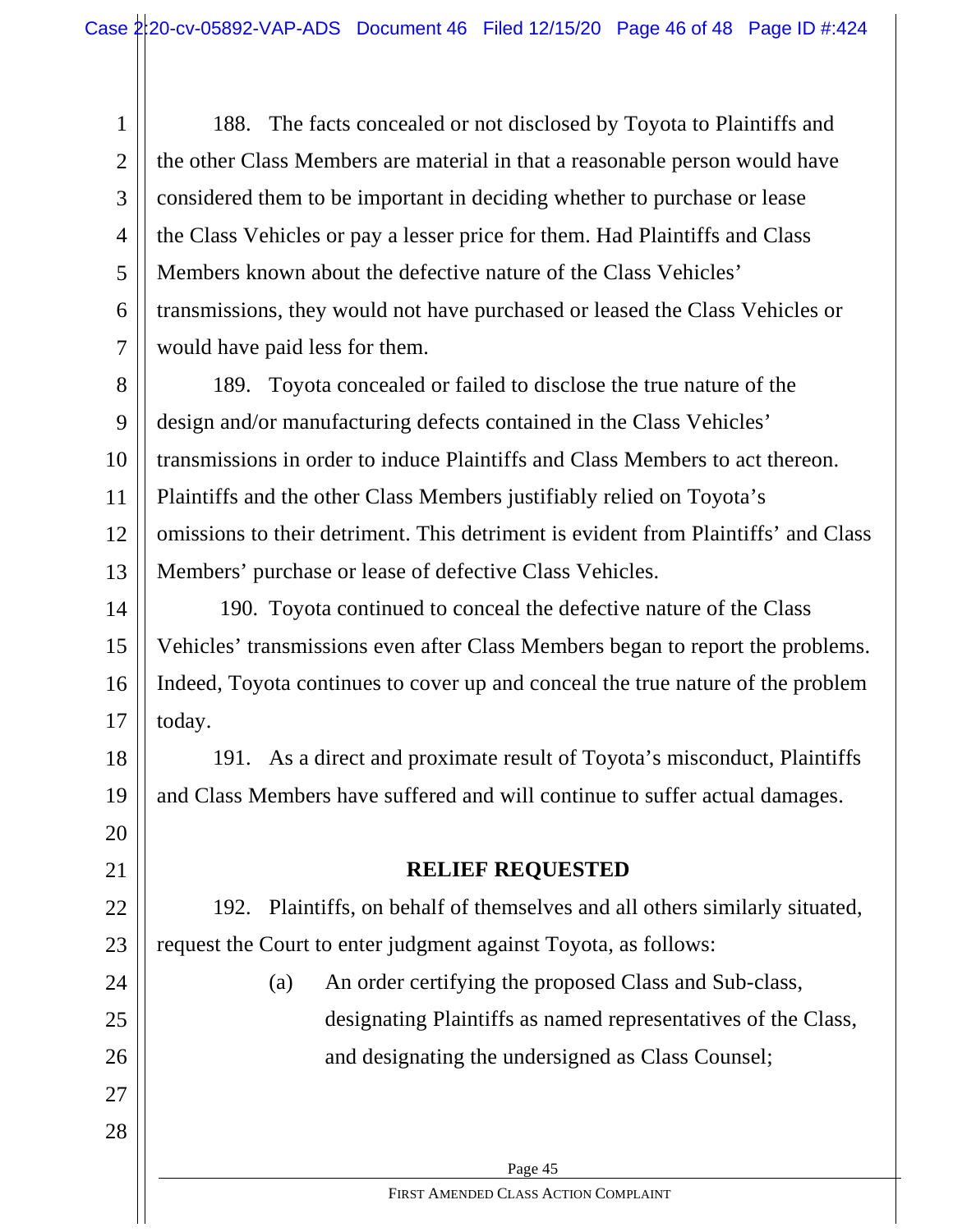|                | Case $2\frac{1}{20}$ -cv-05892-VAP-ADS Document 46 Filed 12/15/20 Page 47 of 48 Page ID #:425 |                                                               |                                      |                         |  |
|----------------|-----------------------------------------------------------------------------------------------|---------------------------------------------------------------|--------------------------------------|-------------------------|--|
|                |                                                                                               |                                                               |                                      |                         |  |
| $\mathbf 1$    | (a)                                                                                           | An award to Plaintiffs and the Class for compensatory,        |                                      |                         |  |
| $\overline{2}$ |                                                                                               | exemplary, and statutory damages, including interest, in an   |                                      |                         |  |
| 3              |                                                                                               | amount to be proven at trial;                                 |                                      |                         |  |
| 4              | (b)                                                                                           | Any and all remedies provided pursuant to a breach of         |                                      |                         |  |
| 5              |                                                                                               | implied warranty under California, Colorado, Florida, and     |                                      |                         |  |
| 6              |                                                                                               | Washington law;                                               |                                      |                         |  |
| 7              | (c)                                                                                           | An award of attorneys' fees and costs, as allowed by law;     |                                      |                         |  |
| 8              | (d)                                                                                           | An award of pre-judgment and post-judgment interest, as       |                                      |                         |  |
| 9              |                                                                                               | provided by law;                                              |                                      |                         |  |
| 10             | (e)                                                                                           | Leave to amend the Complaint to conform to the evidence       |                                      |                         |  |
| 11             |                                                                                               | produced at trial; and                                        |                                      |                         |  |
| 12             | (f)                                                                                           | Such other relief as may be appropriate under the             |                                      |                         |  |
| 13             |                                                                                               | circumstances.                                                |                                      |                         |  |
| 14             |                                                                                               |                                                               |                                      |                         |  |
| 15             |                                                                                               |                                                               | <b>DEMAND FOR JURY TRIAL</b>         |                         |  |
| 16             | 193.                                                                                          | Pursuant to Federal Rule of Civil Procedure 38(b) and Central |                                      |                         |  |
| 17             | District of California Local Rule 38-1, Plaintiffs demand a trial by jury of all              |                                                               |                                      |                         |  |
| 18             | issues in this action so triable.                                                             |                                                               |                                      |                         |  |
| 19             | Dated: December 15, 2020                                                                      |                                                               |                                      | Respectfully submitted, |  |
| 20             |                                                                                               |                                                               | <b>Capstone Law APC</b>              |                         |  |
| 21             |                                                                                               |                                                               |                                      |                         |  |
| 22             |                                                                                               |                                                               | By: /s/ Cody R. Padgett              |                         |  |
| 23<br>24       |                                                                                               |                                                               | Steven R. Weinmann<br>Tarek H. Zohdy |                         |  |
| 25             |                                                                                               |                                                               | Cody R. Padgett                      |                         |  |
| 26             |                                                                                               |                                                               |                                      |                         |  |
| 27             |                                                                                               |                                                               |                                      |                         |  |
| 28             |                                                                                               |                                                               |                                      |                         |  |
|                |                                                                                               |                                                               | Page 46                              |                         |  |
|                |                                                                                               |                                                               | FIRST AMENDED CLASS ACTION COMPLAINT |                         |  |
|                |                                                                                               |                                                               |                                      |                         |  |

 $\overline{a}$